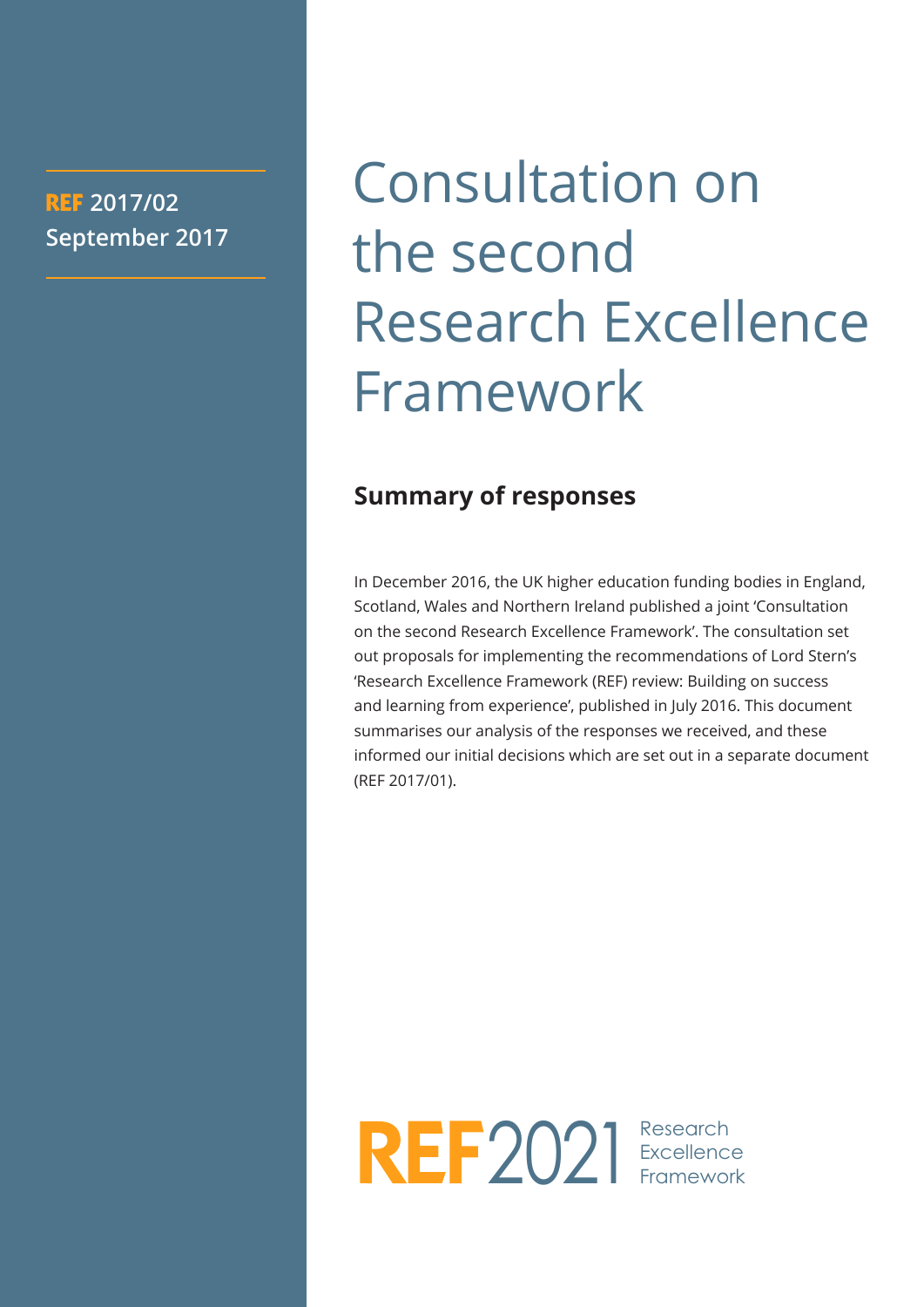#### 2021 Contents Excellence Framework

|                                                                      | Page |
|----------------------------------------------------------------------|------|
| Executive summary                                                    | 1    |
| Introduction                                                         | 3    |
| Continuity with REF 2014                                             | 4    |
| The inclusion of academic staff in the next REF                      | 5    |
| Outputs                                                              | 8    |
| Institutional-level assessment                                       | 16   |
| Impact                                                               | 20   |
| Environment                                                          | 31   |
| Open access and data sharing                                         | 33   |
| Recognising and supporting collaboration                             | 35   |
| Weightings                                                           | 36   |
| Timescales                                                           | 38   |
| Units of assessment                                                  | 39   |
| Panel recruitment                                                    | 40   |
| Further points                                                       | 44   |
| Annex A: Breakdown of respondents by question<br>and respondent type | 45   |
| List of abbreviations                                                | 72   |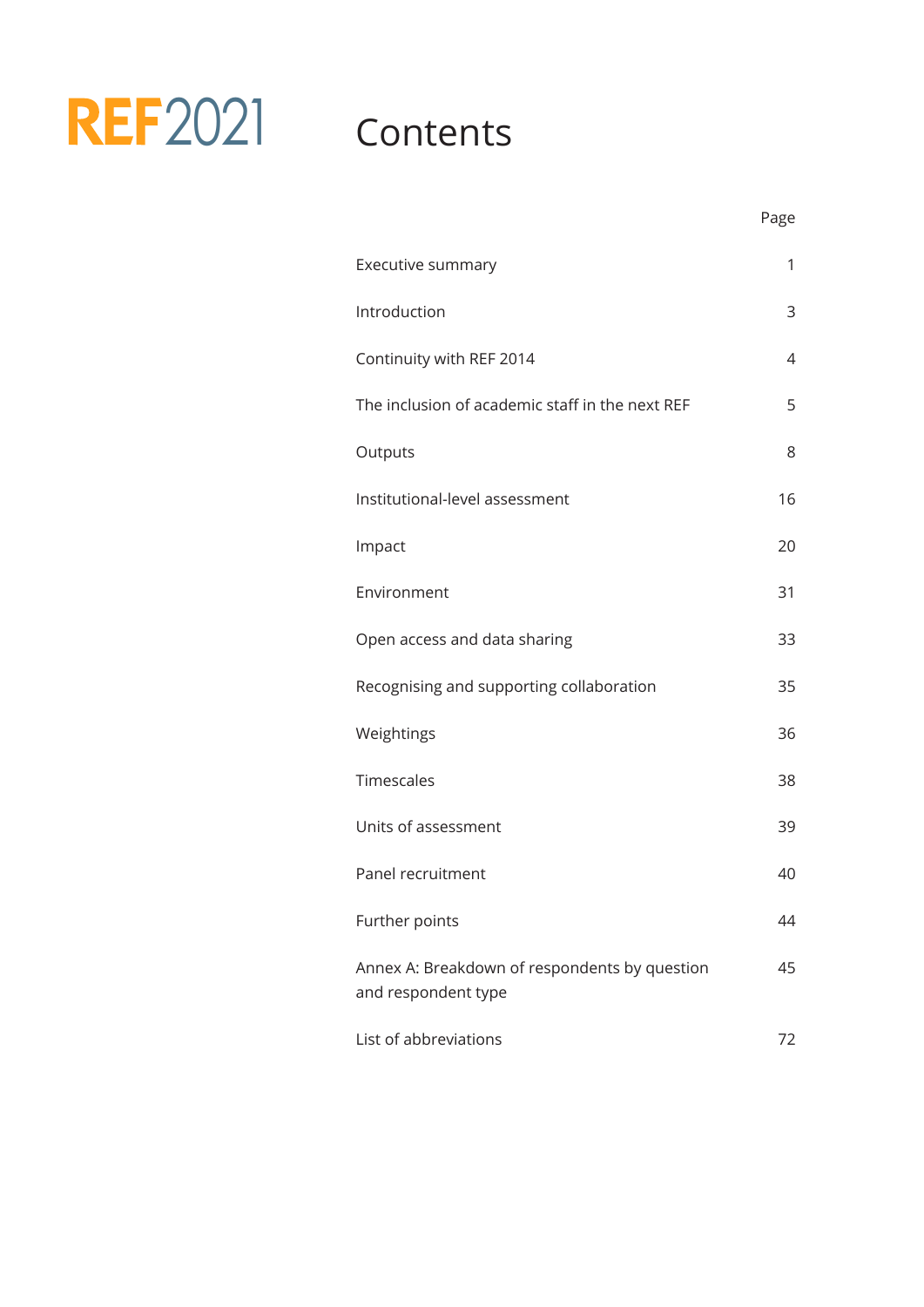# **REF2021**

#### **To**

Heads of HEFCE-funded higher education institutions

Heads of universities in Northern Ireland

Heads of higher education institutions in Scotland

Heads of higher education institutions in Wales

Heads of alternative providers in England

Subject associations

Organisations with an interest in commissioning and using academic research including businesses, public sector bodies, charities and other third sector organisations

**Of interest to those responsible for** Research, planning

**Reference** REF 2017/02

**Publication date** September 2017

**Enquiries to** Gina Reid tel 0117 931 7392 email info@ref.ac.uk

## Consultation on the second Research Excellence Framework Excellence

## **Summary of responses**

#### **Executive summary**

#### **Purpose**

1. In December 2016, the UK higher education funding bodies in England, Scotland, Wales and Northern Ireland published a joint 'Consultation on the second Research Excellence Framework' (HEFCE 2016/36). This document summarises our analysis of the 388 formal responses we received.

2. The consultation set out issues and proposals relating to particular aspects of the next REF and sought views on the following aspects of the assessment framework:

- overall approach
- unit of assessment structure
- expert panels
- staff
- collaboration
- outputs
- impact
- environment
- institutional-level assessment
- outcomes and weighting
- proposed timetable.

3. The consultation responses informed the initial decisions taken on a number of high-level aspects of the framework (which was published recently as REF 2017/01). There are some areas (including the eligibility of institutions to participate in the exercise, submission of staff, and output portability) where we are undertaking further engagement before finalising arrangements (see Annex A of HEFCE Circular letter 33/2017). The second set of decisions will be published in autumn 2017.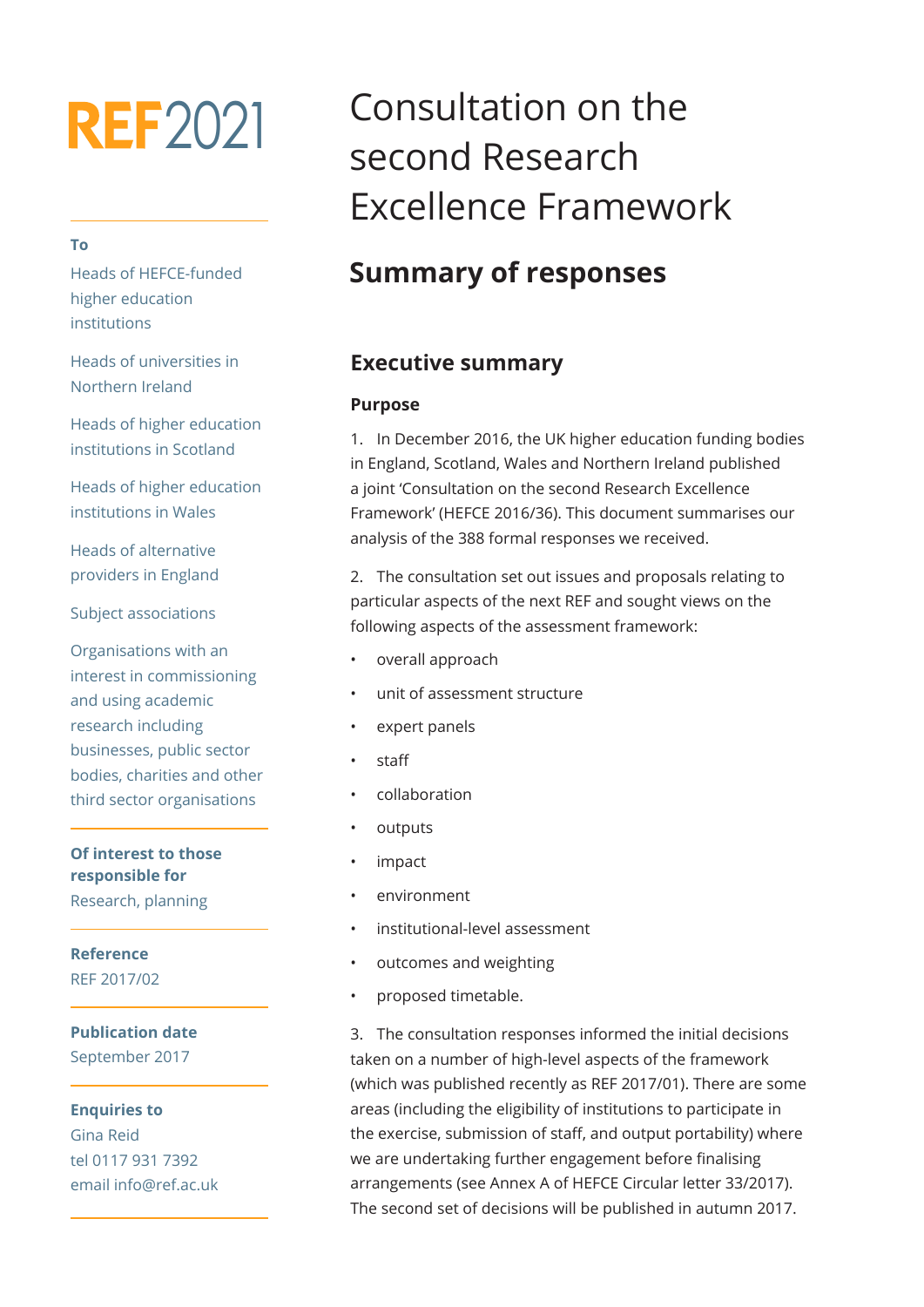#### **Key points**

4. Consultation responses welcomed an overall continuity of approach with REF 2014 and recognised that this would reduce the burden on institutions and panels. Broad support was expressed for the principles behind Lord Stern's recommendations. There were mixed responses to some of the proposed approaches to implementing the changes, in particular:

- all-staff submission
- non-portability of outputs
- institutional-level assessment
- open access and data sharing.

5. Feedback on these areas included concern about their effects on different disciplines or types of institution, their impact on specific groups, in particular early career researchers and those with protected characteristics<sup>1</sup>, and the burden of implementation.

#### **Action required**

6. This publication is for information.

<sup>1 &#</sup>x27;Protected characteristics' identify groups that are protected under the Equality Act 2010. They are arranged under the following headings: age, disability, gender reassignment, race, religion or belief, sex, sexual orientation, marriage and civil partnership, and pregnancy and maternity.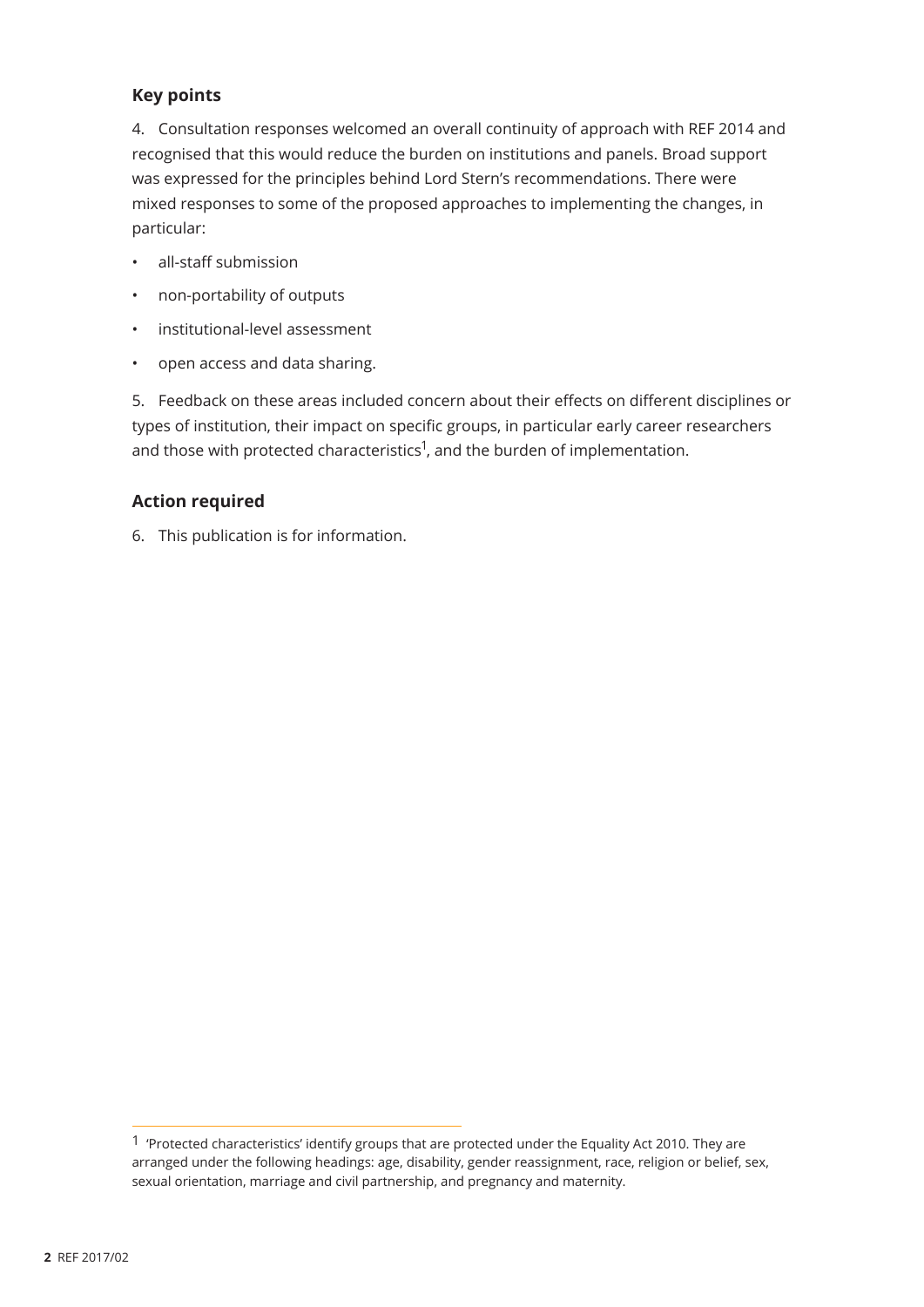## **Introduction**

7. In December 2016, the UK higher education funding bodies in England, Scotland, Wales and Northern Ireland published a joint 'Consultation on the second Research Excellence Framework' (HEFCE 2016/36). The consultation was based on the findings of Lord Stern's Research Excellence Framework (REF) review: 'Building on success and learning from experience', published in July 2016, and our evaluation of REF 2014. The consultation ran from 8 December 2016 to 17 March 2017. This document summarises our analysis of the responses we received, and these informed our initial decisions which are set out in a separate document (REF 2017/01).

8. We received 388 formal responses to the consultation. Of these, 380 responses were submitted via the online survey. Eight further responses were provided in an alternative format and did not always address the questions directly. Responses were from a broad range of stakeholders across the sector (see Table 1).

| Higher education institution           | 147 |
|----------------------------------------|-----|
| As an individual                       | 72  |
| Subject association or learned society | 69  |
| Representative body                    | 39  |
| Other                                  | 17  |
| Department or research group           | 13  |
| Charity                                | 11  |
| Public sector organisation             | 8   |
| <b>Business</b>                        | 4   |

#### **Table 1: Categories of online respondents to the 2016 REF consultation**

9. All responses were read, recorded and analysed, and this summary outlines the key issues raised. For practical reasons, quantitative analyses and tables of responses include only those who submitted through the online survey. Unless otherwise specified, percentages and proportions refer to the pool of those who responded to the relevant question(s). Response rates to each question – broken down by respondent type – can be found at Annex A.

10. The consultation responses informed the initial decisions taken on a number of high-level aspects of the framework (see REF 2017/01). There are some areas (including the eligibility of institutions to participate in the exercise, submission of staff, and output portability) where we are undertaking further engagement before finalising arrangements (HEFCE Circular letter 33/2017, Annex A). The second set of decisions will be published in autumn 2017.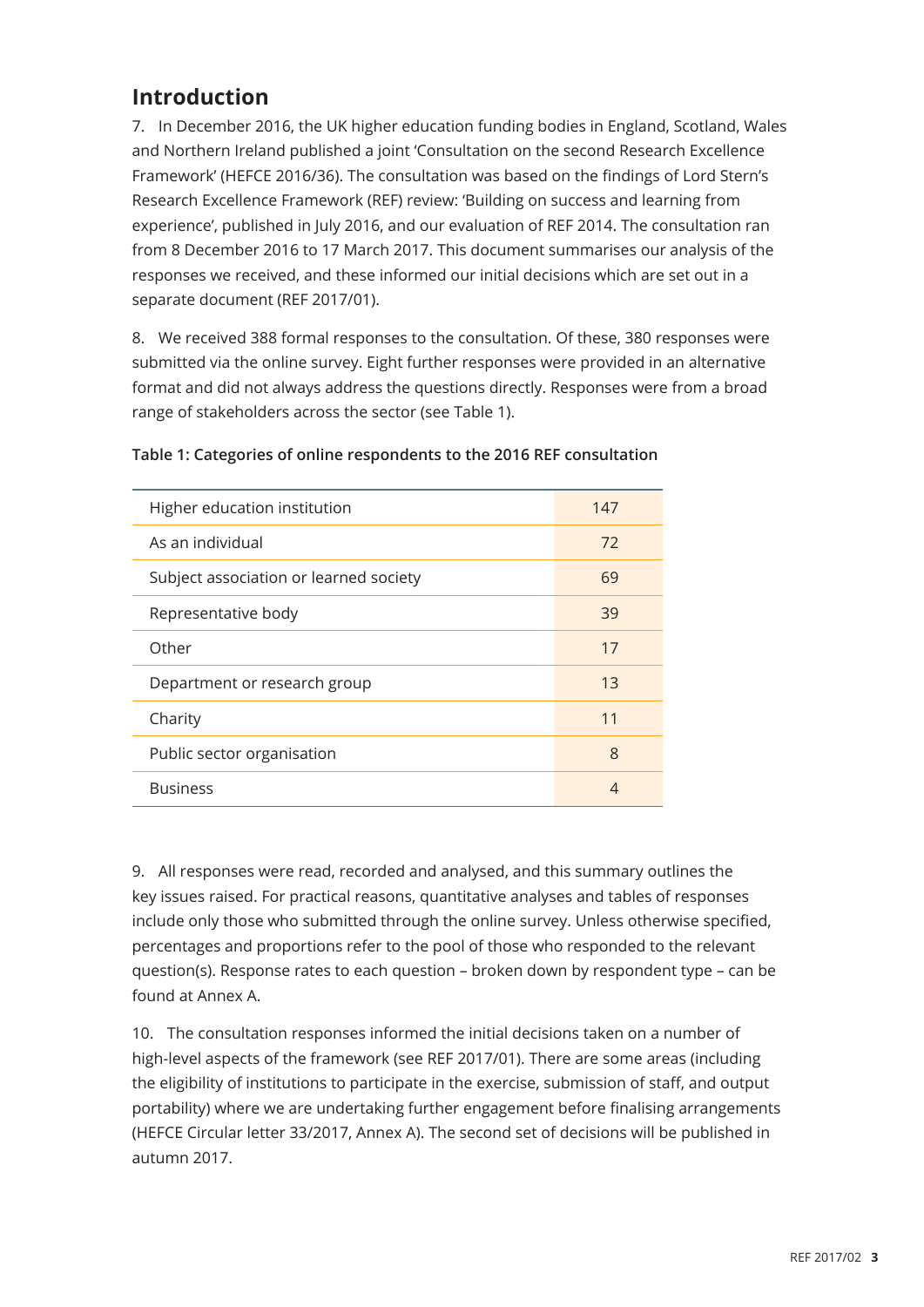## **Continuity with REF 2014**

Informed by responses to:

**Question 1.** Do you have any comments on the proposal to maintain an overall continuity of approach with REF 2014, as outlined in paragraphs 10 and 23 [of the consultation]?

11. Over 80 per cent of consultation respondents, including over 95 per cent of higher education institutions (HEIs), commented on the proposal to maintain an overall continuity of approach with the 2014 Research Excellence Framework (REF). There was overwhelming support for the proposal, with many respondents indicating that continuity would help to reduce the burden on institutions and panels. A significant number of respondents highlighted the benefits of ensuring comparability between exercises to enable longitudinal analyses of progress, development and growth at institutional and disciplinary levels. Several comments related to specific policies and proposals (open access, unit of assessment (UOA) structure, interdisciplinary research, staff selection, and the decoupling and portability of outputs). These points have been incorporated into the relevant sections and are outlined here only insofar as they relate to the question of continuity.

12. There was widespread support for continuing to assess research excellence through outputs, impact and environment. Overall, it was agreed that the introduction of impact in REF 2014 had been successful, and a number of respondents highlighted the importance of continuity in ensuring that it becomes fully embedded in the exercise. Many highlighted peer review as a positive element of the REF. Several respondents recommended the inclusion of a greater number of research users on the panels, as well as increasing their involvement in the development and delivery of the exercise.

13. A significant number of respondents argued that any radical changes would be difficult to implement at this stage in the assessment cycle, and that many institutions had already put in place processes and strategies based on the assumption of continuity with REF 2014.

14. Several respondents indicated neither agreement nor disagreement with the proposal but, rather, expressed the opinion that the proposals put forward elsewhere in the consultation did not represent continuity with REF 2014. In particular, it was felt that the changes around staff submission, along with the decoupling and portability of outputs, would require actions that were incompatible with Lord Stern's aims to reduce burden and maintain continuity. While feedback on these specific proposals is outlined in subsequent sections, it should be noted that a number of respondents drew attention to the need to consider these changes holistically and evaluate their cumulative effect on the exercise.

15. A few respondents highlighted that consideration must be paid to the potential effects that changes may have on specific groups, including early career researchers and those with protected characteristics.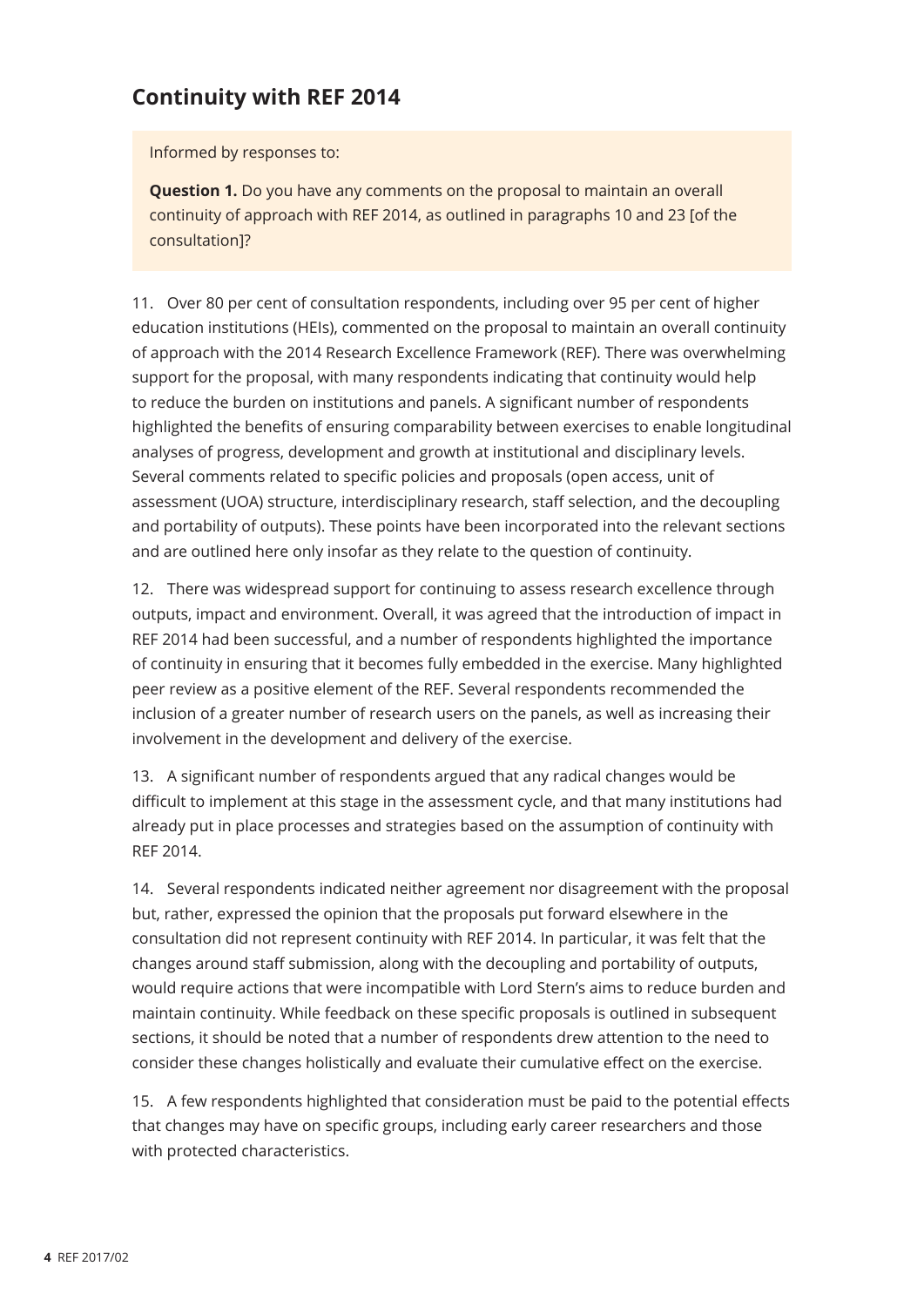## **The inclusion of academic staff in the next REF**

Informed by responses to:

**Question 7.** Do you have any comments on the proposal to use HESA cost centres to map research-active staff to UOAs and are there any alternative approaches that should be considered?

**Question 8.** What comments do you have on the proposed definition of 'researchactive' staff?

**Question 11.** Do you support the introduction of a mandatory requirement for the Open Researcher and Contributor ID (ORCID) to be used as the staff identifier, in the event that information about individual staff members continues to be collected in REF 2021?

**Question 12.** What comments do you have on the proposal to remove Category C as a category of eligible staff?

**Question 13.** What comments do you have on the definition of research assistants?

**Question 14.** What comments do you have on the proposal for staff on fractional contracts and is a minimum of 0.2 FTE appropriate?

#### **Definition of staff who have a significant responsibility to undertake research**

16. Over 75 per cent of respondents to the consultation addressed the proposed definition of 'research-active' staff. Nearly all HEIs commented on this issue. There was considerable support for the recommendation to include in the exercise the research of 'staff who have any significant responsibility to undertake research'. There was, however, variation in views about how the principle should be operationalised.

17. The vast majority of respondents expressed concerns about the use of contract type, as reported on the Higher Education Statistics Agency (HESA) staff record, as the means for identifying staff with significant responsibility for research. There were two principal issues raised in relation the proposed approach, outlined in paragraphs 43 and 44 of the consultation (HEFCE 2016/36).

18. Over a third of respondents noted that contractual status does not necessarily reflect the diversity of activities undertaken by academic staff. This concern was raised primarily by HEIs. Respondents pointed out the following:

- a. HESA staff return classifications offer limited contract types (Teaching only, Teaching and Research, and Research only), and many HEIs issue Teaching and Research contracts to all academic staff as either a requirement of statute or a matter of policy.
- b. Respondents noted that staff on Teaching and Research contracts may have very different proportions of their time allocated between teaching and research activities,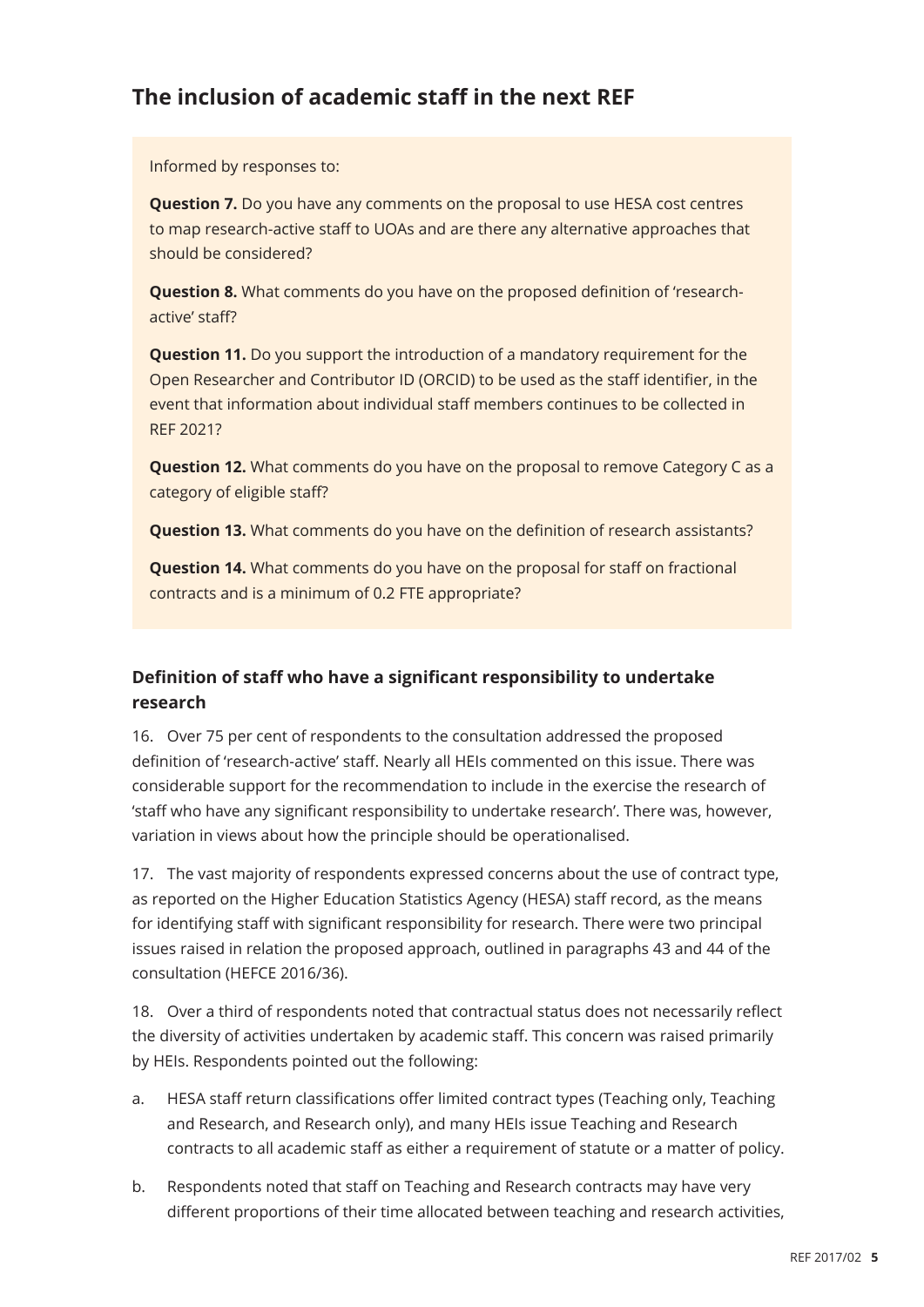and will be involved in other significant and important activities, including knowledge exchange and enterprise, or activities related to professional practice. In many cases, the balance of activities carried out by individuals is determined through work profile documents rather than contracts. As a result, respondents argued, not all staff on Teaching and Research contracts meet the Stern Review criteria of having 'significant responsibility to undertake research', and their inclusion within research volume risks a significant distortion of research activity in HEIs.

19. Over a third of respondents suggested that the proposal might result in changes to contractual status, with some staff being moved to Teaching-only contracts. A small number of HEI respondents suggested that they would make such contract changes if the proposal is implemented. Respondents raising this concern were predominantly HEIs, learned societies and subject associations. Respondents argued that this would have a negative impact on staff morale and career development, create burden for HEIs, and potentially lead to a 'two-tier' system separating teaching and research staff. Some respondents specifically mentioned equalities implications, suggesting that contract changes might differentially apply to staff with protected characteristics.

20. Where alternative approaches were suggested, the predominant suggestion (by one-fifth of respondents addressing this issue) was that HEIs should retain a key role in identifying staff with significant responsibility for research. Respondents making this proposal referred to the existence, in many HEIs, of auditable evidence to support their decision making, such as work profile documents or detailed job descriptions. Most respondents were content with the proposed pool of staff from which those with significant responsibility for research would be drawn (meaning. those having Teaching and Research or Research-only contracts).

21. Many respondents stressed the importance of research independence as a criterion, especially for staff employed on Research-only contracts. The majority of respondents argued for a nuanced approach to the inclusion of research assistants where they could demonstrate research independence. There was some support for using the REF 2014 independence criteria, although many requested clearer guidance to limit the burden on HEIs. Some respondents suggested that decisions about the research independence of research assistants must take into account disciplinary differences, and that advice on criteria would be needed from main panels or sub-panels.

22. The removal of Category C as a category of eligible staff was supported by the majority of respondents to Question 12. Respondents noted the small scale of usage of this category in REF 2014, and a number commented that removing this category would help to reduce the burden of the exercise. Around a third of respondents to the question opposed the proposal. Many of these respondents were concerned about the potential disincentive for research collaborations with organisations outside the higher education sector. Specific reference was made to the museums sector, and a significant number referred to potential issues for clinical research and collaboration with the NHS.

23. The majority of respondents commenting on fractional contracts (Question 14) agreed with a minimum of 0.2 full-time equivalent (FTE). In this context, many respondents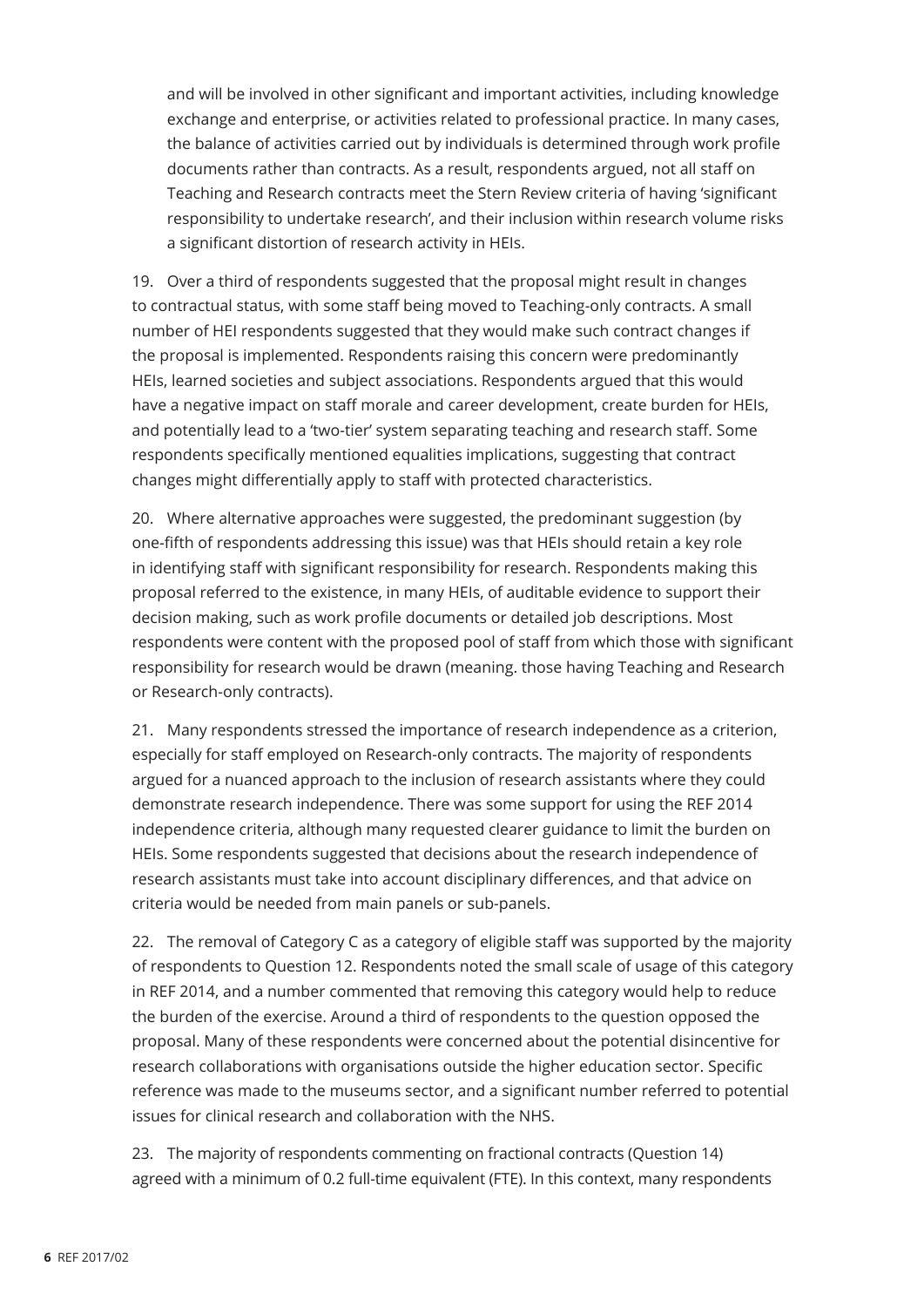highlighted the particular value of staff jointly employed in industry or practice, and the contribution they make to research activity. A small number disagreed with the proposal and cited concerns about 'gaming' around the appointment of staff on fractional contracts. There was wide support for the inclusion in submissions of a statement outlining the connection of staff on minimum FTE contracts as a means of mitigating against gaming, but recognised that this could increase burden.

24. Most respondents who commented on Question 11 supported the introduction of a mandatory requirement for the use of ORCID as a staff identifier, which was perceived to promote good research practice through data linking and better interoperability of research data administration systems. Respondents cited specific related advantages, including the ability to track research impact more easily and to re-use information. A small number commented on the nature of the organisation governing ORCID, specifically that it is external to HEFCE, non-UK-based and the misperception that it is a commercial company2. Respondents also questioned the extent of its uptake by HEIs and identified differences between disciplines, with science, technology, engineering and mathematics (STEM) disciplines perceived to have adopted it more widely than arts and humanities.

#### **Allocation of staff volume to REF units of assessment**

25. Strong views against the proposal to use HESA costs centres to map staff to UOAs were expressed by the vast majority of respondents to Question 7. There were three principal areas of concern reported in relation to the proposal:

- a. A significant majority of respondents noted that HESA cost centres are allocated largely on the basis of departmental location or teaching responsibilities, and that these allocations do not map accurately onto areas of research activity. Respondents argued that their use in the REF would lead to research outputs and impact being submitted to sub-panels without the required expertise to assess them, and that such staff groupings would prevent robust assessment of the research environment.
- b. Nearly 50 per cent of respondents expressed the concern that the relatively fixed nature of HESA cost centres would make it harder to submit research that spans disciplinary boundaries. It was pointed out that the potential discouragement of interdisciplinary research runs counter to the priority to encourage this type of research given elsewhere in the consultation, and in the Stern Review.
- c. Over 10 per cent of HEIs reflected that the proposal could potentially lead to a large number of small submissions to the REF. Respondents argued that these small submissions would increase the burden of the exercise, as each submission would require an environment statement and at least one impact case study.

26. There was considerable support for an approach that would allow HEIs themselves to report how research volume maps onto UOAs within their institutional context. This approach, respondents suggested, could use HESA cost centre allocations as a starting point, but would permit HEIs to reallocate. Respondents also mentioned that an audit approach could be used to ensure that HEIs' allocations of research volume to UOAs was appropriate.

<sup>2</sup> ORCID is a non-profit organisation.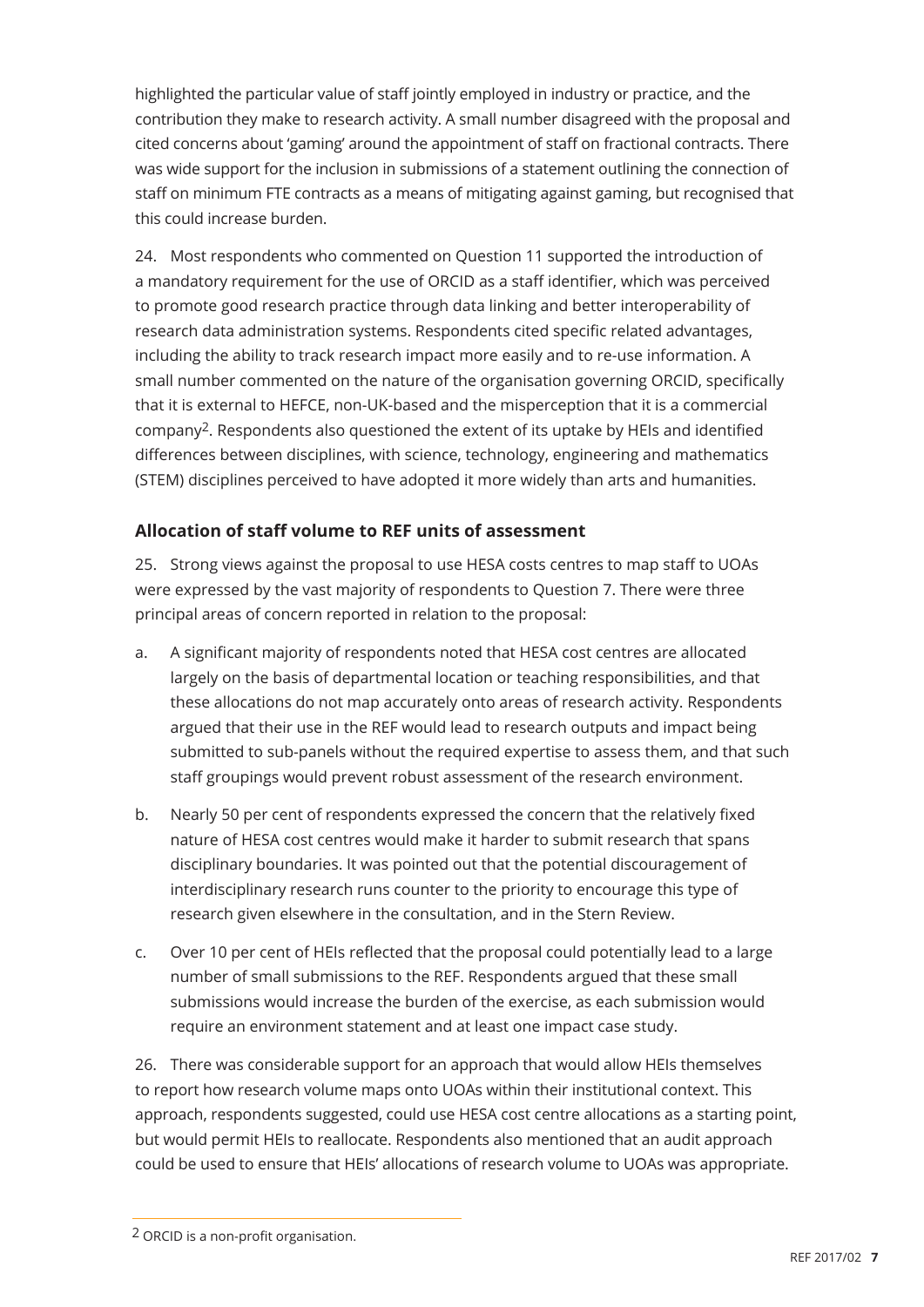27. A number of respondents suggested that it would be feasible to add an additional field to the HESA staff record to reflect a research area or REF UOA for future assessment exercises. Respondents supporting this suggestion argued that it was important that any new field could be updated regularly, to reflect any changes in research focus.

### **Outputs**

Informed by answers to:

**Question 9.** With regard to the issues raised in relation to decoupling staff and outputs, what comments do you have on:

- a. The proposal to require an average of two outputs per FTE staff returned?
- b. The maximum number of outputs for each staff member?
- c. Setting a minimum requirement of one for each staff member?

**Question 10.** What are your comments on the issues described in relation to portability of outputs, specifically:

- a. Is acceptance for publication a suitable marker to identify outputs that an institution can submit and how would this apply across different output types?
- b. What challenges would your institution face in verifying the eligibility of outputs?
- c. Would non-portability have a negative impact on certain groups and how might this be mitigated?

**Question 16.** Do you agree with the proposal to allow the submission of a reserve output in cases where the publication of the preferred output will postdate the submission deadline?

**Question 17.** What are your comments on the assessment of interdisciplinary research in REF 2021?

**Question 18.** Do you agree with the proposal for using quantitative data to inform the assessment of outputs, where considered appropriate for the discipline? If you agree, have you any suggestions for data that could be provided to the panels at output and aggregate level?

#### **The relationship between staff and research outputs in the next REF**

28. Over 80 per cent of consultation responses commented on the relationship between research staff and the submission of research outputs in the next REF. The vast majority of this group (over 75 per cent) indicated broad support for Lord Stern's principle to submit an average number of outputs per FTE staff, with flexibility for some members of staff to submit more and others fewer than the average. A range of supporting arguments and caveats were expressed in relation to this view, as summarised below.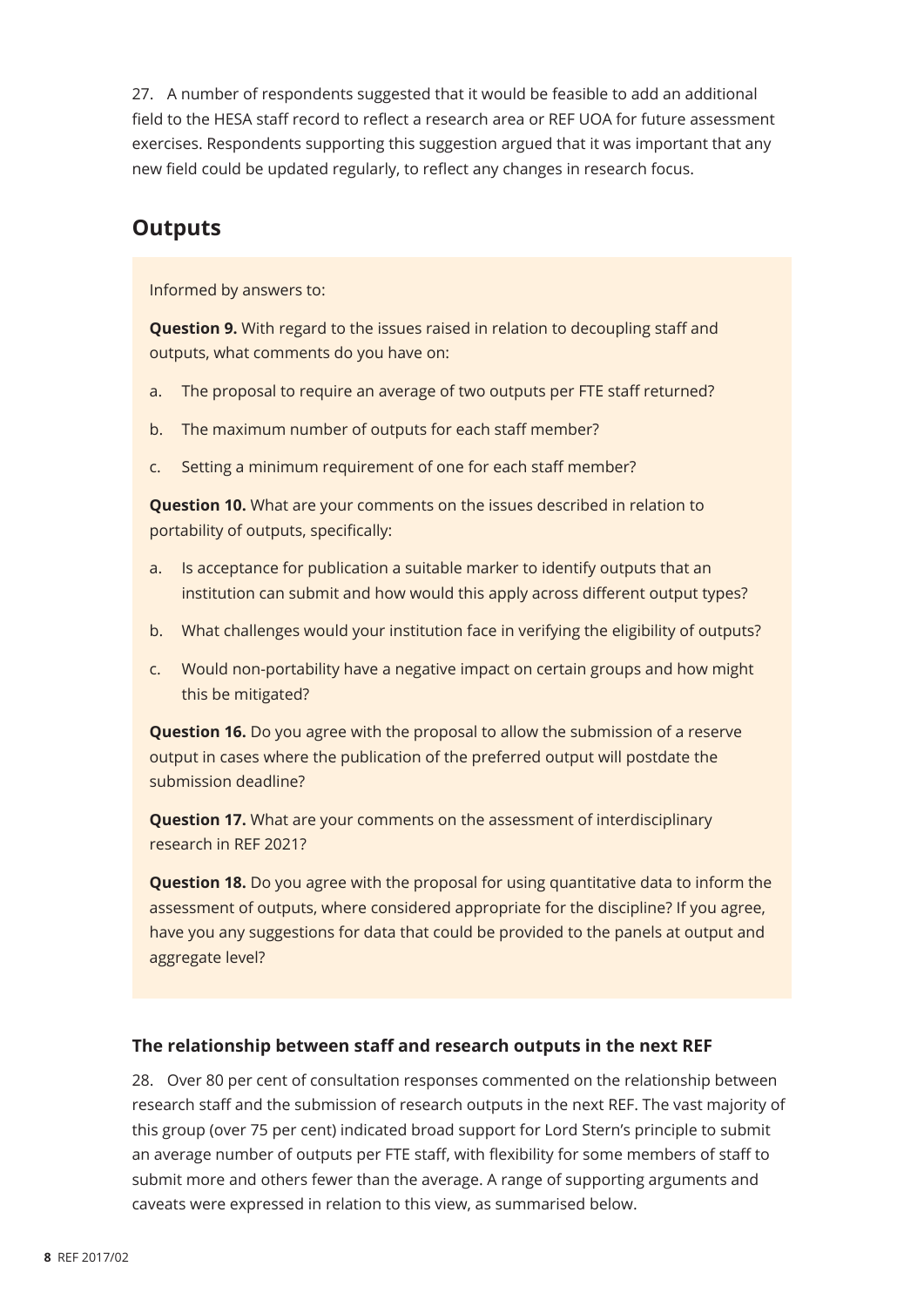29. The consultation sought views on the use of a multiplier of two outputs per FTE, with the aim of maintaining the same number of outputs as in REF 2014. Over half of responses provided explicit support for the proposed multiplier; the majority of these were from HEIs evenly spread across institutions of all types. The majority of those who suggested an alternative to an average of two outputs recommended using a higher multiplier. Just over 10 per cent of responses referenced the use of sampling of outputs for assessment. The majority were not in favour of taking this approach, even if a higher output multiplier were to be used.

30. One-third of responses reflected on the interdependency between their view on the number of outputs required and the definition of staff with 'significant responsibility to undertake research'. Responses acknowledged that the average number of outputs per FTE would need to be considered against a more accurate understanding of staff in scope for the REF in order to ensure the total number of outputs across the REF continued to be manageable. It was felt that the total number of outputs returned to REF 2014 (191,000) was appropriate.

31. Several responses reflected on the differential impact of the output multiplier on HEIs of varying levels of research intensity, particularly where there might be an increase in the volume of staff submitted for less research intensive HEIs. When viewed at sector level, responses suggested that this might give the overall impression of a decline in research quality in the UK. It was argued that:

- a. If research intensive HEIs were required to submit fewer research outputs than in 2014, relative to other HEIs, they might: have a larger pool of outputs to choose from; be constrained in their ability to showcase excellent research; demonstrate an 'upward shift' in four-star research, leading to less ability in the system to discriminate between top performing HEIs.
- b. If less research intensive HEIs (or those with a high volume of fractional contracts, or with a focus on teaching or significant professional practice) were required to submit more research outputs than in 2014, they might experience: a significant increase in administrative burden in the selection of outputs; a greater volume of lower quality outputs; a dilution of existing 'pockets of excellence'; or disproportionate burden on existing stellar researchers.

32. Around a third of respondents to 9c. commented on the potential impact on particular groups of researchers should there be no formal procedures to take account of staff with relevant individual circumstances. The majority view was that the current approach would not make sufficient allowance for certain groups, including early career researchers, parttime staff and those with periods of maternity leave. The following concerns were raised:

a. There may be a reduced pool of outputs available for departments with higher numbers of staff with circumstances that have constrained their ability to produce research. This could lead to pressure being placed on other members of staff (it was suggested the impact of this might be felt hardest by smaller research units with a smaller field of outputs to begin with).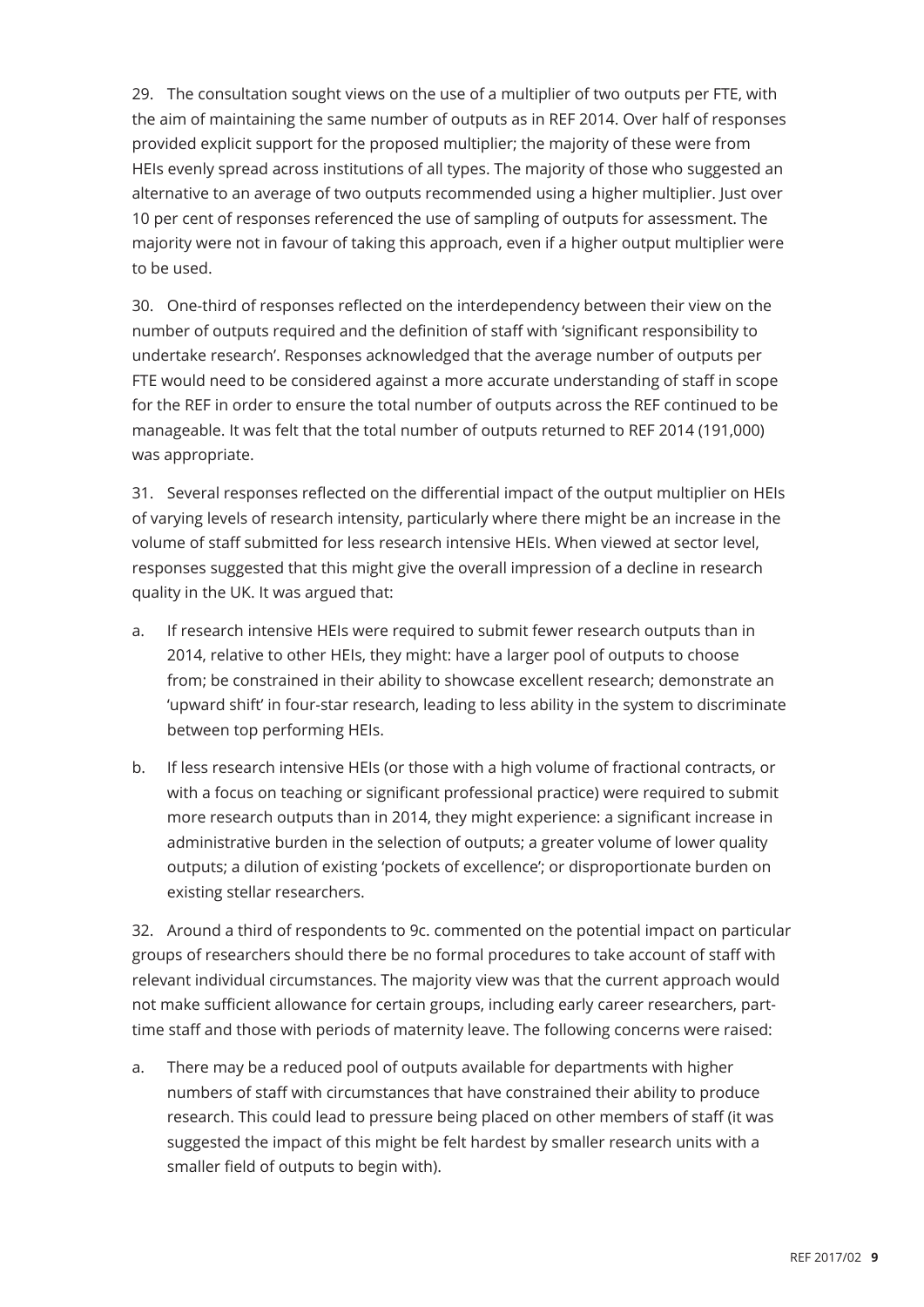- b. Staff with protected characteristics could be discriminated against where they are less able to produce research at the same rate as other staff. This could influence recruitment behaviour.
- c. Where there is no formal account of the rationale for the number of outputs by each staff member selected for submission, there may be additional stigma for staff associated with fewer outputs and potential perceptions relating to the quality of research they produce.

33. Some respondents believed that a formal equality and diversity process would not be necessary as the additional flexibility for some members of staff to submit more and others less than the average would make it easier to include high-calibre researchers who would have been unable to produce four outputs as per the previous exercise. However, the majority of respondents on this issue suggested that some form of individual staff (or research unit) circumstances measure would be required in the next exercise, particularly if a minimum of one output per person is required. This was raised by over a third of respondents. Approximately 5 per cent of responses preferred a minimum of zero on the basis that this removed the need to account for individual staff circumstances (recognising the burden associated with this in 2014) and would reduce the likelihood of discrimination. Counter to this, a few respondents expressed the view that even if a minimum of zero were applied, additional measures would still be required to account for individual staff circumstances.

34. For some, in light of the burden associated with REF 2014, a lighter-touch method of recognising individual circumstances was desirable. Others believed the benefits of this process would outweigh the associated burden. Suggestions ranged from 2014-style processes to set quotas for the number of individuals that could be returned with zero outputs. Others suggested a submission-level reduction in number of outputs on the basis of circumstances within a submitting unit.

35. Respondents made a number of suggestions to ensure that staff with protected characteristics were adequately supported. The most frequently mentioned were:

- capturing data about the pool of researchers in a department and reducing the total number of outputs required for that submitting unit accordingly
- providing evidence of equality and diversity policies and practices, and related data, on the staff body
- providing data on the spread of submitted research outputs across the staff base.

36. Respondents commented on the burden associated with the proposal to decouple staff from outputs, as it was perceived to be more difficult to select outputs than select staff. The majority of responses indicated that the proposals would increase or at least maintain the administrative burden on HEIs. This was thought to be a result of the transfer of work from selecting staff to what was felt the more difficult task of selecting outputs, and would be further increased by the introduction of a minimum and maximum number of outputs as opposed to 'true decoupling' of staff from outputs.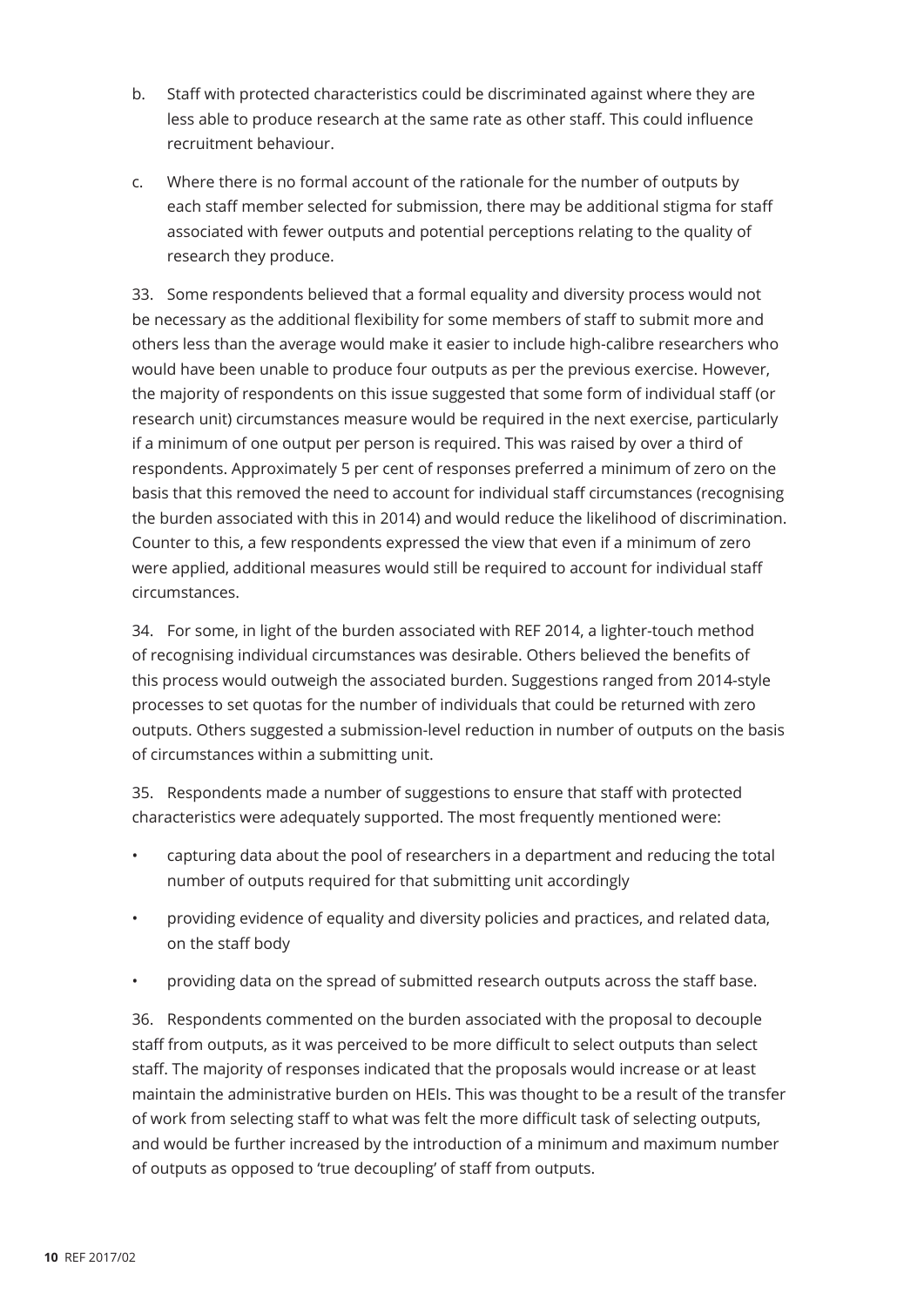37. A small number of responses suggested that the maximum number of outputs should be varied according to UOA. It was argued that it is easier to produce six outputs in some disciplines than others and that having different maximum numbers would help to avoid disadvantaging those disciplines with longer-length publications and higher levels of professional practice or teaching commitments.

38. A fifth of respondents to Question 9b. expressed concern that the principle of decoupling staff from outputs would limit the extent to which multi-authored research could be returned to REF. This was thought to be particularly relevant in 'team science' and disciplines with a culture of group authorship. Such an approach was also perceived to disadvantage interdisciplinary research. A small number of respondents suggested that the guidelines should enable institutions to duplicate the submission of a given output where it has multiple authors from the same institution. However, a slightly larger number pointed out the risk that this could lead to gaming, whereby researchers are added as co-authors without having made a significant contribution to the output.

#### **Minimum and maximum number of outputs**

39. Of those who commented on question 9c., asking for views on the minimum number of outputs per staff member, over half supported setting a minimum requirement of one output per person. Over one-third were in favour of no minimum at all. This support was often linked to the use of contracts to determine research-active status and concern about the ability to submit large numbers. When considering a potential minimum number of outputs, only 5 per cent of responses raised concerns about potential contract changes for staff without any outputs or where their outputs would not be of sufficient quality.

40. The importance of all research-active staff being represented in a submitting unit's submission was the most popular argument made in support of requiring a minimum of one output. This proposal was also thought by some to encourage the submission of a breadth of research disciplines and provide the necessary accountability for public funding.

41. Arguing in favour of a minimum of one, some respondents reflected the concerns outlined in paragraph 31, speculating that returning a significant number of researchers with no outputs would send an unwelcome signal to international partners about the strength of the UK research base. Conversely, concerns were raised about the potential increase in low-quality research in REF submissions caused by a non-selective submission and a minimum of one output person, and the effect that might have on the reputation of the submitting unit, HEI, and the health of UK research overall.

42. Respondents suggested that a minimum of one output would not be possible for all staff if non-portability rules were introduced. Where responses broadly agreed with a minimum of one, responses often requested an exception for those affected by nonportability rules in this way.

43. There was very mixed feedback on the appropriate maximum number of outputs per person. Overall, just under 50 per cent of respondents supported a maximum of six outputs per person. Fewer than 5 per cent expressed explicit disagreement with a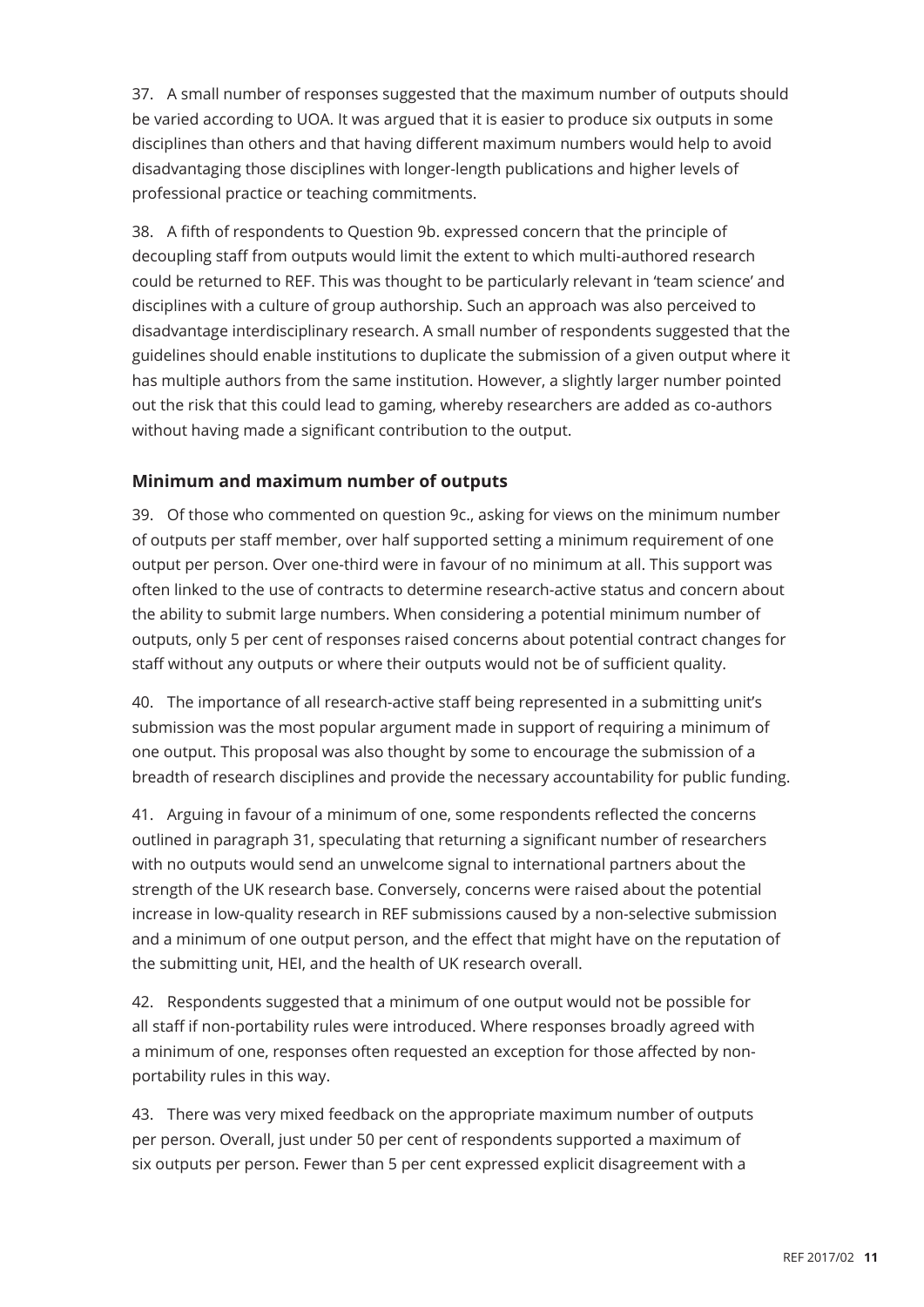maximum of six; however, a large number of respondents were in favour of an alternative maximum of four or five, or implied they would be flexible on this issue.

44. One-third of respondents expressed concern about potential over-reliance on those who have greater opportunity to research productively, should there be a maximum of six outputs per person. Concern was expressed that researchers who produce more outputs, or have a track record of excellence, would receive more favourable treatment (in terms of funding, research time, reduced teaching workload and general university support), to the disadvantage of other staff, particularly mid and early career researchers who are more likely to require institutional support. It was also suggested that a maximum of six outputs could have negative implications on the diversity of staff represented in the output return. In particular, concerns were raised that those with individual staff circumstances might be under-represented in submissions. On this basis, some respondents suggested a maximum of four or five would more appropriately balance excellence and broader representation of a unit.

#### **Non-portability of research outputs**

45. Only half of those who commented on one or more aspects of Question 10 expressed explicitly their support for, or opposition to, introducing non-portability of research outputs in REF 2021. Of those who provided a clear view, around three-quarters did not support the introduction of non-portability rules. The remaining quarter expressed support for the proposal and agreed with the principle of recognising institutional support or welcomed efforts to address the 'transfer market', although this was often accompanied with some concerns about the practical implementation of, or consequences resulting from, its introduction.

- 46. Key areas of concern raised across the respondents:
- a. Over 35 per cent of respondents raised concerns about the effect of non-portability on staff mobility and dynamism in the sector, sometimes reflecting on the risk to UK higher education that may result from a stagnant or ossified workforce.
- b. Over 40 per cent of respondents reflected on gaming or the concept of the staff transfer market as a rationale for non-portability. While just under 25 per cent of them welcomed non-portability as an appropriate counter to the transfer market, over 60 per cent who commented on this raised concern that non-portability was not the appropriate answer
- c. Around 25 per cent of respondents raised concern about the effect of non-portability on researchers' publishing behaviour, whereby output submission may be delayed in anticipation of a move. Some of these respondents reflected on the negative consequences for UK research overall if this occurred.
- d. Around 20 per cent of respondents raised concerns about introducing nonportability mid-way through the REF cycle, with many suggesting it should not apply retrospectively and should (if anything) be delayed until the next exercise. Some respondents also suggested further piloting, testing or discussion was needed before introducing this change.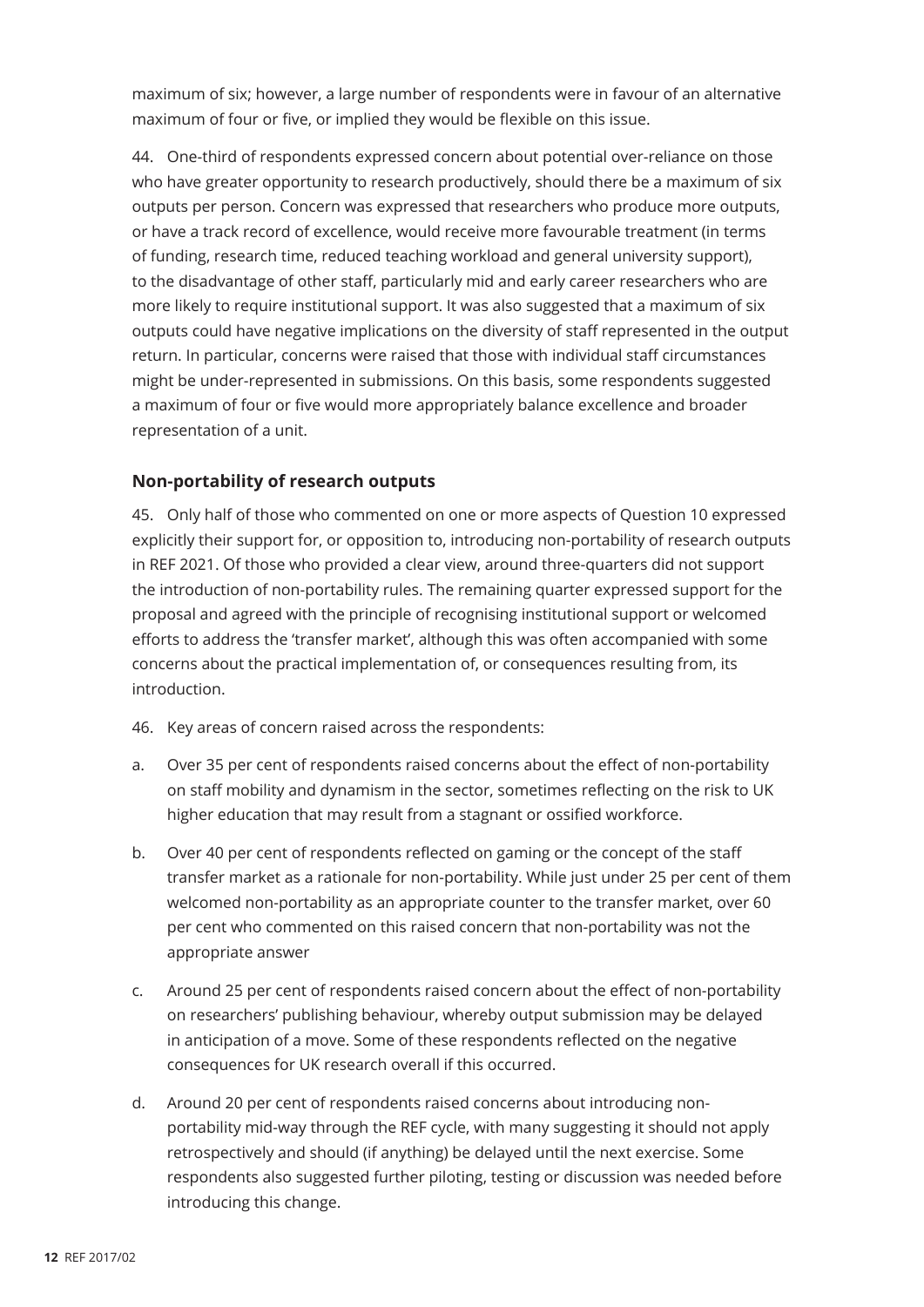- e. Over 10 per cent of respondents highlighted concerns about the potential for nonportability to introduce additional complexity or administrative burden into the process through the need to ascertain and evidence eligibility of outputs.
- f. A range of comments were made in relation to ownership of outputs, with some objecting to an implication that outputs are owned by institutions, particularly where research was undertaken without the institution's support, and in some cases outlining the grounds of legal ownership (of intellectual property) by researchers.

47. Around 25 per cent of respondents offered suggestions for alternative ways to address the transfer market or provide recognition to institutions for their investment. The most commonly mentioned were: the introduction of a time window, usually for staff moving close to the census date, after which outputs would not be portable; the number of portable outputs could be capped; or outputs could be shared between both institutions.

#### **Acceptance date**

48. The vast majority of those who commented on using acceptance for publication as a marker to identify where outputs have been demonstrably generated, did not believe it to be suitable or workable. Over a third of those disagreeing with acceptance date as a marker felt that the publication date would be a preferable alternative; however, many also raised issues with this as a date as a marker of where an output has been demonstrably generated.

49. Frequently cited concerns around the use of acceptance date as a marker of demonstrable generation included:

- a. How this might be applied to non-journal output types, with some suggesting this could affect institutions' decisions around what to submit. Respondents highlighted the differing publication practices across publication types, with some suggesting it would be difficult to identify a one-size-fits-all solution.
- b. Potential complexity or burden around the processes and systems required to track output eligibility.
- c. Data are not held by institutions, are not formally collected, and are usually evidenced only via correspondence between the author and publisher. This would have particular implications if evidence needed to be collected retrospectively. On a related point, respondents felt it would be challenging to gather evidence of eligibility for outputs by staff that have left. This was felt especially to apply to some output types (such as practice-based) where it would also be challenging to submit portfolio information. Respondents suggested that this could lead to a body of lost outputs that could not be submitted.

#### **Impact on different groups**

50. The vast majority of respondents who commented on any effects of non-portability on different groups expressed concern about early career researchers. This was often in relation to their relatively high mobility and likelihood to be on fixed-term contracts.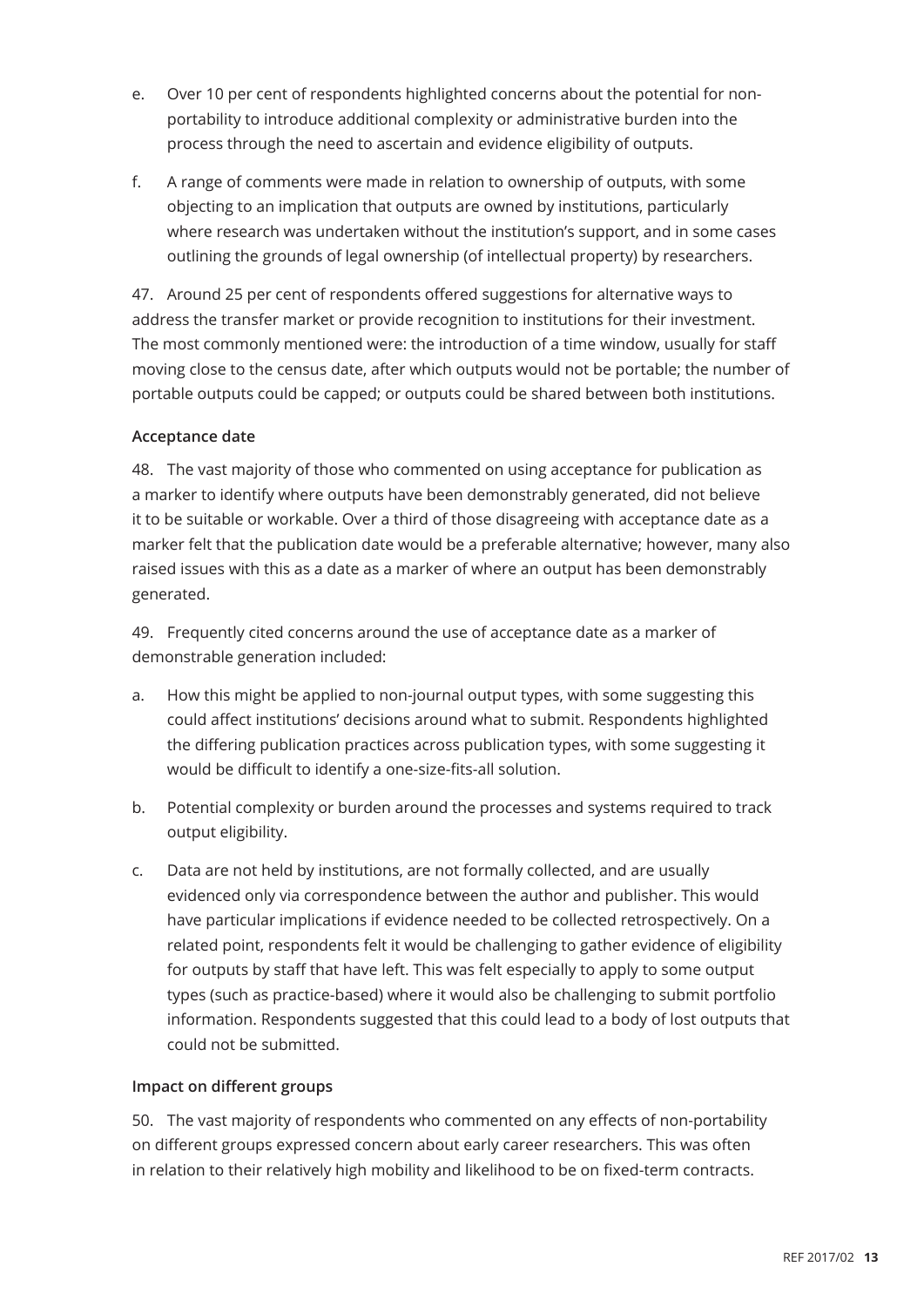Without outputs as 'currency', it was argued, career progression for this group of staff would be negatively affected, with no incentives for institutions to retain them after their contract ends or recruit new early career researchers. Respondents frequently proposed an exception be made for this group. A small minority of respondents felt the effect would not be significant, was overstated, or would have positive benefits on recruitment approaches.

51. Concerns were raised about disincentives for collaboration with those working outside of academia or for international mobility (sometimes mentioned in the context of Brexit). While there was support for exceptions for overseas academics, there was a small body of opinion concerned about introducing exceptions in view of concerns about gaming and a potential effect on UK researchers.

52. Combined with comments in relation to the effect on fixed-term staff, some respondents highlighted potential concerns regarding equality and diversity more widely. Respondents reflected on the characteristics of staff who are more likely to be on fixedterm contracts, may need to move for non-career reasons (such as caring responsibilities), or because of discrimination encountered in employment.

#### **Sharing outputs**

53. The consultation sought views on sharing outputs proportionally across institutions. Many respondents raised concerns or questions about how this might work in practice. Over a third of respondents indicated that they were not in favour of the proposal primarily because proportional sharing was perceived to be complex and burdensome to administer, with some also suggesting this may lead to disputes between institutions. Particular concerns were raised about how it would work for some disciplines or output types, and challenges in evidencing and assigning proportions. Some respondents (including those who disagreed) were supportive of the fairness in the principle of sharing outputs as a fair one (sometimes in preference to full non-portability).

#### **Reserve output**

54. The consultation invited comments on the proposal to allow a reserve output in cases where the publication of the preferred output would post-date the submission deadline. The overwhelming majority of respondents supported the proposal on the grounds that it would give institutions flexibility and allow them to submit their best work, while reducing significantly the burden of monitoring the outputs falling into this category.

55. A small number of respondents disagreed with the proposal. Opponents argued that there was a need for a clear submission deadline cut-off point and that this proposal would increase the complexity of the process and the burden on panellists.

#### **Quantitative data**

56. Over two-thirds of those who commented on the proposal to use quantitative data to inform the assessment of outputs were in agreement. Many respondents, across all viewpoints, reflected on the importance of being sensitive to disciplinary differences both between and within UOAs. Specific concerns were raised about disciplines in the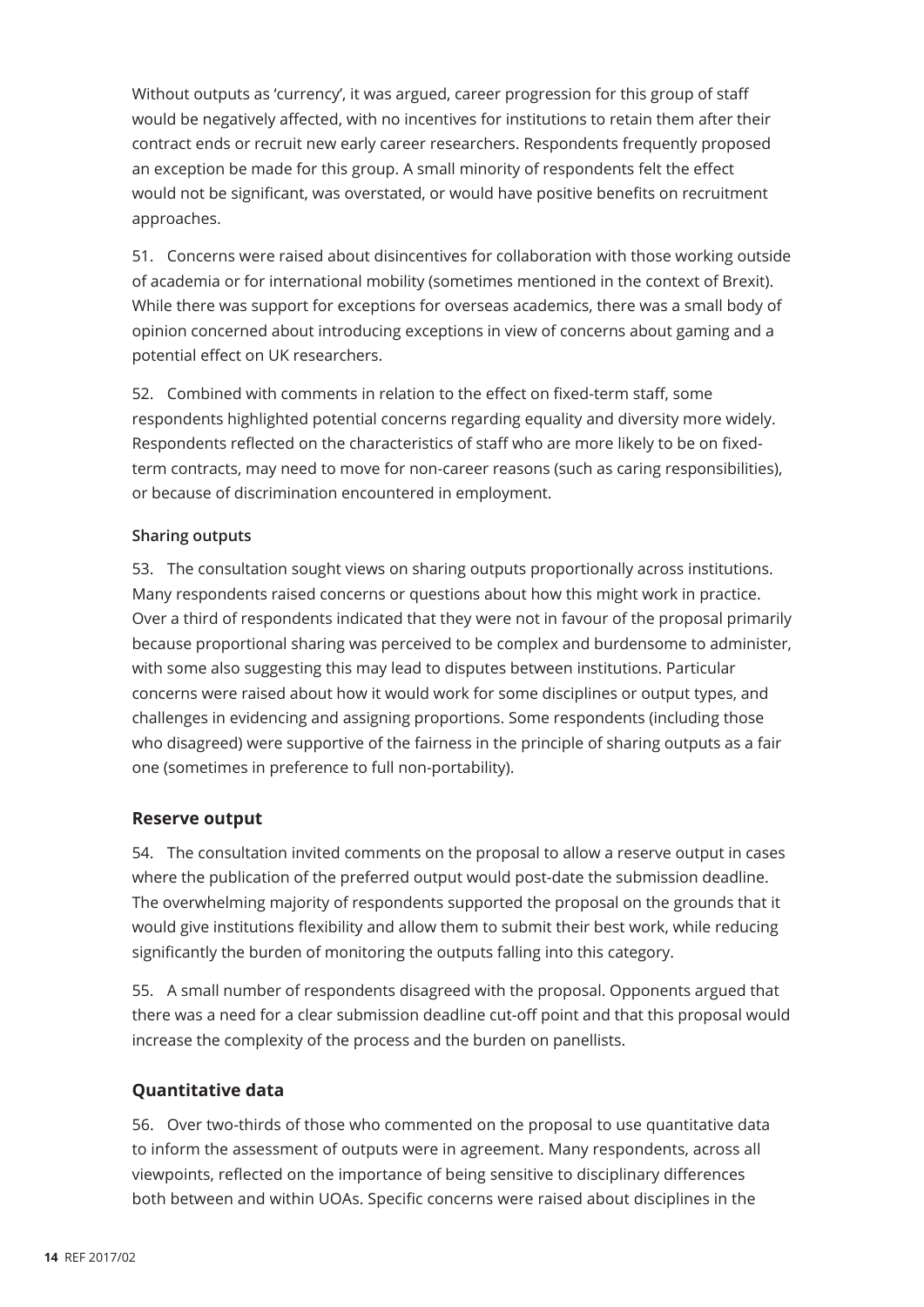arts, humanities and social sciences where, it was suggested, there were no suitable quantitative data available for the assessment of research outputs. It was also noted that the selection of appropriate indicators should involve disciplinary experts, through general consultation, dialogue with learned societies and subject associations, or seeking advice from the sub-panels themselves. A number of respondents argued that it was important that the sub-panels received support and guidance in the interpretation of any bibliometric indicators used.

57. One-third of respondents were against the proposal and raised concerns about the quality of citation data and questioned the relationship between research quality and citation measures. They also noted that disciplinary differences in the use of citation data would compromise consistency between UOAs.

58. Only a small number of respondents commented on specific indicators that could be used to support output assessment. Some remarked that the provision of contextualised citation counts in REF 2014 had worked well, and suggested this approach should be adopted for REF 2021. There were mixed views on the use of Field-Weighted Citation Impact, with some being supportive of its use, some suggesting it should only be used at aggregate level, and others expressing reservations about its use at all due to difficulties in defining to which field of research outputs belong. There were also mixed views about the use of journal-level indicators: several respondents argued strongly against their use while a small number suggested they had a role to play, especially in the assessment of research outputs published close to the end of the publication period for research outputs. There was some support for percentile-based citation indicators, although it was noted that these also need to be contextualised for research fields and that this can be challenging.

59. Many responses noted the importance of following the recommendations of the Metric Tide report, and the principles of the Leiden Manifesto for Research Metrics<sup>3</sup>. There was also support for the work of the Forum for Responsible Metrics, and its published response to the consultation4.

#### **Interdisciplinary research**

60. Over three-quarters of respondents commented on the assessment of interdisciplinary research. The responses focused primarily on the three proposals identified in the consultation document, with almost a fifth explicitly expressing support for the implementation of all three proposals. A number of respondents highlighted the effectiveness of cross-referral arrangements for REF 2014 and saw no need for further changes. The constitution and training of panels was identified as crucial in supporting the fair and consistent treatment of interdisciplinary research.

<sup>3</sup> The Metric Tide. Report of the Independent Review of the Role of Metrics in Research Assessment and Management' (2015) is available online at www.hefce.ac.uk/pubs/rereports/year/2015/metrictide/. 'Bibliometrics: The Leiden Manifesto for research metrics' (2015) is available at www.nature.com/news/ bibliometrics-the-leiden-manifesto-for-research-metrics-1.17351.

<sup>4</sup> Information about the forum is available online at www.universitiesuk.ac.uk/policy-and-analysis/Pages/ forum-for-responsible-research-metrics.aspx. This includes its advice for the UK HE funding bodies on the use of quantitative indicators in the assessment of outputs in REF 2021.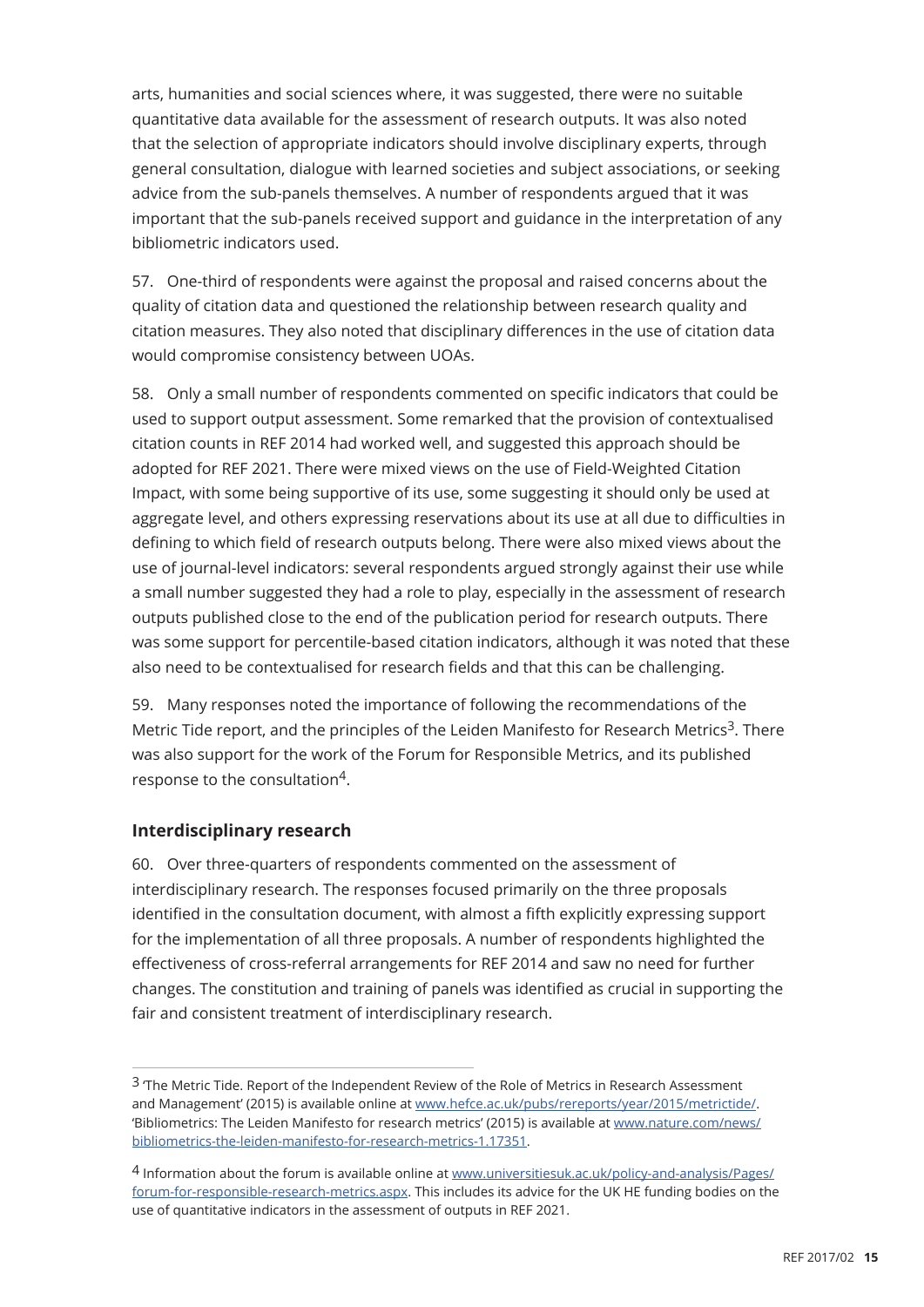61. While there was clear support for the appointment of interdisciplinary 'champions' in principle, a number of issues were highlighted by respondents:

- a. There was a desire for clarity on the nature of the role, in particular whether champions would:
	- undertake active assessment of all interdisciplinary outputs, or
	- oversee and ensure fair and equitable treatment of interdisciplinary research within their sub-panel.

There was clear preference for the latter, with reference made to the difficulty in recruiting a sufficient number of suitably experienced individuals to assess the full breadth of interdisciplinary research.

- b. Respondents identified a need to appoint champions early in the criteria development phase.
- c. A few respondents noted a preference for an interdisciplinary panel, rather than the appointment of champions. However, this view was not widely held.

62. A significant majority of respondents expressed support for the proposal to make the 'interdisciplinary identifier' field mandatory. However, they drew attention to the need for a clear definition of interdisciplinary research and an indication of how this flag would be used in the assessment of outputs and any post-REF evaluation. It was noted that a system allowing a binary choice between inter- or monodisciplinary research could lead to the majority of research being flagged as interdisciplinary, and that a more sensitive system – one which identified the different disciplines covered by the output – may be more appropriate.

63. There was wide support for the introduction of a specific interdisciplinary section in the environment template. However, concerns were raised that awarding it an independent score could privilege interdisciplinary research over monodisciplinary work. It was also stressed that this section must recognise that providing support for interdisciplinary research will not be relevant to every submitting unit, and there must be an option for them to explain why this is the case.

## **Institutional-level assessment**

Informed by answers to:

**Question 38.** What are your views on the introduction of institutional-level assessment of impact and environment?

**Question 39.** Do you have any comments on the factors that should be considered when piloting an institutional-level assessment?

**Question 40.** What comments do you have on the proposed approach to creating the overall quality profile for each submission?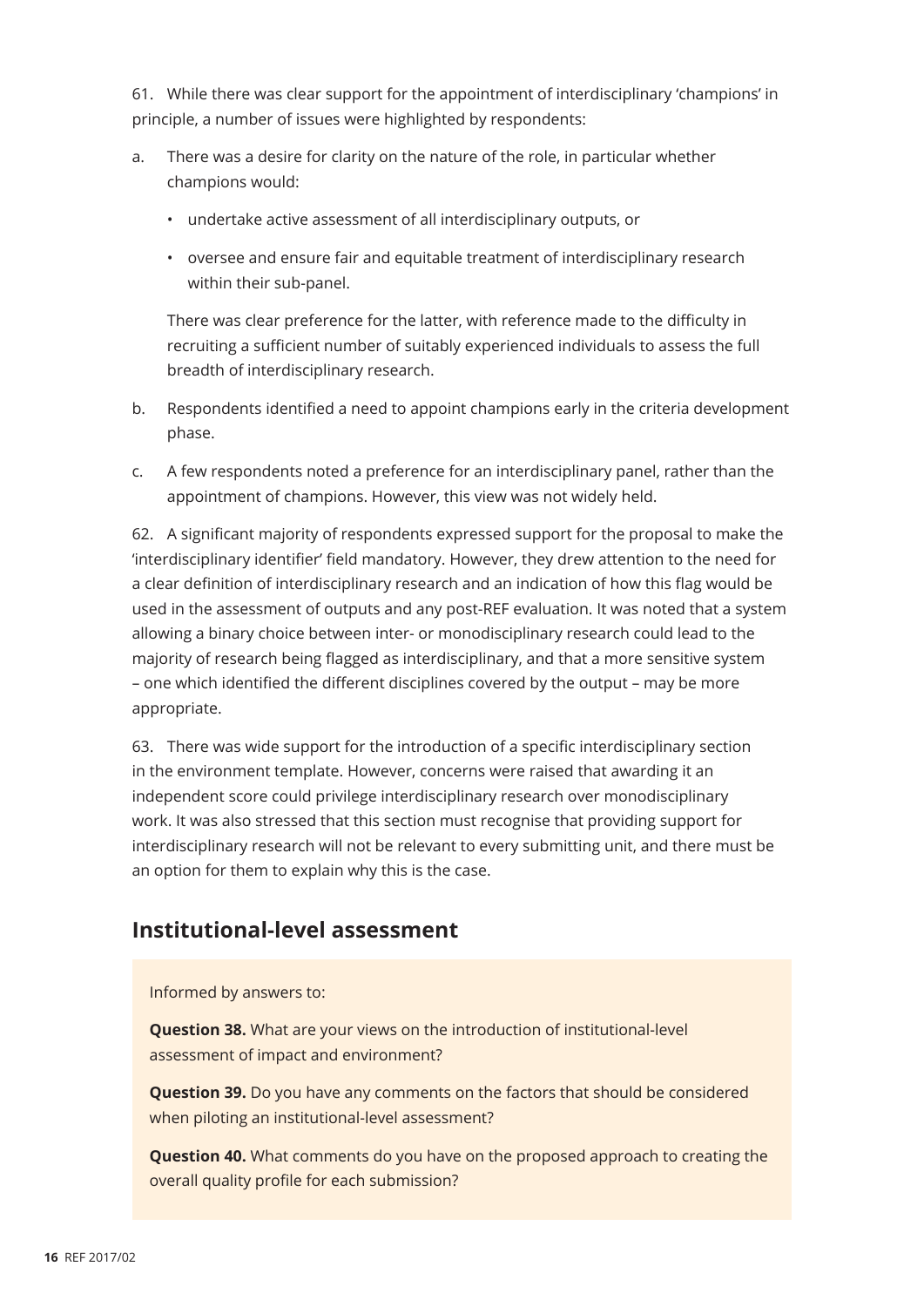**Question 41.** Given the proposal that the weighting for outputs remain at 65 per cent, do you agree that the overall weighting for impact should remain at 20 per cent?

**Question 42.** Do you agree with the proposed split of the weightings between the institutional and submission-level elements of impact and environment?

64. Just over 50 per cent of respondents to Question 38 agreed in principle with the introduction of an institutional element to the environment template; this support came with a lot of caveats. Views on the assessment of institutional-level impact were more negative than the responses to institutional-level environment, with over 60 per cent of respondents opposing the proposal. Concerns were raised that the purpose of institutional assessment of impact was not clear and that there was an implied conflation of the terms 'interdisciplinary' and 'institutional'. These concerns are outlined in greater detail in paragraphs 69-71 below.

65. The respondents expressing support for institutional-level assessment highlighted its potential to recognise strategic activity across an institution and the support offered to interdisciplinary research and broader collaboration.

66. There was some overlap in the concerns raised about institutional-level assessment in the environment template and impact element.

- a. It was suggested that these proposals could lead to the masking of 'pockets' of excellence (and weakness) within an institution, which would run counter to the principle of the REF to identify excellence 'wherever it is found'. These responses highlighted the diversity of performance and approach at UOA level, which could vary according to quality but also between disciplinary approaches. In relation to the environment template, however, a number of respondents suggested that a distinct institutional element would allow the submitting unit to focus on unit-specific support within the institutional context and explain how the unit implements institution-wide policy frameworks.
- b. Respondents argued that an institution-wide assessment might favour larger, multifaculty institutions and raised concern that small, specialist HEIs or those with very few submitting units might be adversely affected due to increased burden. With specific reference to impact, it was felt that the submission of a single institutional case study posed a higher risk to those HEIs that only submitted to one or two UOAs. A number of respondents suggested that small and specialist institutions should be exempt from this element of the submission if it goes ahead.
- c. Concerns were raised around the difficulties that would arise for institutions if these proposals are implemented at this stage in the REF cycle. This argument was also put forward by many of those who were supportive in principle but believed that the timing would not allow effective inclusion in REF 2021. There were also calls for there to be a degree of flexibility in the assessment to reflect the challenges posed by the timing.
- d. Several responses questioned the proposed weighting of the institutional-level elements. Among these respondents, the majority were of the opinion that the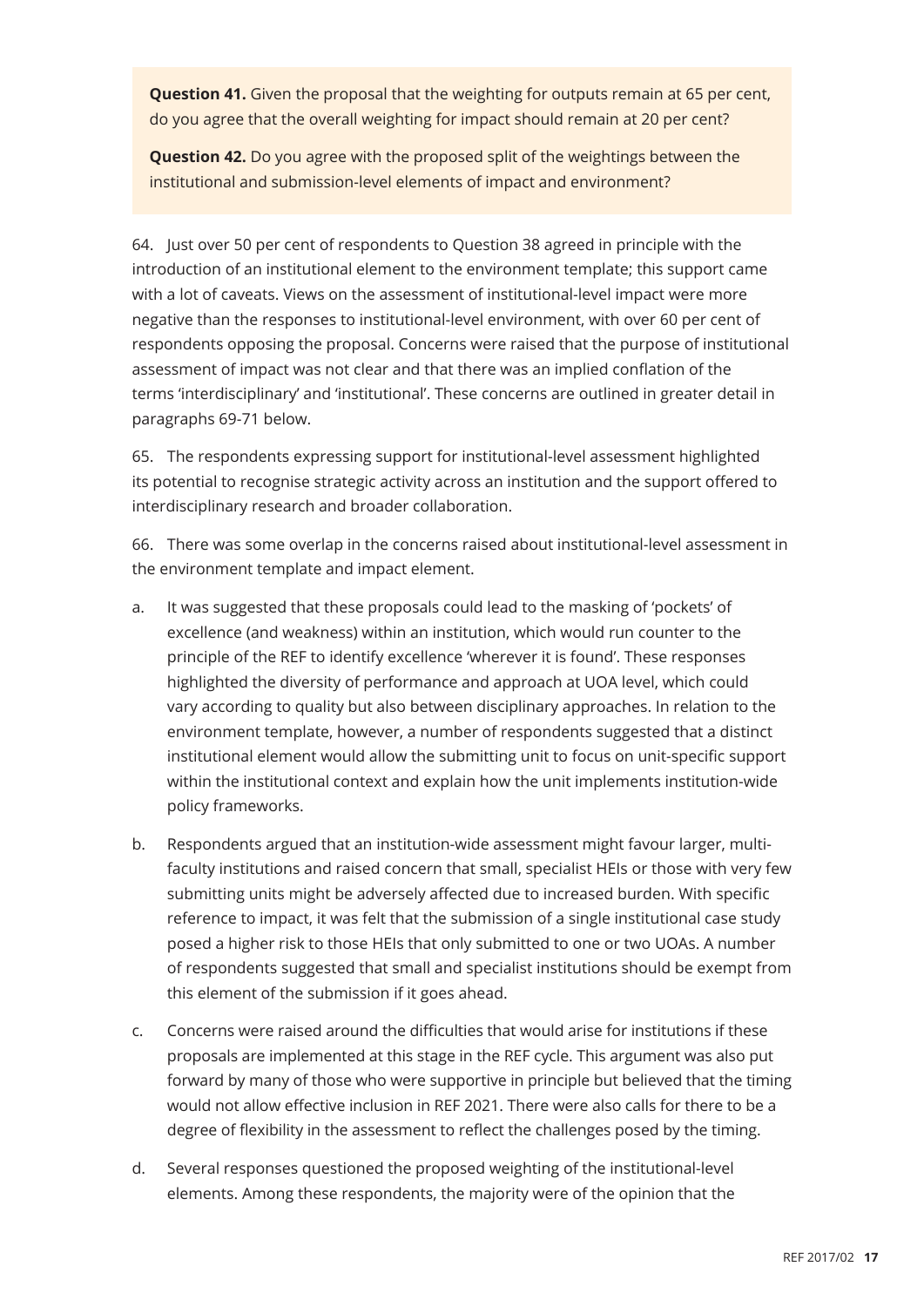weighting should be lower, or that they should not carry any weighting. Further comments on the weighting of institutional-level impact are outlined in paragraphs 147-149.

e. A small number of respondents requested further clarification on how institutional assessment would work in practice, including how it would impact HEIs submitting to only one UOA and what implications it would have for funding.

#### **Environment template**

67. In addition to the shared issues outlined in paragraph 66, two additional key points were made with specific reference to institutional-level assessment in the environment template:

- a. Several respondents felt that the potential benefits would be outweighed by the administrative burden for the submission and the assessment processes, particularly if all sub-panels were required to read institutional-level information.
- b. Conversely, a larger proportion of respondents thought that this proposal would reduce the duplication of institutional information at UOA level, simultaneously reducing burden and increasing consistency.

68. Among all respondents (supportive or otherwise) there were suggestions for implementation or alternative approaches:

- a. There was widespread support for an alternative approach: to include in the existing UOA environment template a section with institutional-level information and a narrative on the interaction of the submitting unit and the institution.
- b. A significant number of respondents highlighted the importance of clarifying the link between the UOA and HEI level in the guidance and assessment process to ensure complementarity. There were also calls for clear guidance on the data and information to be included.
- c. Several respondents called for careful consideration of who might assess institutionallevel information, and how. Some expressed a preference for the process happening at main panel level.
- d. A number of references were made to the importance of piloting these changes (see paragraphs 72-77 below).

#### **Impact**

69. A number of the concerns surrounding the institutional impact case study were expressed in relation to interdisciplinarity.

a. There were significant concerns that 'institutional' and 'interdisciplinary' as terms had become conflated in the proposal and that this confusion obscured the aim of the institutional impact case study. It was suggested that if the intention of the case study is to assess institutional impact, rather than function as a mechanism for the assessment of interdisciplinary impact, then clearer framing is required.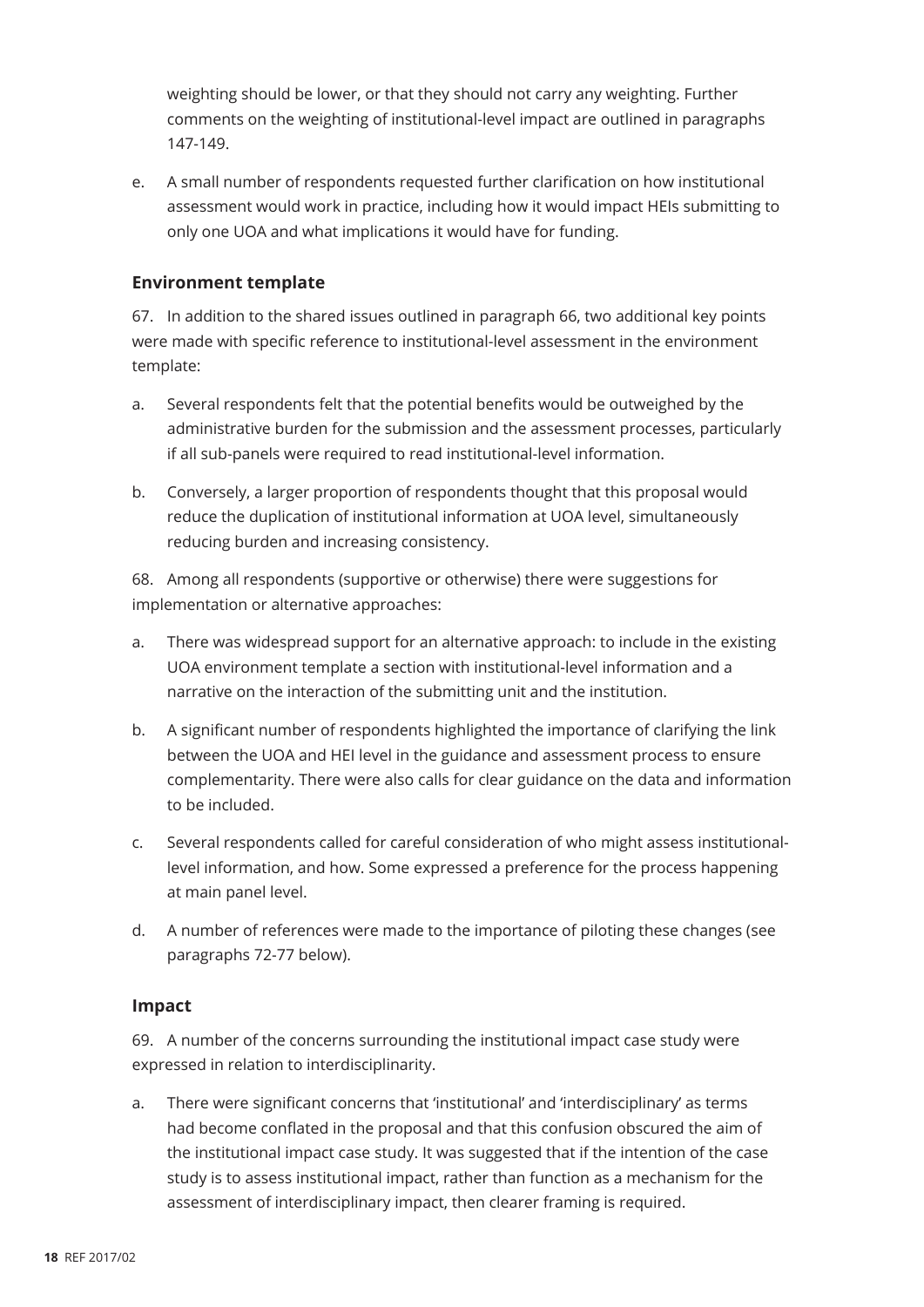b. Related to the previous point, there was general consensus that the assessment of impact in REF 2014 had been sufficiently open to incorporate interdisciplinary case studies. Institutional-level assessment that functions primarily to assess the impact of interdisciplinary research, then, would be a superfluous addition. A number of respondents also highlighted that, within their own institution, there were no case studies that could not be submitted because of their interdisciplinary nature.

70. Respondents highlighted concerns that high-quality UOA-level impact case studies may be 'poached' for the institutional submissions, leading to an internal conflict of interest and the potential to conceal areas of excellence at UOA level. A number of submissions also identified the risk that institutions may attempt to retro-engineer a submission by 'knitting together' existing case studies from individual submitting units.

71. Responses to this question generated few suggestions for alternative approaches. It was suggested that the institutional-level assessment should examine institutions' policies and approaches for supporting, embedding and developing institutional-level interdisciplinary impact at a strategic level. In this model, case studies would continue to be submitted in UOAs with the scope to refer to the institutional-level assessment submission and, where appropriate, flag and submit to multiple panels.

#### **Pilot exercise**

72. Over half of all respondents commented on the proposal to pilot institutional-level assessment, and an overwhelming majority supported this suggestion where an institutionallevel assessment goes ahead. The key recommendations are summarised below.

73. Several respondents suggested that the pilot assessment must consider the implications of the proposal on different disciplines and institutions. A small number of responses also suggested that the pilot exercise consider the impact on joint submissions. Piloting different weightings and their impact on quality profiles was felt to be a key element of this. Respondents were very clear that the selection of HEIs for the pilot exercise should be diverse and representative of the whole sector. Several volunteered to take part in any pilot exercise.

74. Several respondents referred to the interaction between the UOA and institutional levels, mostly in relation to the institutional environment template. Respondents argued that any pilot exercise should consider the boundaries and interactions between the UOA and HEIlevel assessments. A crucial part of this process would be to develop and test the guidance to minimise duplication across the assessments and identify areas of complementarity where information needs to be seen together. Respondents were clear that the institutional assessment could not be piloted in isolation but should be considered alongside the revised UOA-level environment assessment in order to explore implications for the UOA level.

75. Several respondents stressed that the pilot exercise should assess the burden of both the submission and assessment processes, and how this might differ across a range of institutions. Respondents also noted that the pilot exercise itself should not be overly burdensome, in order to attract a broad range of volunteers.

76. A significant number of concerns were raised regarding the timing of the pilot exercise. Some felt that such an exercise was not feasible given the timing of the next REF. Others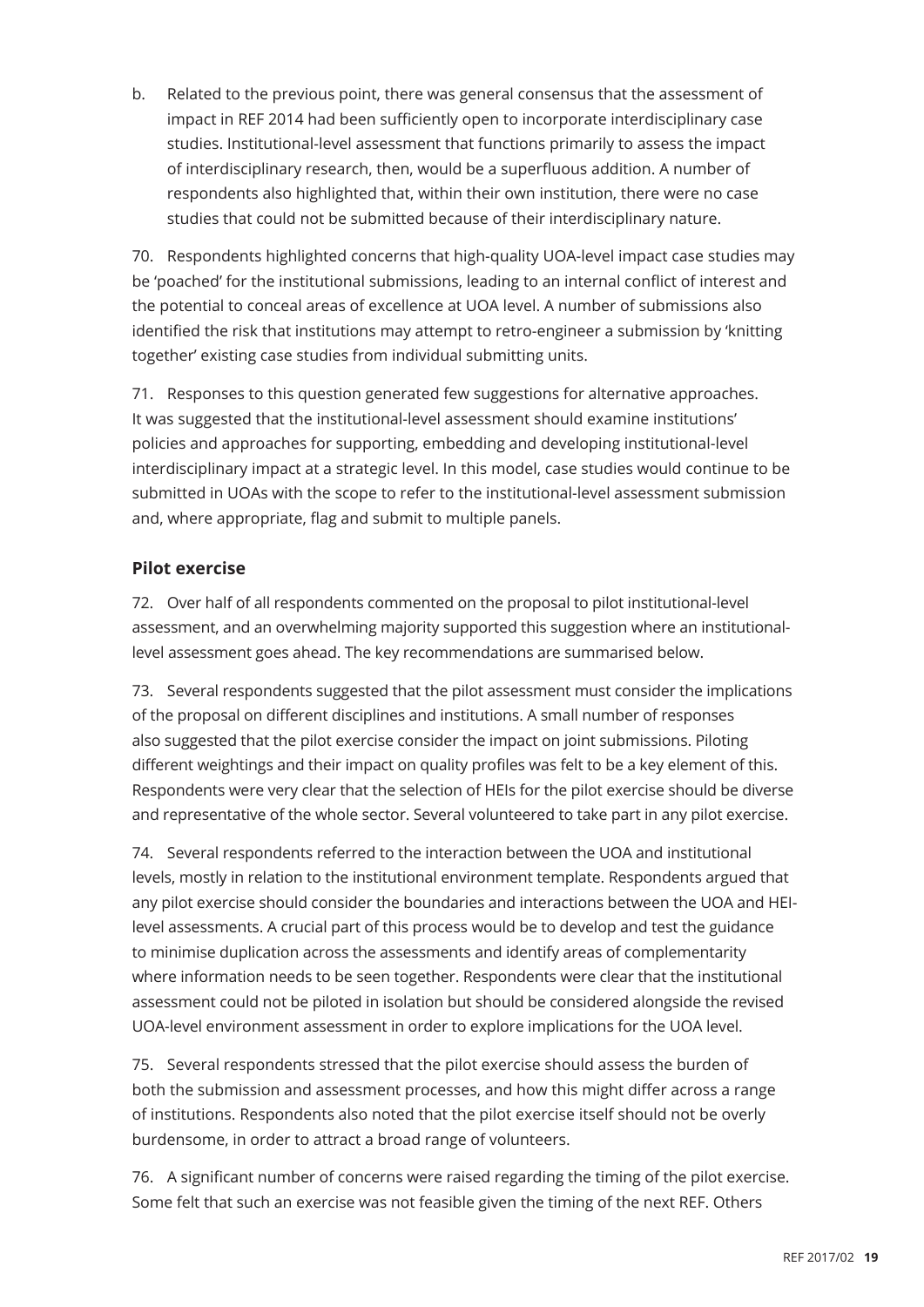called for a pilot exercise to inform implementation of these proposals in the post-2021 REF. A slightly larger group was clear that any exercise should commence without delay so that guidance and criteria could be published for HEIs to make preparations ahead of REF 2021.

77. Respondents were clear that the constitution of the pilot panel would be a key factor to consider in the pilot exercise, and it was felt that this would need to be representative and also contain the right level of expertise. Respondents had differing views on whether a single institutional panel was the best approach, whether there should be main panel grouping, or an integrated discussion at UOA level. They suggested that the pilot exercise might test this. Respondents also noted that the pilot exercise would need to test the relationship between the institutional-level panel and the sub-panels, including access to information across the two levels and how to ensure that institutional panel scores did not skew sub-panel scores.

### **Impact**

Informed by answers to:

**Question 19.** Do you agree with the proposal to maintain consistency where possible with the REF 2014 impact assessment process?

**Question 20.** What comments do you have on the recommendation to broaden and deepen the definition of impact?

**Question 21.** Do you agree with the proposal for the funding bodies and Research Councils UK to align their definitions of academic and wider impact? If yes, what comments do you have on the proposed definitions?

**Question 22.** What comments do you have on the criteria of reach and significance?

**Question 23.** What do you think about having further guidance for public engagement impacts and what do you think would be helpful?

**Question 24.** Do you agree with the proposal that impacts should remain eligible for submission by the institution or institutions in which the associated research has been conducted?

**Question 25.** Do you agree that the approach to supporting and enabling impact should be captured as an explicit section of the environment element of the assessment?

**Question 26.** What comments do you have on the suggested approaches to determining the required number of case studies? Are there alternative approaches that merit consideration?

**Question 27.** Do you agree with the proposal to include mandatory fields (paragraph 96 [of the consultation document]) in the impact case study template, to support the assessment and audit process better?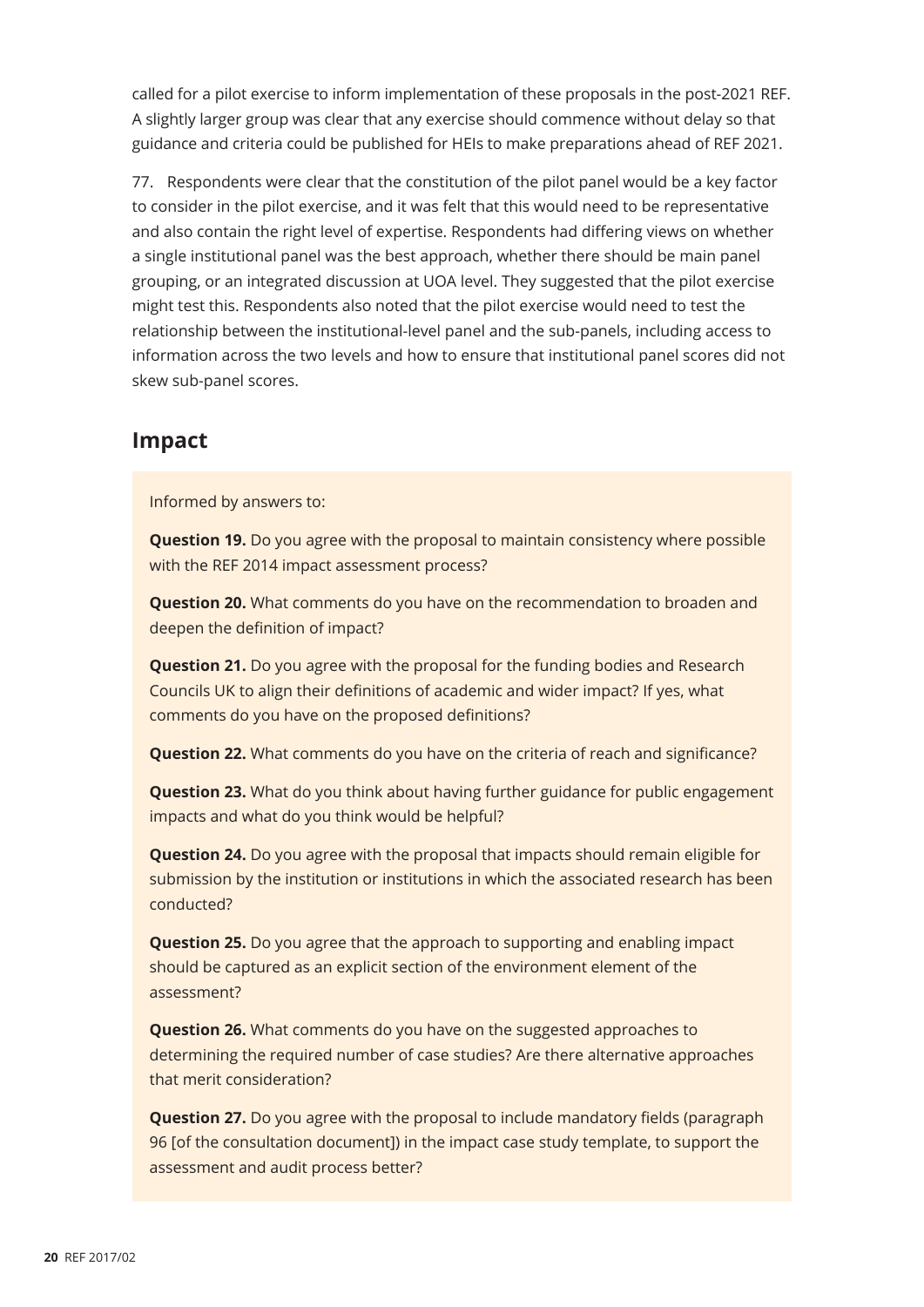**Question 28.** What comments do you have on the inclusion of further optional fields in the impact case study template (paragraph 97 [of the consultation])?

**Question 29.** What comments do you have on the inclusion of examples of impact arising from research activity and bodies of work as well as from specific research outputs?

**Question 30.** Do you agree with the proposed timeframe for the underpinning research activity (1 January 2000 to 31 December 2020)?

**Question 31.** What are your views on the suggestion that the threshold criterion for underpinning research, research activity or a body of work should be based on standards of rigour? Do you have suggestions for how rigour could be assessed?

**Question 32.** Evaluation of REF 2014 found that provision of impact evidence was challenging for HEIs and panels. Do you have any comments on the following:

- **a.** The suggestion to provide audit evidence to the panels?
- **b.** The development of guidelines for the use and standard of quantitative data as evidence for impact?
- **c.** Do you have any other comments on evidencing impacts in REF 2021?

**Question 33.** What are your views on the issues and rules around submitting examples of impact in REF 2021 that were returned in REF 2014?

78. Overall, there was overwhelming agreement (95 per cent) with the proposal to maintain consistency where possible with the REF 2014 impact assessment process, including unanimous support from the HEIs who responded to the question. The main reasons for supporting the proposal were as follows:

- a. Consistency was perceived to reduce the burden on HEIs. This was the most commonly cited reason, and was mentioned by over 25 per cent of those who supported the proposal. It was also noted that many institutions have already begun to prepare for REF 2021 based on the assumption that the guidance will not change significantly.
- b. Around 20 per cent of those in favour of maintaining consistency expressed the opinion that impact is still a relatively new addition to the REF and requires time to embed further before substantial changes are made.
- c. Conversely, just under 15 per cent agreed with the proposal because they felt that impact is valued and well-established in the sector and therefore does not require change. Several respondents also indicated that the model used to assess impact in 2014 was suitable and should be maintained.
- d. Over 10 per cent of supporters agreed with the proposal because they felt that consistency with REF 2014 would facilitate comparison between different REF exercises and allow the tracking of performance and change.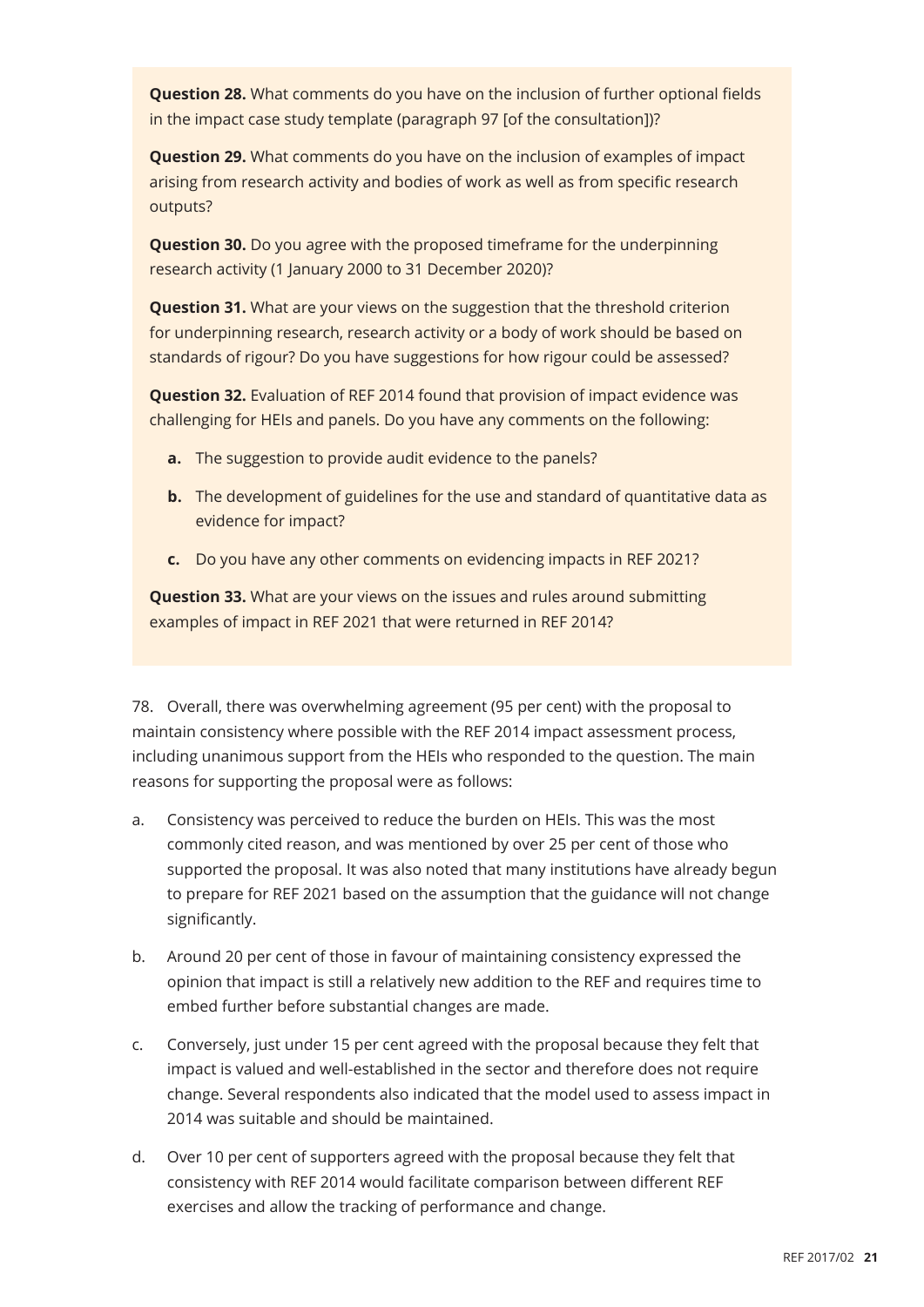#### **Definitions**

79. Several respondents suggested that there was scope for incremental development of the assessment process based on lessons learned from 2014. In particular, there was significant support for broadening and deepening the definition of impact.

80. A significant proportion of respondents commented on the need for clear guidance on the definitions of impact and the assessment criteria. There was widespread perception that institutions had been cautious in their choice of case studies, submitting those impacts that were easy to evidence or align with the criteria. In particular, this was felt to have affected impact through public engagement and case studies demonstrating cultural or social benefits.

- 81. The following key points were made by respondents:
- a. Just under one-third of respondents commented on capturing impact on teaching. There was general agreement that teaching is a valid societal benefit and that impact on teaching should therefore be included. However, there was also some feeling that impact on teaching would be better captured in the Teaching Excellence Framework (TEF) or that it could be an important opportunity to link the REF to the TEF.
- b. A significant number of respondents highlighted the need for clearer guidance on capturing impact arising from public engagement. Overall, respondents were supportive of broadening definitions to be more inclusive of public engagement activity, but there was a lack of clarity about how such impacts would be assessed. A particular concern was raised about providing clarity on the distinction between dissemination and impact. Similar points were made regarding cultural and societal impacts, which were perceived to be challenging to evidence and measure.
- c. A number of respondents raised the issue of academic impact, with the vast majority feeling that it was best captured in the outputs and environment sections.
- d. There was overwhelming support for the proposal that the funding bodies and Research Councils UK (RCUK) align their definitions of academic and wider impact.

82. Over 60 per cent of respondents commented on the assessment criteria of reach and significance, as used in REF 2014. The majority of them were content with the current definitions or expressed the opinion that changing them would be detrimental to maintaining consistency. However, just under 20 per cent of respondents expressed concerns. Among both positive and negative respondents, some key issues emerged:

a. There was overwhelming support for clearer guidance on reach and significance in REF 2021. A number of respondents suggested providing worked examples or exemplar case studies demonstrating how reach and significance would be assessed. There was, however, acknowledgement that there could be variations among disciplines in how these criteria are defined and assessed, and a few respondents commented that it would be important to remain flexible with definitions across the disciplines. A small number suggested that the case study template could include specific questions requiring submitting units to explain how their case study demonstrates reach and significance.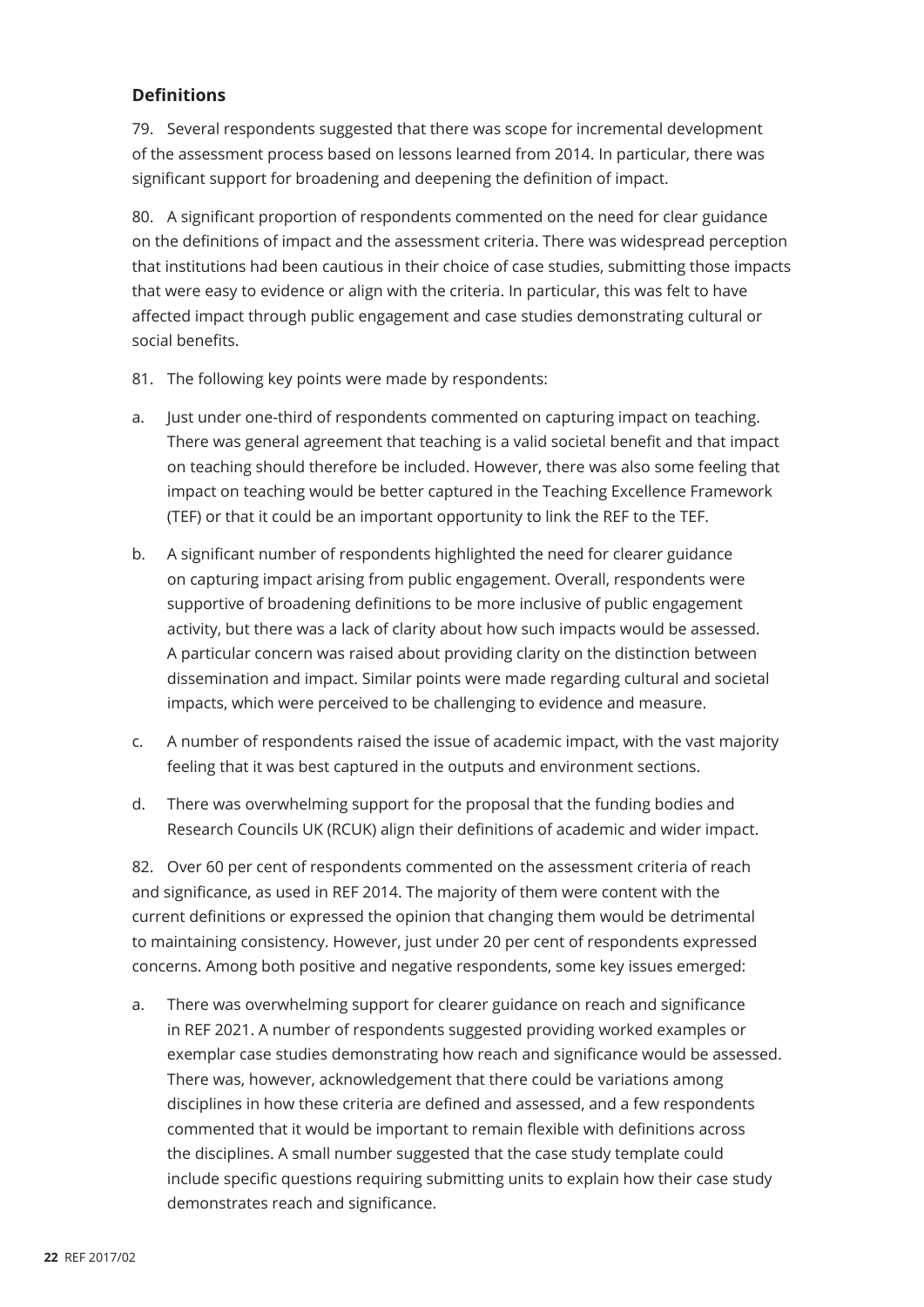b. A significant number of respondents indicated that greater clarity was needed over how reach and significance were 'weighted' against one another. There was a perception that reach was considerably easier to evidence or measure than significance, and that this could create a hierarchy whereby reach is privileged as a more objective criterion or, conversely, that the narrative outlining significance could be regarded as more compelling than reach based on quantitative data.

#### **Portability of impact**

83. The vast majority of respondents supported the proposal that impacts remain eligible for submission by the institution(s) in which the associated research has been conducted. Fewer than 15 per cent of all respondents disagreed with this proposal and under 10 per cent of HEIs.

84. Those who supported the proposal believed that it would allow institutions to continue to use their existing infrastructure and impact strategies from REF 2014. It was also suggested that non-portability could incentivise investment and infrastructure within HEIs. A number of respondents noted that the non-portability of impact would protect institutions against the loss of individual researchers, which is essential to sustainable research units. Those who responded positively also offered some related comments and suggestions:

- a. There was broad support for some flexibility around sharing and collaboration between HEIs, and it was noted that further guidance on collaborations would be welcomed.
- b. There was concern over the ability to 'keep track' of impact over long time periods, in particular in those instances where a key individual has moved to another HEI.
- c. Exceptions to non-portability were suggested around early career researchers and new researchers.

85. Negative responses to the proposal noted that impact generated by a body of work and developed over a long period of time may be difficult to attribute to one institution. Concerns raised by respondents focused on the potential for gaming by institutions, as well as the possible negative effects on researchers' career prospects if they are unable to take their impact with them to new institutions. A number of references were also made to the proposal to introduce non-portability of outputs and how this might affect the portability of impact.

86. Calls were made across all types of respondents for flexibility that would enable institutions to share impact, where it occurs over a long period of time, and for exceptions to be made for early career researchers and new researchers.

#### **Impact in the environment element**

87. There was broad support for the proposal to capture information previously provided in the impact template (REF3a) in an explicit section in the environment statement. It was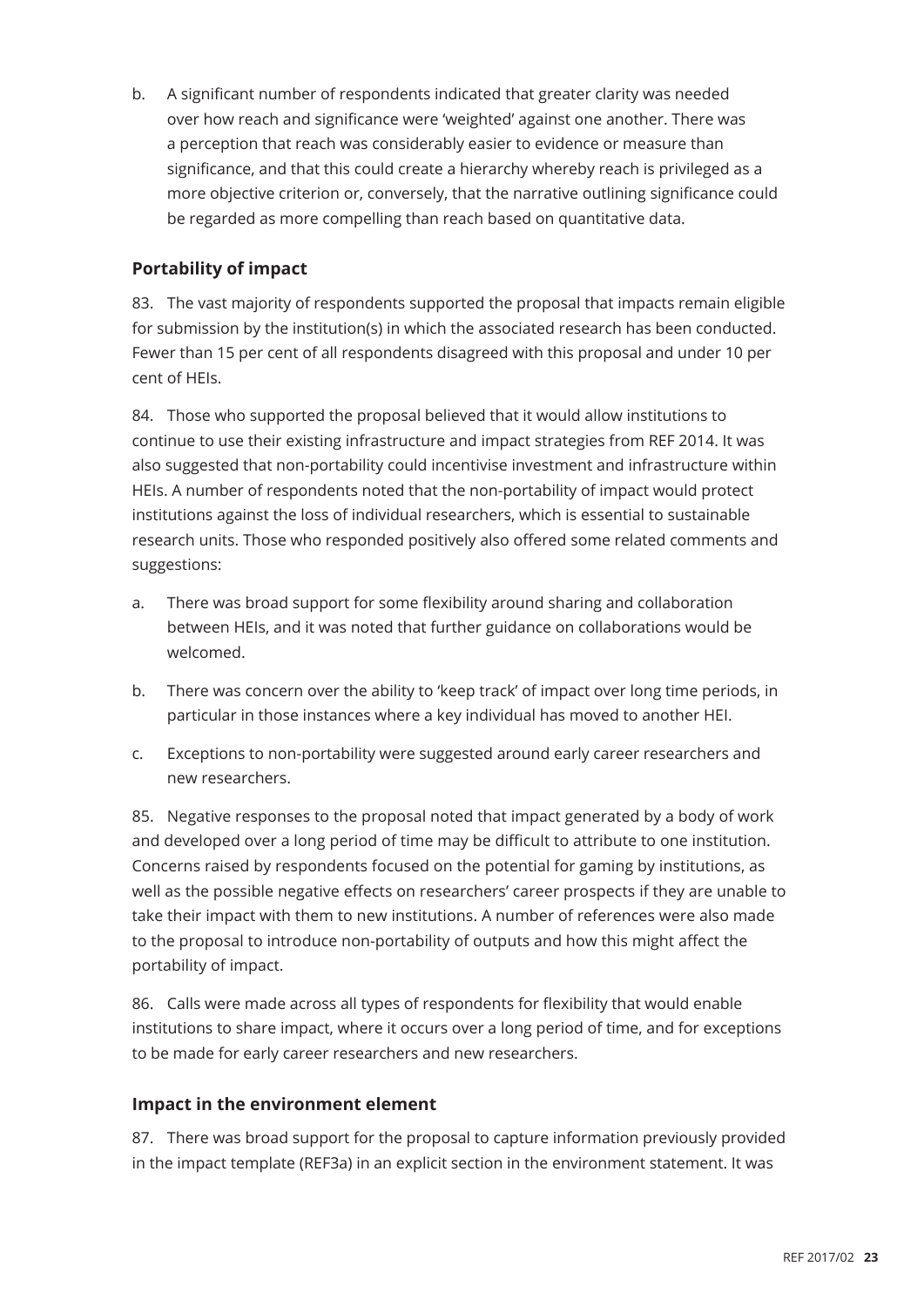felt that this approach was consistent with the embedding of impact as a normal day-today activity for researchers and institutions. Key points to note were:

- a. A number of respondents highlighted the importance of ensuring that this section is distinct and of sufficient length for a comprehensive account of research impact strategies to be provided.
- b. To avoid duplication it was suggested that institutional support be noted in the institutional environment statement, and any specific unit-based support be noted in the UOA-level environment statement.
- c. It was recommended that the panels read case studies and the impact statement together to ensure a holistic assessment of impact.

88. The small number of respondents who disagreed with the proposal or expressed no clear opinion cited concerns that 'condensing' the impact statement into the environment template would not enable a comprehensive account of impact activity within a unit to be provided. It was noted by some that, while the proposal had advantages, it would result in the impact sub-profile being driven entirely by the unit's case studies. This was connected to a concern that the inclusion of institutional impact cases might dilute the available pool of excellent UOA-level case studies.

#### **Impact case study template**

#### **Mandatory fields**

89. The proposal to include mandatory fields in the impact case study template was supported by over 90 per cent of respondents to the question. A significant number believed that this would ease the burden on institutions and panels, particularly in the audit and assessment stages of the REF. Some respondents suggested that this proposal would improve consistency within and between panels, and would lead to greater transparency and clarity for submitting institutions. Respondents also noted that this proposal would make comparison of case studies easier than in REF 2014 during the assessment and post-REF analysis stages.

90. Some concerns were raised both by those who agreed with the proposal and the small number of respondents who did not support it. The key points were:

- a. A small group of those who agreed with the proposal made it clear that they supported the use of mandatory fields for assessing eligibility, but did not support the use of these fields for assessing the quality of the case studies. Others stated the need for clear guidance on how these sections would be weighted and assessed.
- b. A few respondents indicated that the inclusion of mandatory fields should not be at the expense of the freedom that was previously allowed for the impact narrative in REF 2014.
- c. It was questioned whether the mandatory fields would be able to reflect sufficiently the key differences between disciplines, and there was a suggestion that it might be beneficial to include a 'not applicable' option for all 'mandatory' fields.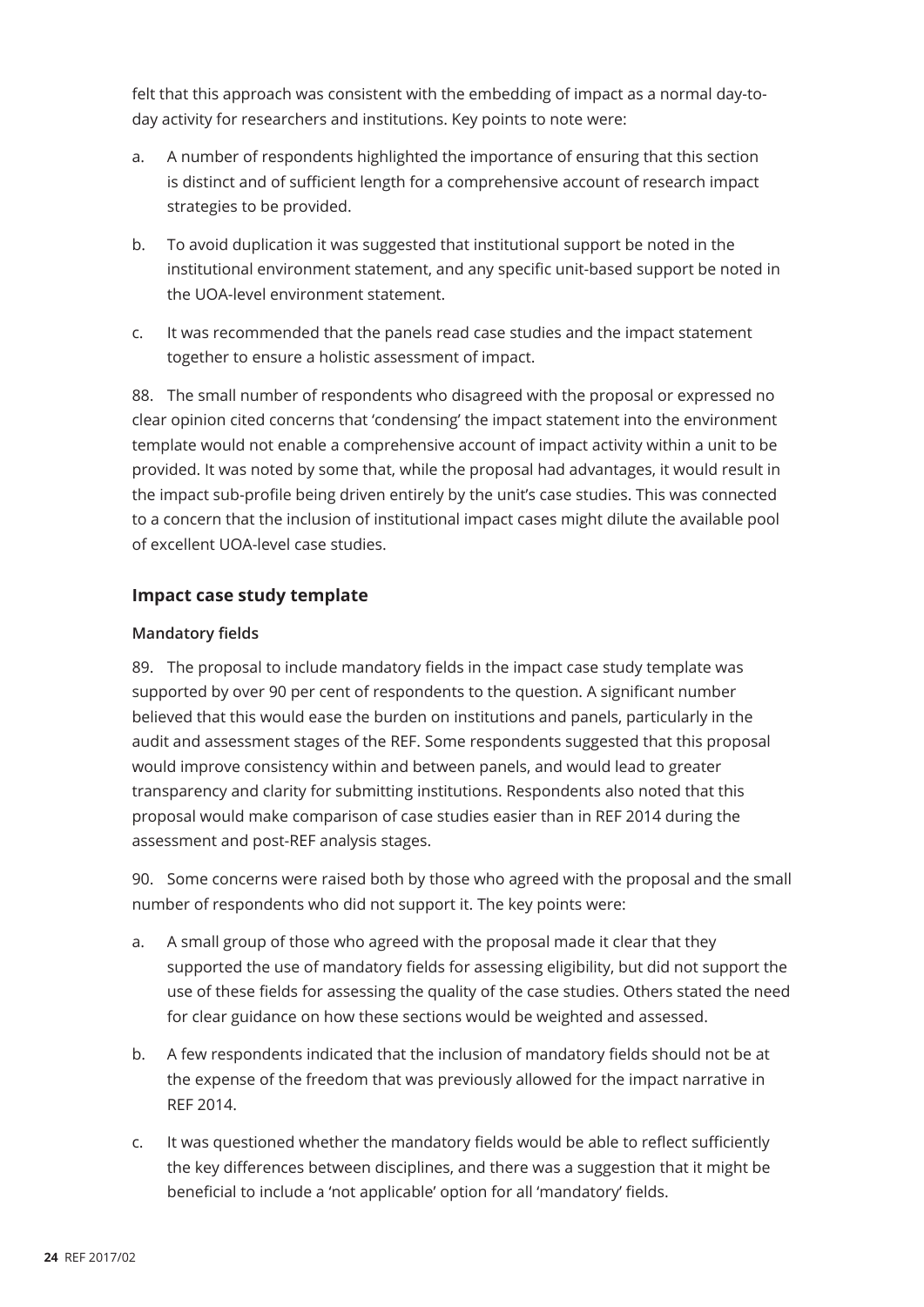91. Several suggestions were made regarding the information to be included in the mandatory fields:

- a. Some support was expressed for the inclusion of funding information as a mandatory field. This included information such as the funder grant reference number and other details about funding investment. Responses indicated that this information would be particularly useful for charities and representative bodies, to enable them to determine where their initiatives had added value.
- b. Mixed views were expressed around the inclusion of a digital object identifier (DOI) in the mandatory fields. While some explicitly stated that they supported the inclusion of this field, a larger number raised concerns that this could appear to place emphasis on traditional outputs. It was suggested that the inclusion of a 'mandatory identifier' was acceptable, but that it should offer options to provide other means of identification.

#### **Optional fields**

92. There were mixed views on the proposal to include further optional fields in the impact case study template. Around one-fifth of respondents to this question expressed support for the proposal, with the view that it would enrich the content and value of the case studies and facilitate further post-REF analysis. Others felt that optional fields would provide additional clarification regarding what information is required from submitting units, and that the added structure that these fields would provide would be beneficial.

93. A number of conditions and concerns were also identified by respondents, many of whom stated that their support would depend on what would be covered by these optional fields and how this information would be used. The majority of these arguments overlap with those outlined in paragraph 90. Some additional points to note are:

- a. A few respondents stressed that optional fields must remain truly 'optional' and that steps would need to be taken to ensure that institutions did not interpret them as being mandatory, and thereby increase burden on submitting units.
- b. On a related point, it was suggested that the proposed 'mandatory' and 'optional' fields should be replaced by sections that are 'mandatory, where applicable'. Some respondents argued that, where there is a clear reason for requesting certain information, this should be made mandatory and, where is no clear reason, it should not be requested at all.
- c. Concerns were also raised around the practicalities of standardising the optional fields, for example currency conversion rates. These concerns would apply equally to mandatory fields.

94. Several suggestions were made by respondents regarding the information to be collected in the optional fields. Of these, only the recommendation to include funding information was made with any frequency.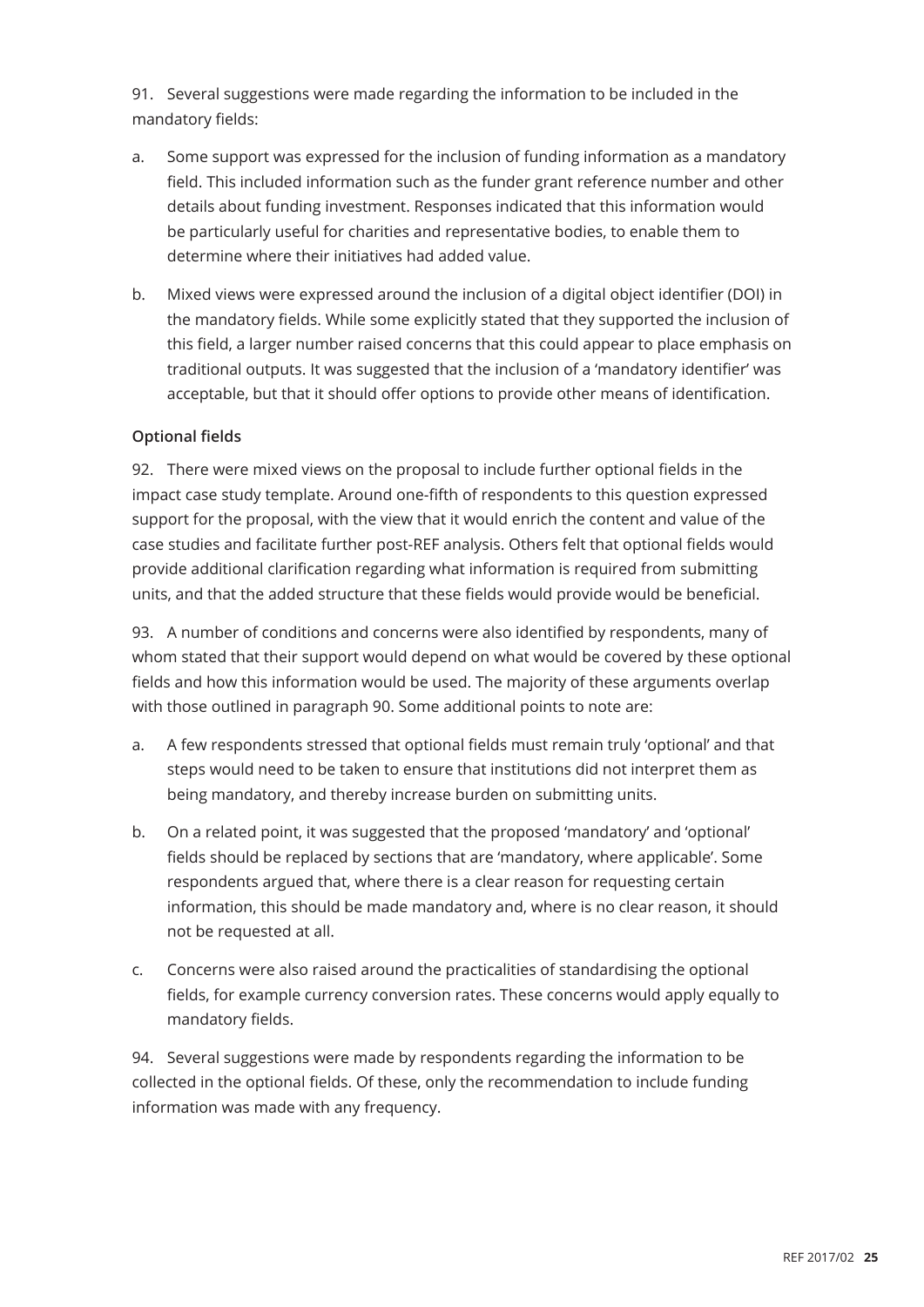#### **Required number of case studies**

95. Almost half of the responses to Question 26 supported the principle of maintaining the volume of impact case studies overall. The majority recognised that this would affect the ratio of case studies required per FTE when applied alongside the submissions of all staff with significant responsibility for research. Respondents were keen to know the multiplier as soon as possible, to enable HEIs and submitting units to plan the number of case studies required.

96. A third of responses agreed that the minimum number of impact case studies per submission should be reduced to one. This was felt to be of particular benefit to smaller submitting units. However, a number of respondents discussed the risks associated with a minimum of one case study. The most commonly mentioned were:

- a. It was suggested that small submissions which have only one case study would be vulnerable to the weighting this would carry in the final profile, especially if the impact template is relocated to the Environment section, and could distort a unit's overall quality profile.
- b. There was a concern that a minimum of one case study would encourage institutions to submit their 'safest' case studies and potentially diminish the richness of impact submitted.

97. To mitigate these risks, some responses suggested that small submissions should be able to choose whether they would rather submit two; others suggested that the minimum should apply to each research cluster rather than a submitting unit; and nearly 5 per cent of those who commented suggested that maintaining a minimum of two outputs was preferable.

98. A few responses referenced the particular consequences for new departments, including the difficulty in producing impact case studies within the REF timeframe, and suggested that exceptions should be made for this group.

99. A number of responses discussed the practicalities of maintaining the overall volume of case studies given the likely increase in total staff returned. Apart from considering a lower minimum, the most common suggestion was to scale back the number of case studies required for larger submissions. This included introducing a maximum number of case studies per submission or increasing the staff to case study ratio for larger submissions. When considering a suitable ratio it was acknowledged that a less selective approach to staff submission would remove the problem of thresholds, as staff could not be excluded on the basis of number of case studies required. Nearly 10 per cent of responses favoured an approach which calculates the total number of case studies required at HEI, or main panel, level with flexibility afforded to the HEI as to where it submits its case studies. Most of these respondents acknowledged that appropriate ranges might be applied to each submitting unit depending on the relevant FTE.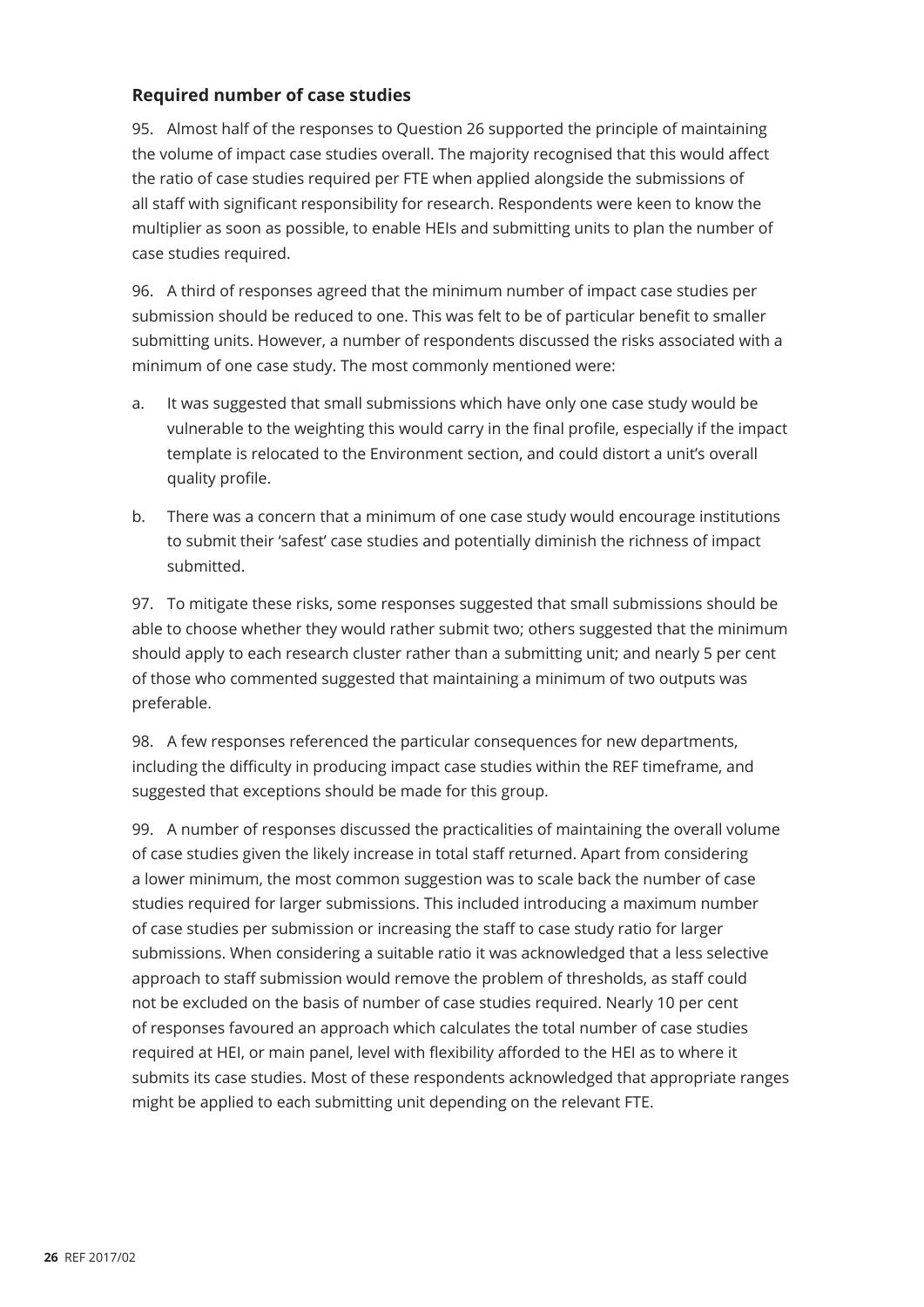#### **Underpinning research**

100. A significant majority supported the proposals in Question 29 to include examples of impact arising from research activity and bodies of work, with only a small number explicitly expressing disagreement with the proposal.

101. Respondents supporting the proposal acknowledged that connecting impact to specific outputs was problematic in REF 2014 and prevented institutions from submitting a wide range of case studies. It was suggested that a broadening of the criteria would provide a more holistic view of the ways in which UK research has wider impact. Several respondents identified benefits for specific disciplines, particularly where research is based around creative practice, collaboration with industry, or where knowledge exchange stems from research groups rather than specific outputs.

102. Several respondents discussed the link between research and impact. The significant majority of them agreed that pathways to impact are often non-linear, and that some forms of impact cannot always be linked directly to a specific output or publication. This was highlighted by a cross-section of HEIs and subject representatives. However, a number of those who disagreed with the proposal argued that there was a value in retaining a link between the outputs and the impact, and suggested that removing this link may create vagueness and inconsistencies across the submission and assessment process. They believed that decoupling research outputs from impact was contrary to the mission of the REF to assess research, rather than the researcher. Respondents who did not support the proposal recommended that a strong justification would be required before a case study could be submitted without the relevant publications. They felt that if a body of work is submitted then related publications should be listed.

103. Almost a quarter of all respondents commented on the need for guidance and clarity around the terms 'research activity' and a 'body of work'. Guidance should highlight how research excellence will be demonstrated, and should outline the types of evidence that will be required for the assessment process. Respondents raised concerns over the auditability of the current two-star threshold that was required for underpinning research in REF 2014, and how this would be appropriately evidenced if 'research activities' or a 'body of work' were included in underpinning research. It was recommended that panel members receive further guidance on how to assess case studies that do not have an output attached to them. Worked examples (across disciplines) would be useful to ensure that institutions are confident in the broadest conception of impact, and are not conservative in their interpretation of 'research activities' or a 'body of work'.

104. A significant majority supported the proposed timeframe for the underpinning research activity (1 January 2000 – December 2020). Of the HEIs who replied to Question 30, over 90 per cent were in favour of the proposal. Several respondents acknowledged the benefits of ensuring consistency with the timeframe used for REF 2014.

105. Of the respondents to Question 30, 14 per cent disagreed with the proposed timeframe, the majority of whom recommended a longer timeframe for underpinning research with several suggesting 1 January 1993 as an appropriate start date. Supporters of a longer timeframe for the underpinning research activity argued that impact is a long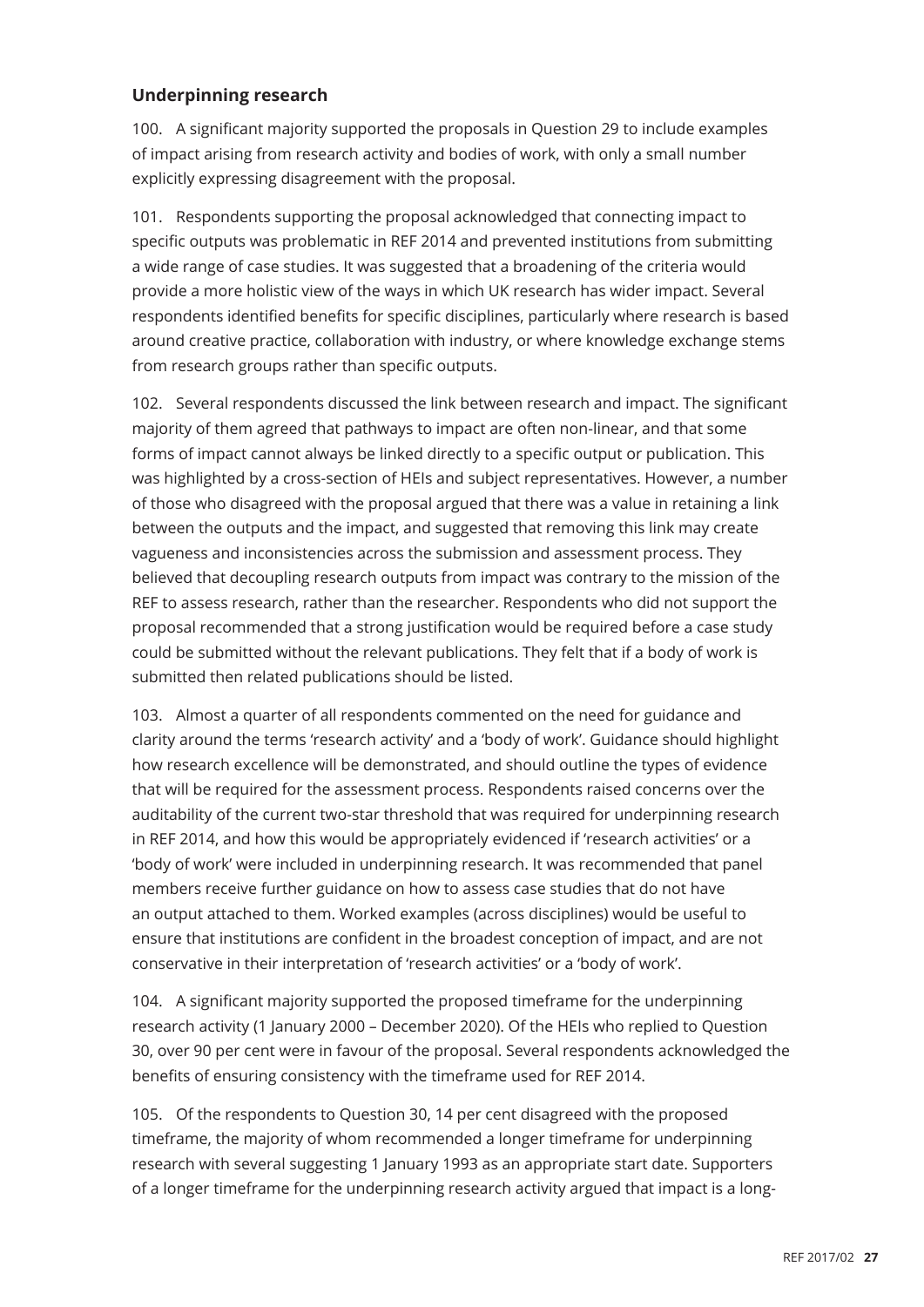term endeavour and the timeframe should reflect this. It was suggested that the proposed changes to include 'research activity' and 'bodies of work' as underpinning research may also cause some problems in identifying the cut-off point for their origin.

106. Almost two-thirds of those who responded to Question 31 disagreed with the proposal that the threshold criterion for underpinning research should be based solely on standards of rigour. Of the HEIs who responded to the question, over 60 per cent disagreed with the proposal, with just over 25 per cent in favour.

107. Respondents in favour of the proposal highlighted that the criterion of rigour is essential for the public credibility of the exercise and should therefore be valued over originality and significance. Respondents recognised that using rigour as a criterion to assess underpinning research would increase the workload of the panels for REF 2021, and that it would be difficult to find a suitable measure that can be used across all disciplines.

108. Responses from those who disagreed with rigour as a threshold criterion were mixed, and respondents put forward a number of suggestions of what (if any) threshold criterion there should be for underpinning research. Of those who disagreed with the proposal, over 30 per cent recommended keeping the broader quality threshold that was used for REF 2014. It was argued that this would maintain consistency across assessments, reducing burden and challenges for researchers, institutions and panellists.

109. In addition, a fifth of respondents recommended that originality and significance should not be subsumed by rigour. Respondents recognised that establishing a threshold criterion of rigour is problematic and potentially controversial for many forms of practicebased research, where experimentation may be more valuable than conforming to established methods. It was also argued that definitions of rigour may differ between disciplines, and there was some feeling that approaches to assessing rigour seemed to favour scientific research.

110. Several respondents argued that the focus of case studies should be on the resulting impact rather than on the underpinning research, and that the quality of research is demonstrated by the reach and significance of the impact itself. There were concerns that an artificial threshold of quality may remove some outstanding impact case studies from the exercise.

111. A significant number of respondents provided suggestions on how rigour could be assessed. Over 10 per cent highlighted the importance of research methodologies, which should confirm that research is conscious, self-reflective and self-challenging, and is controlled by considerations and standards intrinsic to the discipline. Peer review was also identified as strongly supporting the assessment of methodological rigour, and a number of respondents recommended that rigour should be assessed through this means. Additional suggestions included demonstrating research funding; the use of metrics; collaborations with external stakeholders; and details of related publications.

112. Almost 25 per cent of respondents indicated that the two-star threshold used in 2014 should be maintained in the next exercise to maintain consistency. It was argued that the criterion is well-understood by the sector and provides credibility to the exercise. However,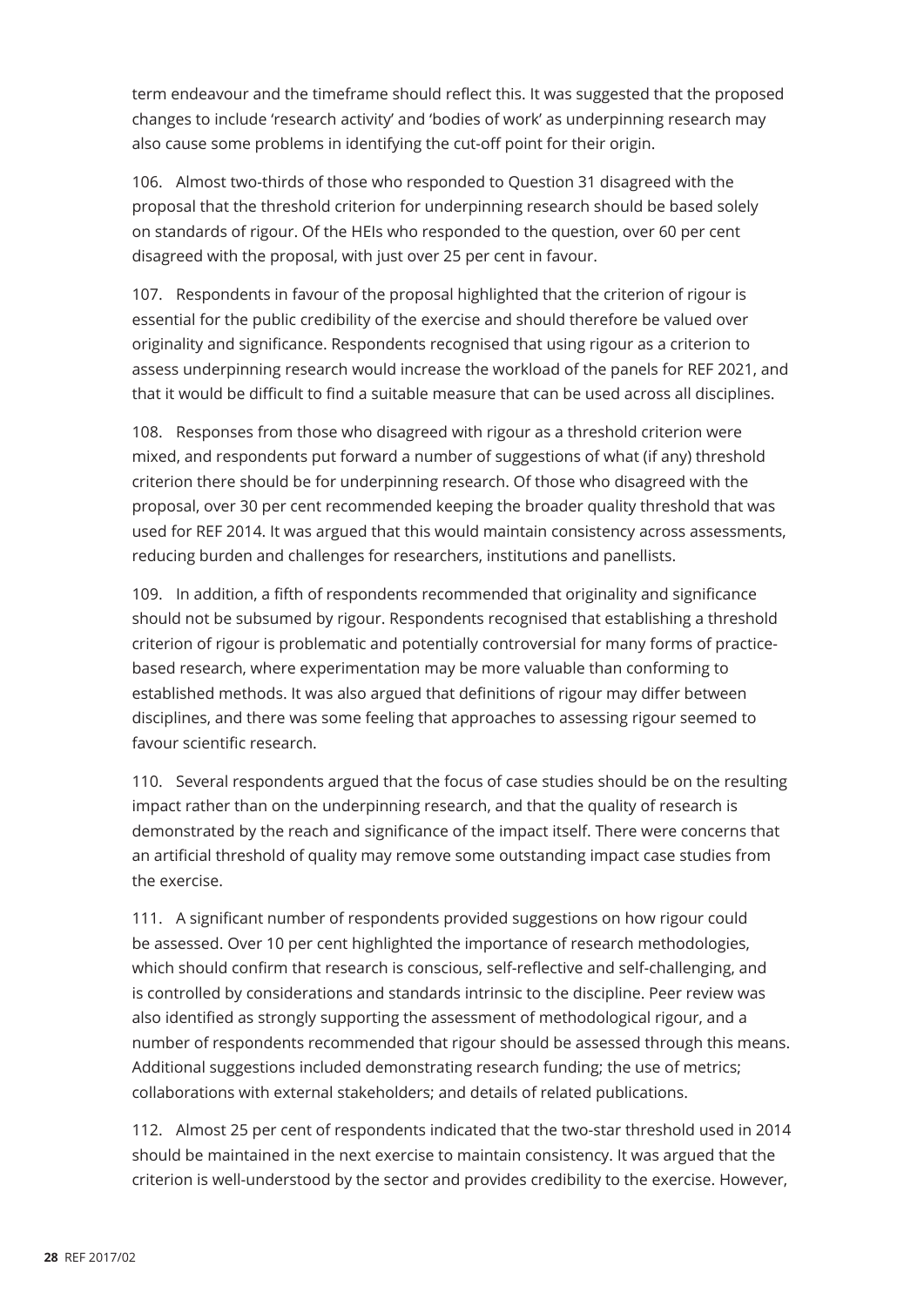many of these respondents also acknowledged that this approach may be more difficult to assess given the potential inclusion of 'research activities' and 'bodies of work' in REF 2021.

113. A further 25 per cent of respondents recommended lowering the threshold or removing it entirely. Many of these respondents indicated that one-star research that is recognised at a national level is capable of delivering significant impact. It was noted that lowering the quality threshold to one star may also make it easier to assess 'research activities' and 'bodies of work'.

#### **Evidence and audit**

114. Almost half of respondents to Question 32 agreed with the proposal to provide audit evidence to the panel. However, over one-third of them had practical concerns about how this would be implemented. Strong views against the proposal were expressed by around one-third of respondents. Around one-tenth of comments stated that the process should be consistent with REF 2014. Many respondents requested clear guidelines on the type of audit evidence required, including the volume that may be submitted and information on how it would be used.

115. A number of concerns were raised across all respondent groups:

- a. A large number agreed that providing audit evidence would cause a significant extra burden, particularly for the submitting institution, and commented on the effect of extra data on both HEI and REF systems.
- b. Several respondents raised concerns that additional evidence could be used for assessment purposes, rather than simply for audit, and suggested that this could result in submission of impact case studies that have more easily assessable evidence.
- c. Some responses questioned the practicalities of gathering extra evidence, including concerns around confidentiality and the difficulty in obtaining evidence held by external stakeholders.

116. The proposal to provide clear guidelines for the use and standard of quantitative data as evidence was supported by the majority of those who commented on this issue. However, two-thirds of those in favour had reservations, and one-third of respondents expressed strong views against the proposal. The most frequently cited concerns relate to:

- a. The limited ability of quantitative evidence to demonstrate sufficiently the breadth of impact.
- b. It was suggested that the potential privileging of easily quantifiable evidence could lead to a bias before submission in selecting those forms of impact that are more straightforward to measure.
- c. Almost one-fifth of respondents raised concerns that quantitative evidence would not be suitable for all disciplines, citing in particular the arts, humanities, and social sciences.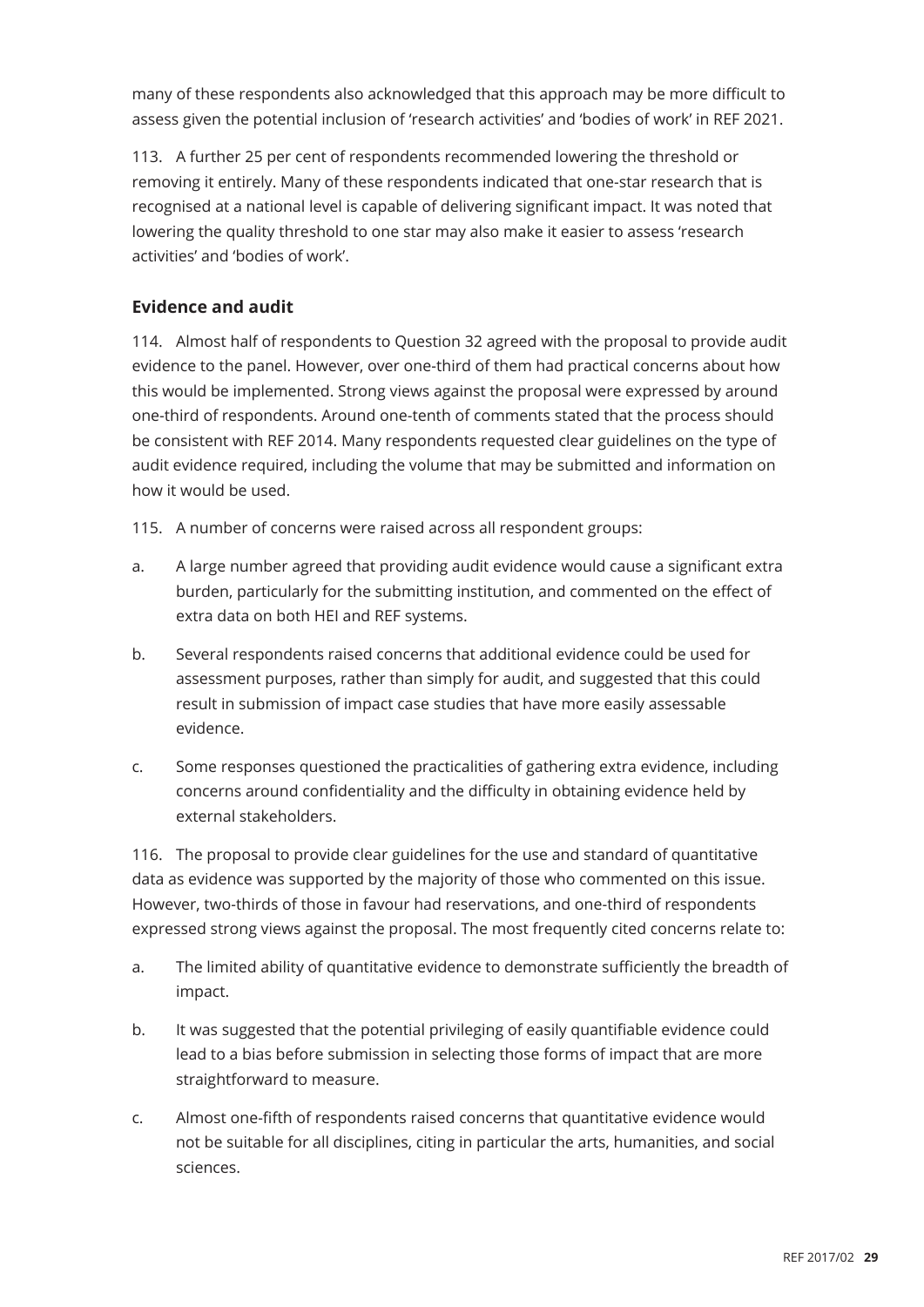117. Several respondents stressed that, if the proposal were adopted, stringent guidelines should be produced, including examples of suitable evidence. Others recommended the inclusion an explicit statement that other forms of evidence are allowed (and valued) to mitigate against the creation of a 'hierarchy' of evidence.

118. It was further suggested that only tried and tested metrics should be used but that evidence should not be standardised. A small number of respondents recommended that this proposal should be implemented after REF 2021.

#### **Resubmission of case studies**

119. The overwhelming majority of respondents agreed with the proposal to allow the resubmission of impact returned in REF 2014. Under 1 per cent expressed explicit disagreement.

120. Over half of respondents supported the requirement to demonstrate some form of 'additionality' where 2014 case studies are returned. However, a significant number expressed views against this on the grounds that all impacts should be judged equally on their merits. Some respondents also argued that continuation of impact itself represents additionality, and that both 'continuation' and 'new' impact should be eligible for submission. A number of respondents noted the difficulty in defining additionality and stated that a clear definition would be required in the guidance.

121. Around 20 per cent of respondents suggested flagging previously submitted case studies, some of whom recommended that the panel have access to the REF 2014 submission. A small number recommended the insertion of an extra field to allow an explanation of additionality. Approximately 5 per cent of respondents, predominantly HEIs, did not believe that flagging submissions would be helpful to panel members, and argued that assessors should not have access to the 2014 score to reduce bias. All groups raised questions about the equitable assessment of resubmitted case studies.

122. There was no consensus on whether to restrict the number of 2014 case studies that could be returned by a submitting unit. Some suggested that a proportion of total case studies submitted would be an appropriate limit but there was disagreement around what proportion would be appropriate, with recommendations ranging from 20 to 70 per cent. A slightly higher proportion of respondents did not agree with placing limitations on resubmitted case studies, and argued that there would be a natural attrition of case studies submitted as the eligible timeframe for underpinning research moves forward. They also noted that restrictions could prevent submission of the 'most excellent examples' of impact and 'dilute excellence' demonstrated by this element of the REF. They also raised the adverse effects this might have for small units.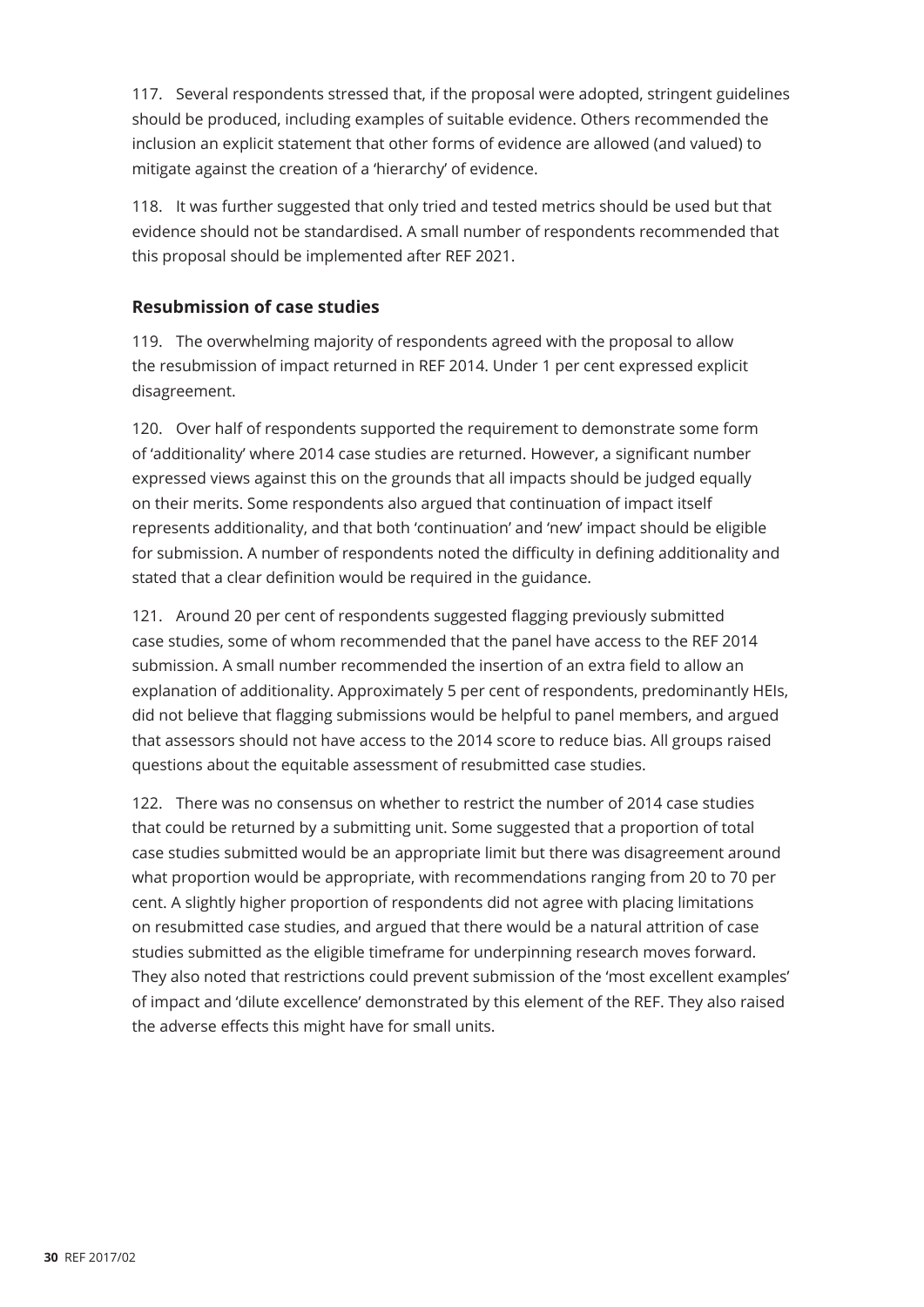## **Environment**

Informed by answers to:

**Question 34a.** Do you agree with the proposal to improve the structure of the environment template and introduce more quantitative data into this aspect of the assessment?

**Question 34b.** Do you have suggestions of data already held by institutions that would provide panels with a valuable insight into the research environment?

123. The majority of those who expressed an opinion were in favour of the proposal to improve the structure of the environment template and introduce more quantitative data. Many of those who offered further comment on Question 34a. indicated support for more structure, including those who answered 'no' to the broader question posed here. The majority of comments related to the use of metrics.

124. By far the most common themes running throughout the arguments revolved around disciplinary and institutional differences and the importance of context for quantitative data, particularly bearing in mind that there are limitations to the evidence that can be provided by small datasets. There were suggestions that the sub-panels should decide which metrics are relevant or should be applied in their particular subject area, with the exception of equality and diversity which should be applied consistently across all sub-panels. It was also suggested that sub-panels should receive guidance to enable them to view the data in its particular institutional context. Furthermore, there was a suggestion that any quantitative data used should be normalised by 'eligible FTE' (averaged over the REF period) as opposed to 'submitted FTE'. It was argued that:

- a. This proposal favours large institutions with access to developed research infrastructures; it was pointed out that high-quality environments can exist in pockets and may not be university-wide.
- b. Data should be presented proportionally to the institution's size, for example, investment in facilities reported as either a proportion of research income or a ratio to QR funding. Similarly, metrics based on the total number of staff in the UOA would make the current metrics more meaningful.
- c. Social sciences and arts and humanities would be particularly disadvantaged by this use of metrics.
- d. The size of grants does not necessarily map onto 'excellence' as they may only reflect the needs of the subject.

125. Several respondents argued that quantitative data alone would not demonstrate the breadth and richness of the research environment, such as facilitation of supportive relationships or mentoring early career researchers. A significant minority of this group opposed the proposal on the basis that the removal of the narrative could lead panels to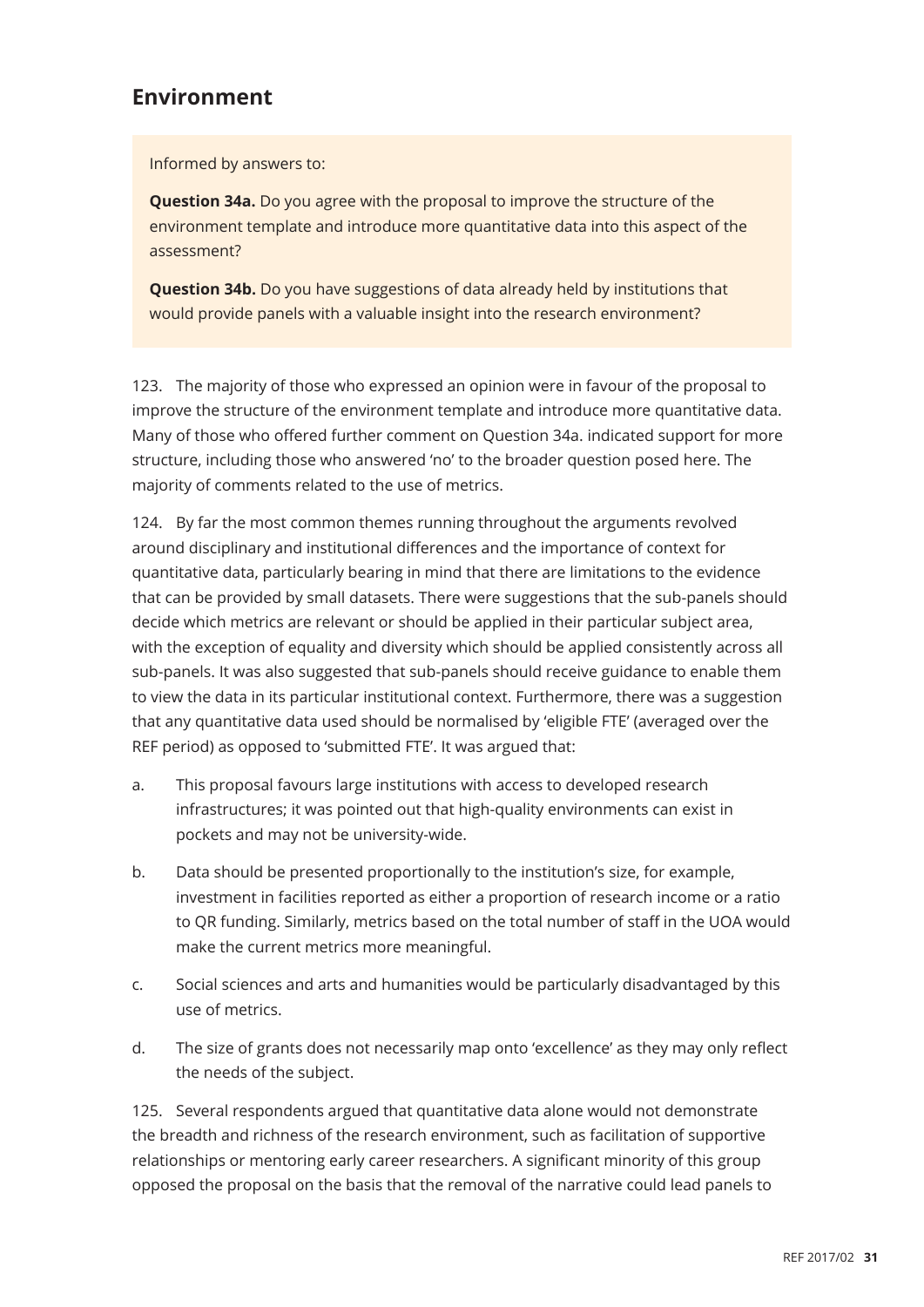assess the quantity of research rather than the quality. Specific concerns expressed by opponents include:

- a. Quantitative indicators being given a formal weighting.
- b. The potential for quantitative data to be misleading.
- c. Reliance on metrics before they have been shown to be fit for purpose.

126. Supporters of the proposal suggested that the introduction of quantitative data would improve comparability and consistency of assessment in REF 2021, enabling like-forlike benchmarking. Conversely, others believed that comparability and consistency with REF 2014 would be lost.

127. Those who supported the proposal pointed to the fact that REF 2014 allowed the presentation of HESA data in a separate document that had to be cross-referenced by panels to the environment template. It was argued that bringing them together would allow the data to inform the narrative. It was also suggested that the use of quantitative data would promote a more objective assessment of environment, making it easier to audit.

128. Three-quarters of respondents were in favour of the proposal on condition that burden was not increased. It was suggested that this could be achieved by using data that institutions already hold. When asked specifically about existing data, references to the following data sources were made, albeit with some accompanying reservations:

- a. HESA data was suggested. However, it was noted that there was a need for more rigorous quality control and that the HESA data should be framed in an institutional context rather than at submitting unit level.
- b. Data relating to staff profiles could be introduced, including proportions of academic members holding PhDs or professional doctorates, numbers of early career researchers, contract types and percentage of returners. A small number of respondents indicated they also supported the inclusion of a selection of esteem indicators. One respondent suggested that staff satisfaction rates should also feature as part of the environment assessment.
- c. Roughly 10 per cent of those who provided suggestions proposed metrics around support given for researcher development, including sabbaticals or research leave provision, mentoring schemes and training statistics.
- d. Several respondents recommended using data related to investment in research, with about half of these referencing spend on estates or research infrastructure. One commentator suggested that the Association of University Directors of Estates (AUDE) could provide the necessary estates data. Investment in library provision, including spend per discipline and funding for open access and research data management, was also suggested.
- e. The use of surveys such as the Postgraduate Research Experience Survey (PRES), the Careers in Research Online Survey (CROS), and Principal Investigators and Research Leaders Survey (PIRLS) was recommended, although respondents recognised that they are not compulsory and the data might not be available for all institutions.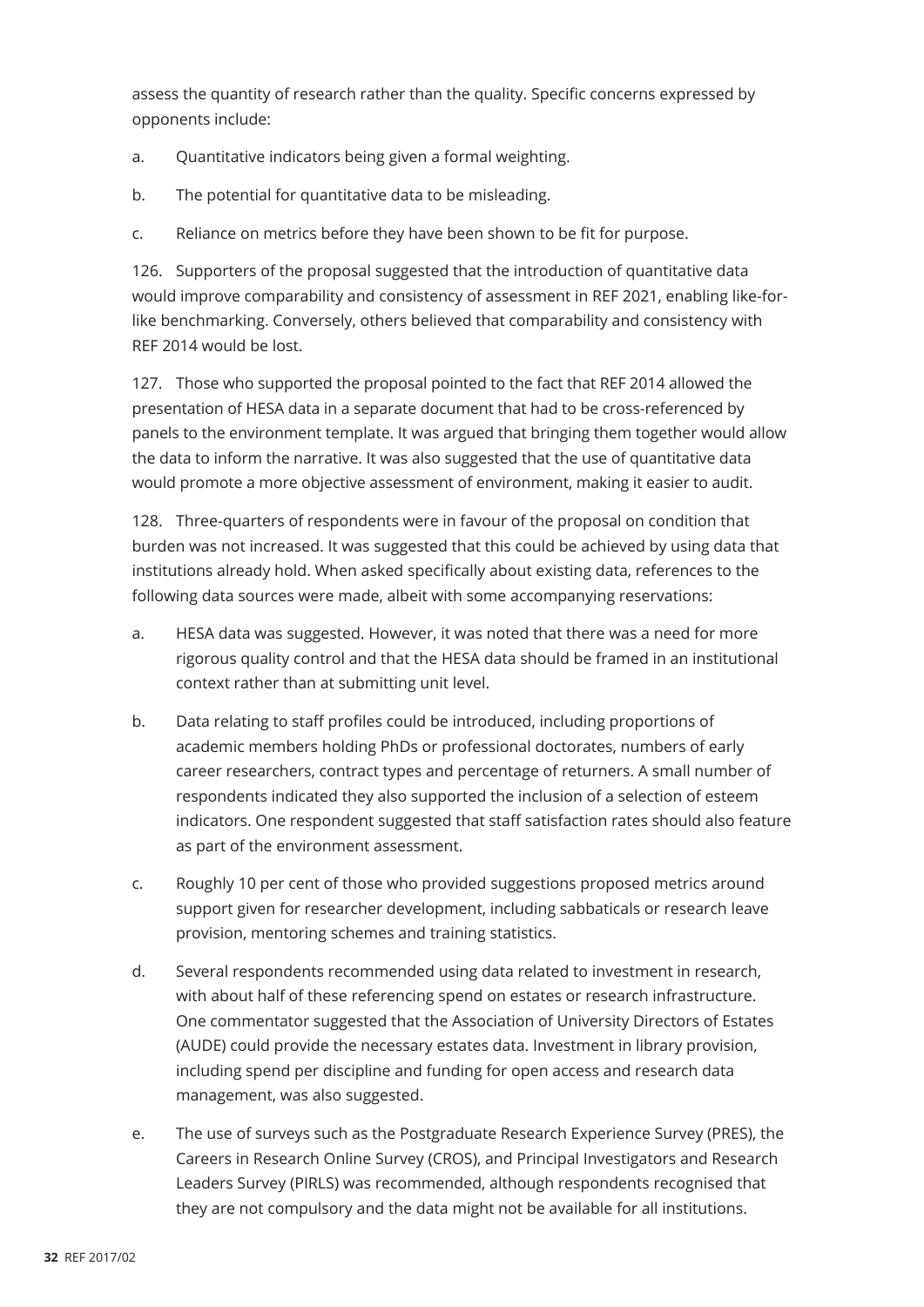129. The most cited metrics (over a quarter of suggestions) relate to knowledge exchange or collaborations with other disciplines, HEIs or external organisations. It was suggested that Higher Education – Business and Community Interaction (HE-BCI) data could be useful. However, it was noted that these data include a variety of activities that are not underpinned by research. Specific data that could be used include data on intellectual property and commercialisation, along with statistics on co-authorships.

130. The next most cited metrics related to equality and diversity which, according to respondents, should be submitted in aggregate form or per submitting unit, with some already captured by HESA staff collection. A significant number of those who mentioned equality and diversity specifically proposed incorporating evidence from Athena Swan. Other proposals included using average promotion rates, pay differences, workload differences, and maternity and paternity leave statistics, as well as data on the support given to returners.

## **Open access and data sharing**

Informed by answers to:

**Question 36.** Do you agree with the proposals for awarding additional credit to units for open access?

**Question 37.** What comments do you have on ways to incentivise units to share and manage their research data more effectively?

131. Over 60 per cent of responses to the proposal to award additional credit to units for open access disagreed with the suggestion. In particular, the proposal was opposed by representative bodies, subject associations and learned bodies. Around 60 per cent of HEI respondents also expressed opposition to the proposal. Approximately 20 per cent of those who disagreed noted that the meaning of 'additional credit' is unclear, and further detail is required about how it will be captured and incorporated into the assessment.

132. Over one-third of respondents who were opposed to the proposal stated that it would have disproportionate effects on HEIs, depending on their size and resources. Respondents argued that open access resources available at unit level are determined by institutional resources, policies and priorities, placing resource-rich HEIs at an advantage. A significant proportion mentioned the costs associated with publishing 'Gold' open access, which was suggested to be the quickest way for HEIs to demonstrate going 'above and beyond' the existing open access policy. Over a third of those who supported the proposal suggested that additional credit must take into account the ability of institutions to adopt and implement fully the open access practice which is being rewarded.

133. Over a quarter of respondents noted that 'additional credit' at UOA level would have the potential to adversely affect certain disciplines where different publication types are prevalent. It was particularly noted that an open access model for monographs is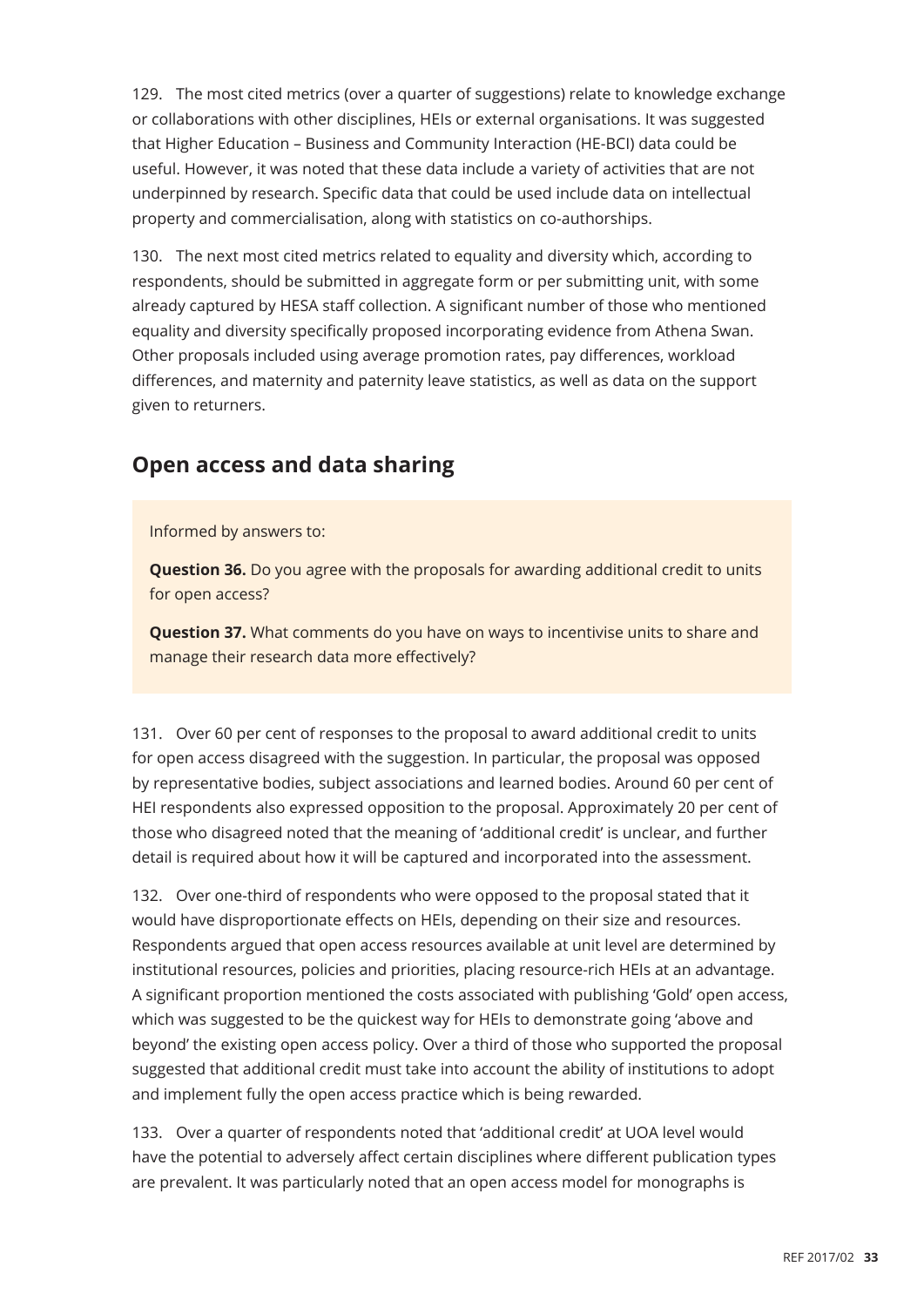not yet sufficiently developed for universal adoption. A further issue noted by this group of respondents included the copyright and commercial restrictions on artistic outputs. Respondents stressed that these restrictions do not allow open access, and providing additional credit could disadvantage institutions who submit to UOAs such as UOA 35 (Music, Drama, Dance and Performing Arts). Similar concerns were raised by a significant number of those who supported the proposal.

134. On a related point, several respondents pointed to the diversity of publishers, and noted that policies and practice may differ by country. A small number of respondents indicated that some disciplines, such as modern languages, publish most of their outputs outside of the UK. It was suggested that some publishers are disinclined to allow open access, and that additional credit could discourage international publishing.

135. Almost a quarter of those against the proposal argued that the REF should remain primarily a means of assessing the quality of research. These respondents suggested that the publication and dissemination of research should be secondary to the measure of quality. This argument was put forward primarily by HEIs, subject associations and representative bodies.

136. Further suggestions were made by a small number of respondents, including: restricting additional credit to those publishing 'green'; giving extra credit at HEI rather than submitting unit level (particularly if the institutional-level assessment is introduced); and rewarding policies and strategies for open access.

#### **Sharing and managing data**

137. Over 200 respondents offered comments on ways to incentivise units to share and manage their research data more effectively, over one-third of which broadly agreed with the inclusion of some form of measure for open data in REF 2021. Around the same number broadly disagreed. Notably, of those who disagreed, almost half argued that REF is not a suitable driver for policy change and should focus on measuring research quality. Respondents across both groups indicated some key considerations when trying to incentivise open data practices:

- a. Several respondents noted that infrastructure for data sharing is still developing, and considerable investment from the sector is required. Costs of infrastructure and staffing were noted by a handful of respondents, and it was suggested that more funding is needed. Concerns were raised that incentivising open data practices through REF would advantage better-resourced HEIs. A number of respondents suggested that it would be more appropriate to assess provision of open data in the post-2021 REF.
- b. Over 10 per cent of respondents mentioned that open data incentives must consider legal, ethical and regulatory frameworks. This was mainly highlighted by HEIs, subject associations and representative bodies.
- c. Disciplinary differences were raised by a small number of respondents, who pointed out that further work is needed to define what open data might look like at a discipline level.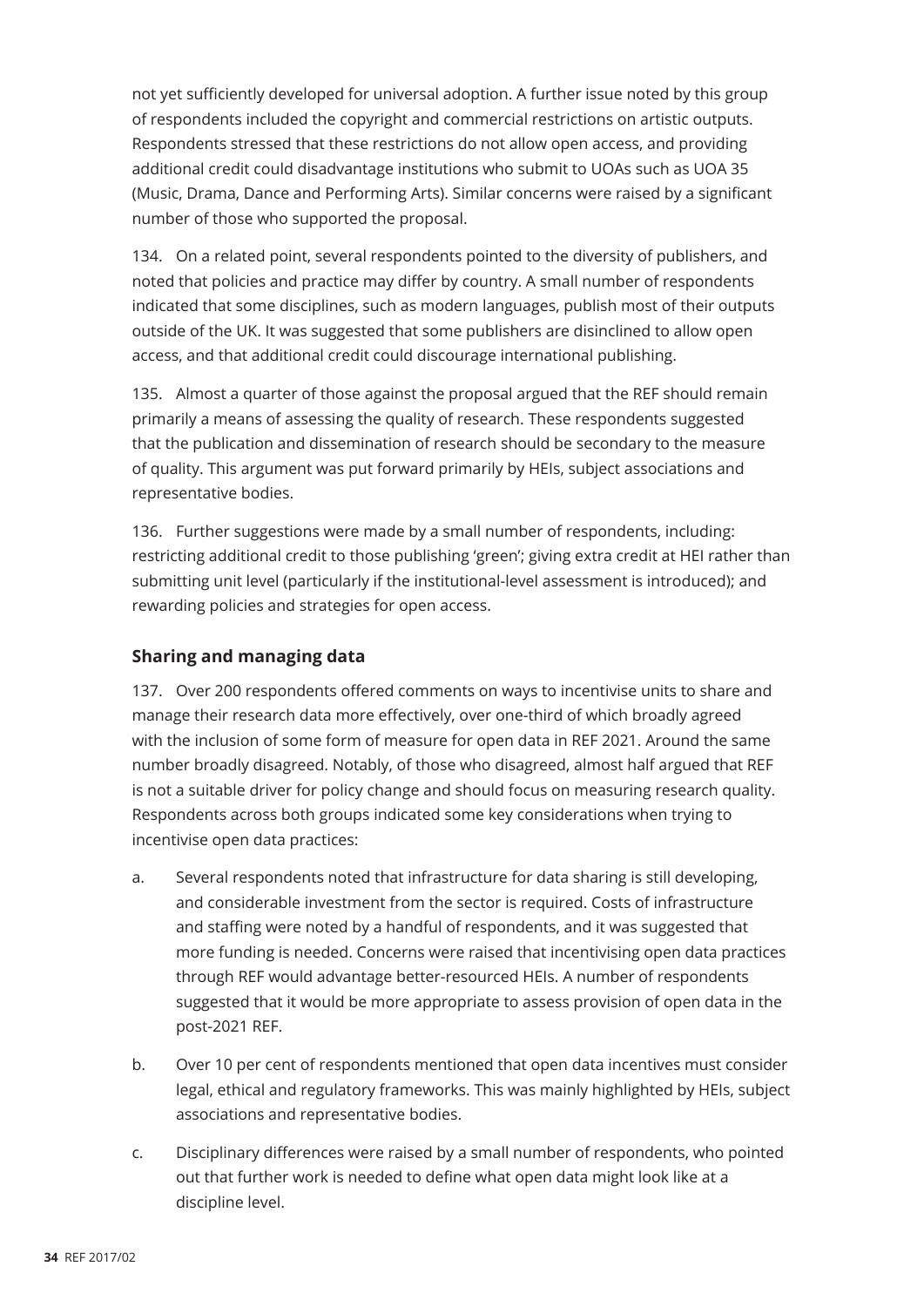138. In addition, several suggestions were made regarding the most effective way(s) to incentivise units to share and manage data effectively:

- a. Over 25 per cent of respondents suggested that progress toward open data should be captured in the environment narrative statement. Some thought this would sit best in an institutional-level environment statement, rather than at unit level. It was noted that crude metrics should not be used to assess progress towards open data.
- b. A small number suggested that submissions should demonstrate compliance with the Concordat on Open Research Data, and that policies and practice to demonstrate progress toward the concordat might incentivise its implementation.
- c. Several respondents recommended that clear guidance on datasets as outputs in REF 2021 should be provided, encouraging HEIs to submit outside of the traditional publication outputs. They recommended that guidance should confirm fair, equal assessment of this output type, and provide guidance on how dataset outputs would be assessed by panels.
- d. A few respondents suggested that data sharing requirements should mirror those of other funding bodies, such as RCUK, to avoid any additional burden on HEIs or researchers.

## **Recognising and supporting collaboration**

#### Informed by answers to:

**Question 15.** What are your comments on better supporting collaboration between academia and organisations beyond higher education in REF 2021?

**Question 35.** Do you have any comment on the ways in which the environment element can give more recognition to universities' collaboration beyond higher education?

139. Over 200 respondents offered suggestions on how best to support collaboration with organisations beyond higher education. The majority of respondents were positive about supporting and recognising collaborative activity, although most had caveats appended to their positive feedback.

140. The following concerns were raised by both those who agreed and those who disagreed with proposals to support and increase recognition of collaboration:

a. Over 10 respondents thought that it was important that definitional changes went further than the Dowling review to recognise the full range, depth and value of collaborations5. Respondents identified a need for clear guidance on the range of acceptable collaborating organisations that takes in a broad range of partners, rather than focusing narrowly on collaboration with industry.

<sup>5 &#</sup>x27;The Dowling Review of Business-University Research Collaborations' (2015) is available online at https://www.gov.uk/government/publications/business-university-research-collaborations-dowlingreview-final-report.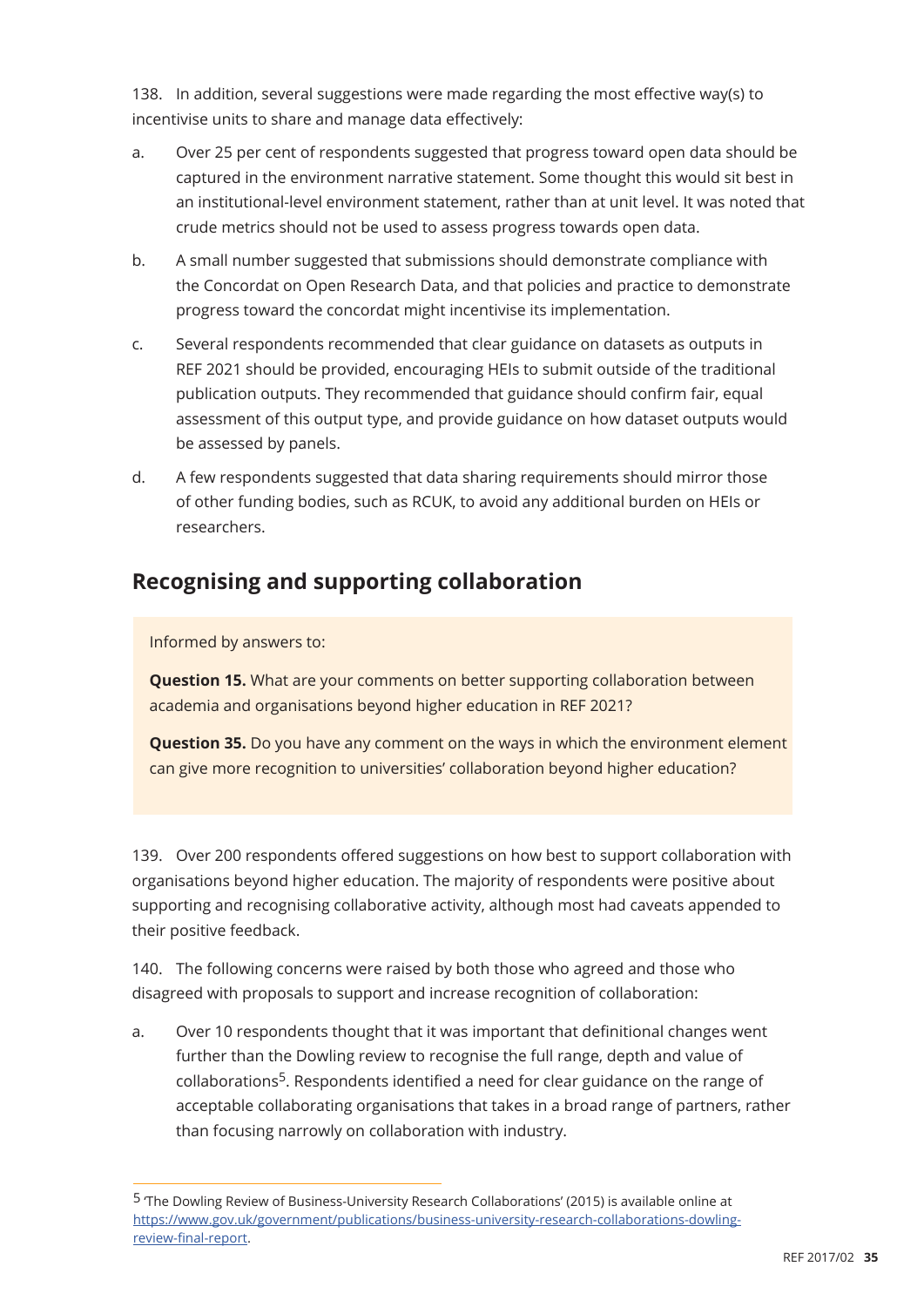- b. Respondents indicated that metrics are not yet sufficiently robust to enable the assessment of collaboration.
- c. Some respondents argued that collaboration was adequately demonstrated and assessed through impact case studies in REF 2014.
- d. There is a risk of double counting if information on collaboration is presented in both the impact and environment sections.

141. A small number of respondents recommended that individuals moving into higher education from outside the sector should be treated as if they were early career researchers. Similarly, it was suggested that exceptions in output numbers be made for staff entering higher education from industry. Recruitment of panel experts from private, public and third sector backgrounds for the assessment of impact and environment was also deemed important.

142. Many respondents welcomed the opportunity to raise the visibility of collaborative activity, and considered that the proposed merging of the impact template and the environment narrative was a suitable way to achieve this. A handful of respondents considered that this information was better collected at institutional level, since collaborations often extend beyond single disciplines. Some considered both UOA and institutional level to be relevant but recognised that duplication could be an issue.

143. Over 10 per cent of respondents to Question 35 thought that institutional collaborative activity should have an explicit section similar to that for interdisciplinary research, and that the section should provide a clear definition of collaboration. The predominant view was that this should be located in the environment template.

144. Approximately 20 per cent of respondents to Question 35 encouraged a flexible approach to the recording of collaborative outputs. Respondents advocated the need for data to be located alongside a narrative to capture the nature and scope of the collaborative activity, along with the strategic approach, and to enable HEIs to demonstrate the breadth and quality of collaborations.

## **Weightings**

#### Informed by answers to:

**Question 40.** What comments do you have on the proposed approach to creating the overall quality profile for each submission?

**Question 41.** Given the proposal that the weighting for outputs remain at 65 per cent, do you agree that the overall weighting for impact should remain at 20 per cent?

**Question 42**. Do you agree with the proposed split of the weightings between the institutional and submission-level elements of impact and environment?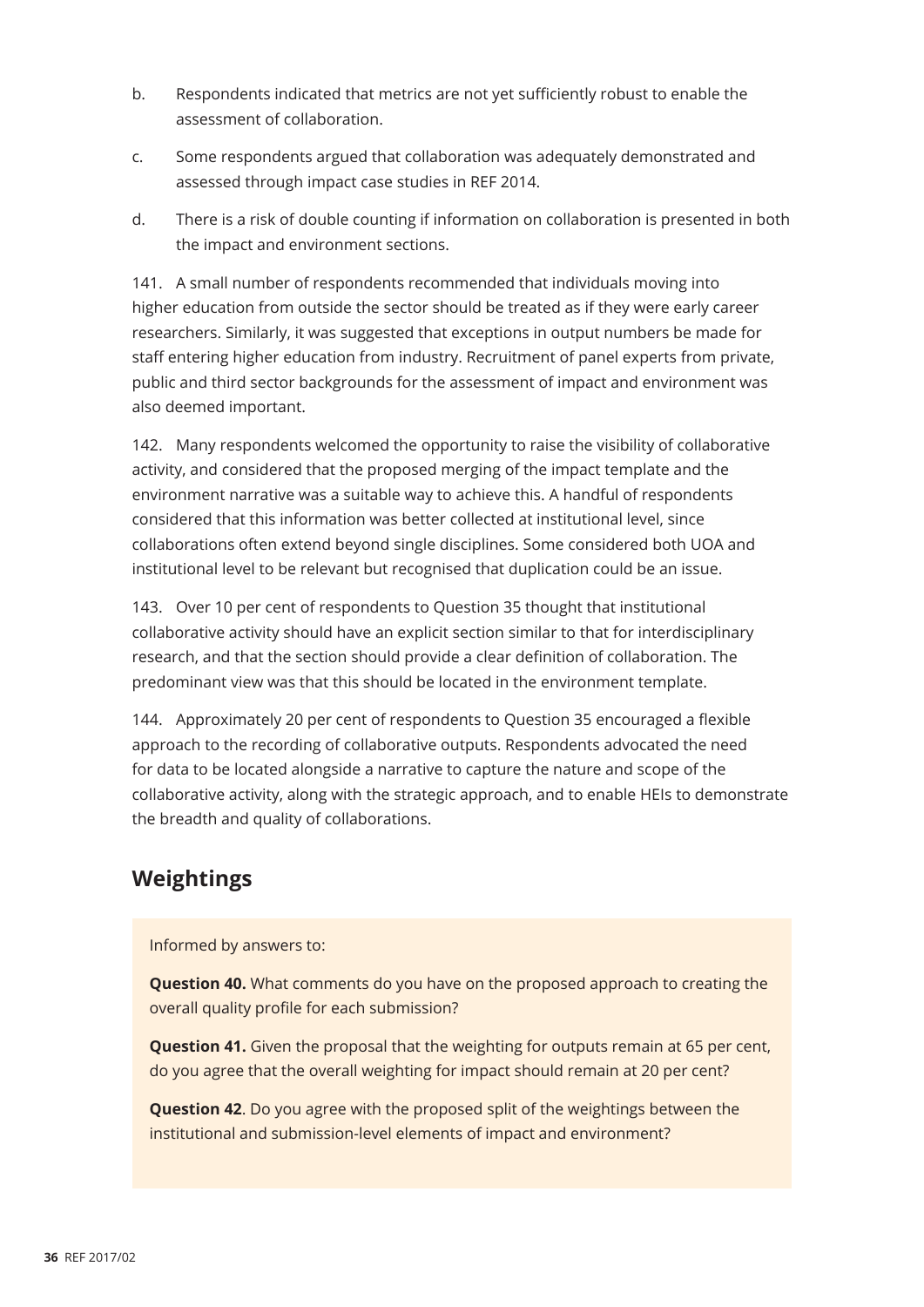145. Over 200 respondents offered comments on the proposed approach to creating the overall quality profile, including around 90 per cent of HEIs. There was no widely accepted position regarding the proposals put forward in the consultation (HEFCE 2016/36, paragraphs 126-129 and Figure 1), with the majority of respondents demonstrating partial agreement or disagreement. More respondents agreed with the overall weightings for output, impact and environment than with the proposals for institutional assessment and weightings. Comments provided on weightings and quality profile were often influenced by specific concerns over institutional impact. Only those comments with direct relevance to weightings are included in this section. Comments relating more broadly to institutionallevel impact assessment can be found in paragraphs 69-71 of this document.

146. Nearly 40 per cent of respondents broadly agreed with the consultation's proposed approach to creating the overall quality profile for each submission, 40 per cent of whom agreed with the split in weightings between outputs, impact and environment. Just over 25 per cent of those who agreed in general with the proposals did so because they support continuity with REF 2014. This argument was overwhelmingly made by HEIs.

#### **Institutional-level assessment**

147. Just over 40 per cent of respondents disagreed with the proposed approach to creating overall quality profiles. The primary reasons provided for disagreement centred on the introduction of institutional assessment, most notably the argument that its introduction would create distortion by failing to identify pockets of excellence and advantaging or disadvantaging certain types of institution (see paragraphs 64-66). Just over 25 per cent of those who disagreed, fully or partially, did so because they wanted to separate institutional assessment from UOA-level scores, while over 15 per cent wanted institutional assessment removed from REF 2021 entirely. Nearly 10 per cent of those who disagreed or partly disagreed wanted institutional weightings to be lowered.

148. These arguments were reflected in responses to the specific proposal (Question 42) to set the weightings for institutional-level elements of impact and environment at 5 per cent and 7.5 per cent respectively: two-thirds of respondents disagreed with the suggested split. A significant number of this group advocated the removal of institutional assessment or a reduction in its weighting. The preferred alternative for the environment element was 5 per cent, while there was no clear agreement on the ideal proportion for institutional-level impact assessment. A small number of respondents noted specifically that they supported the suggested environment weightings but not those for impact.

149. The third of respondents who supported the weightings for institutional-level assessment frequently set out conditions for their agreement, which centred primarily on the need to refine the concept of institutional-level assessment. Suggestions included consulting on institutional assessment, providing guidance on how institutional assessments would contribute to overall assessments and on how they would be assessed by panels. Those who referred specifically to impact recommended making institutional impact assessment about strategy and support (rather than case studies) and requested confirmation that duplication of information across UOA and institutional case studies would be permitted. Comments relating to the environment element argued that institutional-level assessment should be about policies and culture rather than facilities and infrastructure.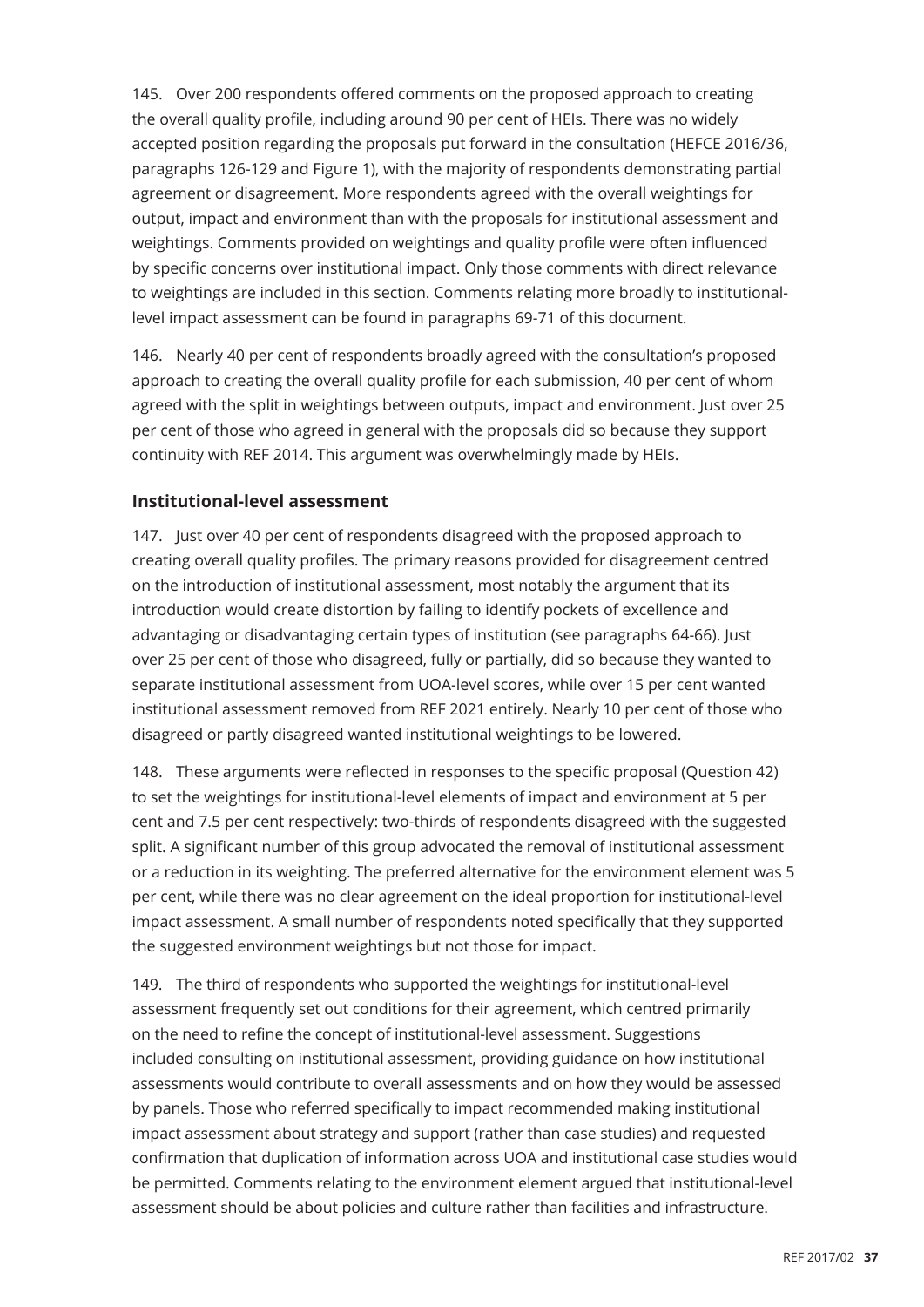#### **Impact**

150. Overall, there was strong agreement with the proposal to maintain the weightings of impact and outputs at 20 and 65 per cent respectively. The proposal was particularly strongly supported by HEIs and subject associations, while a smaller proportion of individuals and charities were in favour.

151. The most frequent reason for this support was the proposed move of the impact template into environment, which respondents noted would effectively increase the weighting of impact overall. A desire for continuity from REF 2014 was the next most popular reason for support, followed by the argument that it would be premature to adjust the weighting of impact given that it was only introduced in the previous exercise.

152. The majority of those who disagreed with the proposed weighting of outputs and impact were in favour of increasing the weighting for impact. Over 60 per cent of those making this point wanted impact weighting to be increased to 25 per cent, with five respondents citing the Witty report as evidence for this<sup>6</sup>.

## **Timescales**

Informed by answers to:

**Question 3a.** Do you agree that the submissions guidance and panel criteria should be developed simultaneously?

**Question 3b.** Do you support the later appointment of sub-panel members, near to the start of the assessment year?

**Question 43.** What comments do you have on the proposed timetable for REF 2021?

153. Almost half of respondents were broadly supportive of the proposed timetable for REF 2021 with a third opposed to it, while a significant number (149) chose not to respond to this question. Many respondents noted that the timetable would be challenging; however, only a handful called specifically for a delay to the exercise. Several raised the issue of external factors that might potentially influence the development of the REF, such as Brexit, the Higher Education and Research Act, and the creation of Research England.

154. A few respondents stated that the timetable would be too tight to enable the implementation of the recommendations made in the Stern report, and proposed a phased approach to introducing the changes across REF 2021 and the following exercise. On a related point, questions were raised about the dates of the pilot studies for institutional-level assessment and information on how they will fit into the timetable.

155. A number of comments were made relating to the assessment period dates for publications and the census date for staff inclusion, including setting the same date for

<sup>6 &#</sup>x27;Encouraging a British invention revolution: Sir Andrew Witty's review of universities and growth' is available online at https://www.gov.uk/government/publications/universities-and-growth-the-witty-review.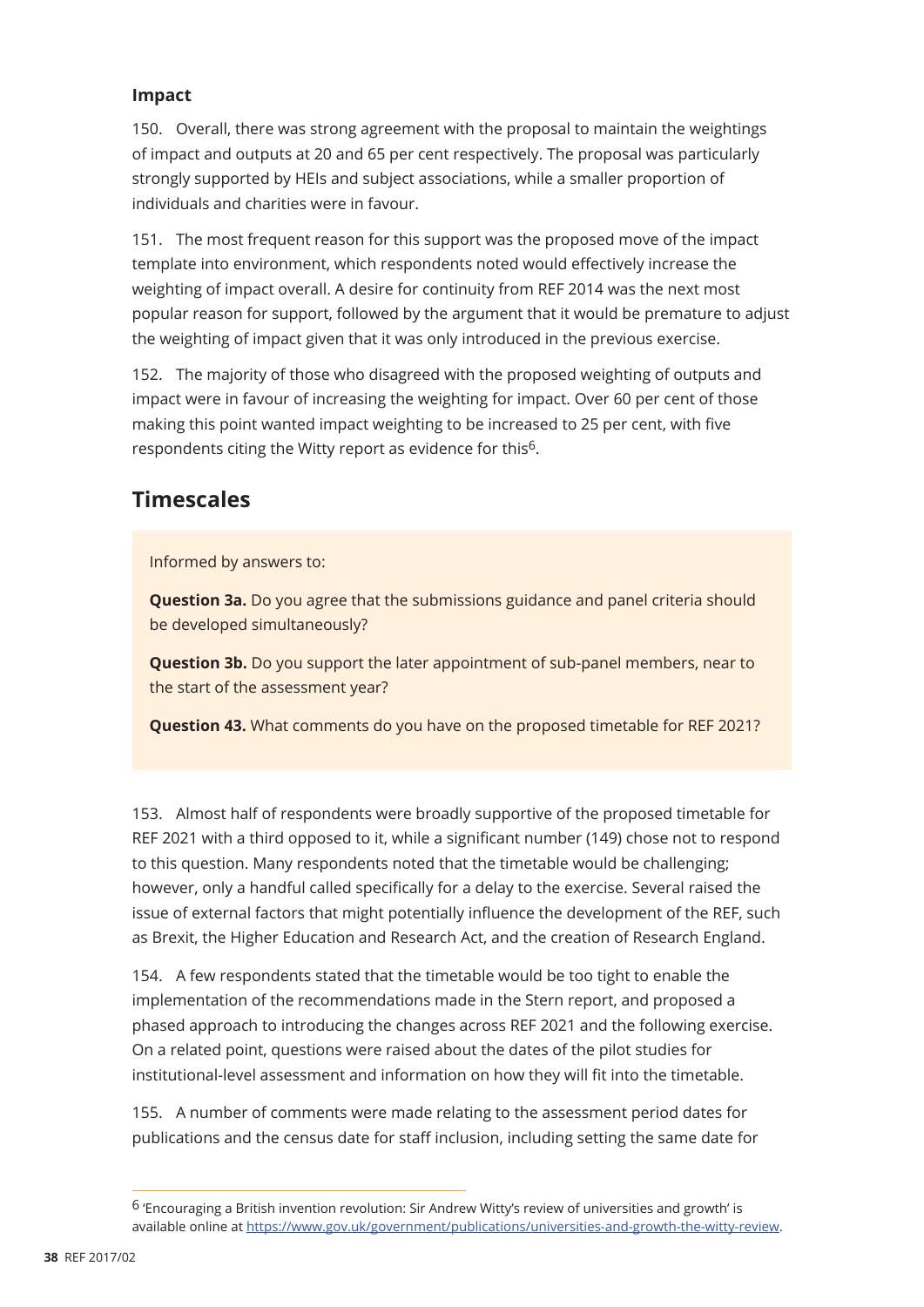'staff in post' and the 'end of the publication period'; aligning assessment period dates for impacts, outputs, environment and staff; and moving the census date for staff submission to the end of July to align with other data periods and the HESA reporting period. It was also noted that any movement from a census date to a rolling or time-weighted average (such as for numbers of outputs or impact case studies required) would cause significant administrative burden.

#### **Submissions guidance and panel criteria**

156. A significant number called for the timely publication of the guidelines on submission, suggesting that mid-2018 would be too late to allow institutions to adapt their current plans and strategies, should this be necessary. Specific guidance was requested around staff submission, portability of outputs and institutional-level assessment. Respondents also requested early confirmation of the month in which these would be published.

157. Over two-thirds of respondents to the consultation supported the proposal that the submissions guidance and panel criteria be developed simultaneously. Many in this group indicated that this would create additional clarity, coherence and consistency between the two documents. Several respondents stressed that simultaneous development should not be allowed to delay the timetable and that there should be no further changes to the documents (for example, through frequently asked questions, FAQs) as this would increase burden. A significant number commented on the need to extend involvement beyond sub-panel chairs. This issue is explored further in paragraphs 165-167.

158. Just over 50 respondents opposed the proposal to develop the submissions guidance and panel criteria simultaneously. The primary concerns were around the potential delay to guidance, particularly in the context of the changes proposed by Lord Stern. Others argued that the objectives of the activity need to be established before specific criteria can be drawn up.

## **Units of assessment**

#### Informed by answers to:

**Question 2.** What comments do you have about the unit of assessment structure in REF 2021?

159. Three-quarters of those who commented on the UOA structure in REF 2021 expressed support for the proposal to retain largely the same structure as 2014. The key reasons given for support were to retain continuity and comparability with the 2014 outcomes, to avoid further major changes (in recognition of the associated burden), and to support consistency across panels.

160. Nearly one-fifth of respondents commented on the proposal for sub-panels to identify particular areas for which a discrete output sub-profile could be provided. The majority were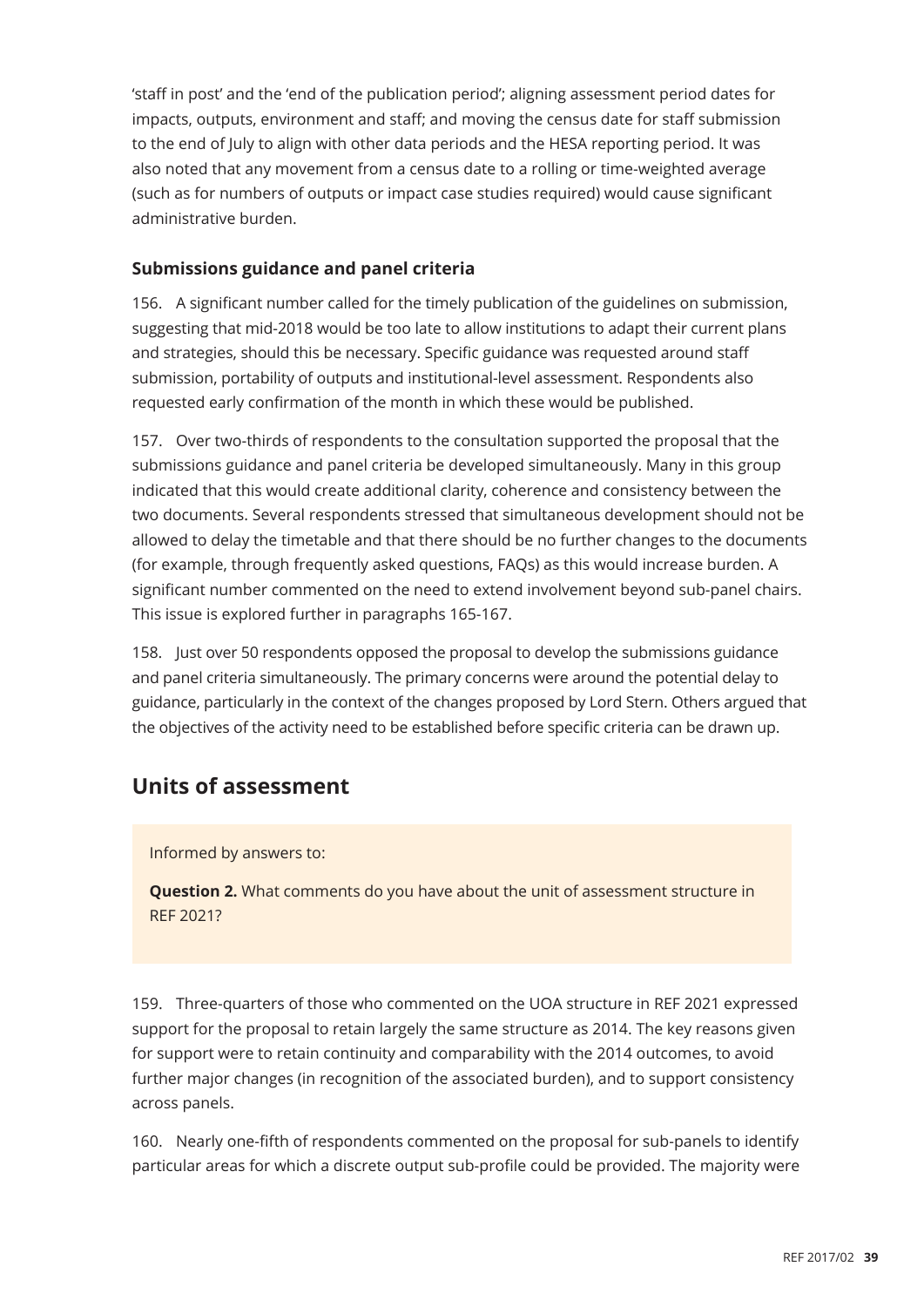supportive of the proposal, with some caveats around the implementation. A small number expressed ambivalent views, or did not support the proposal, due to the potential for burden and complexity.

161. Around one-quarter of respondents raised concerns about or reflected on interdisciplinary research and mechanisms for cross-referral.

162. A number of respondents raised issues relating to UOA 17 (Geography, Environmental Studies and Archaeology). The majority of these comments advocated revising the UOA, primarily recommending the separation of 'Geography and Environmental Studies' from 'Archaeology'.

163. Several comments were made on the four engineering UOAs, with mixed views put forward on their structure in 2021. There was some support expressed for retaining the 2014 structure, and General Engineering in particular. A slightly higher number of responses advocated a revision to the structure, with the most common suggestion being to merge the UOAs into a single engineering UOA.

164. Smaller numbers raised concerns about the visibility of outcomes for individual subject areas within each of the following UOAs. In most cases, the weight of opinion was not towards a restructure:

- a. UOA 3: Allied Health Professions, Dentistry, Nursing and Pharmacy.
- b. UOA 4: Psychology, Psychiatry and Neuroscience. Concerns were also raised in relation to coverage, assessment and funding outcomes for the disparate disciplinary areas covered by this UOA.
- c. UOA 28: Modern Languages and Linguistics.
- d. UOA 35: Music, Drama, Dance and Performing Arts.
- e. UOA 36: Communication, Cultural and Media Studies, Library and Information Management. Comments focused on the distinctiveness of both 'Communication, Cultural and Media Studies' and 'Library and Information Management', with the balance of opinion in favour of reviewing this UOA.

## **Panel recruitment**

Informed by answers to:

**Question 3a.** Do you agree that the submissions guidance and panel criteria should be developed simultaneously?

**Question 3b.** Do you support the later appointment of sub-panel members, near to the start of the assessment year?

**Question 4.** Do you agree with the proposed measures outlined at paragraph 35 [of the consultation document] for improving representativeness on the panels?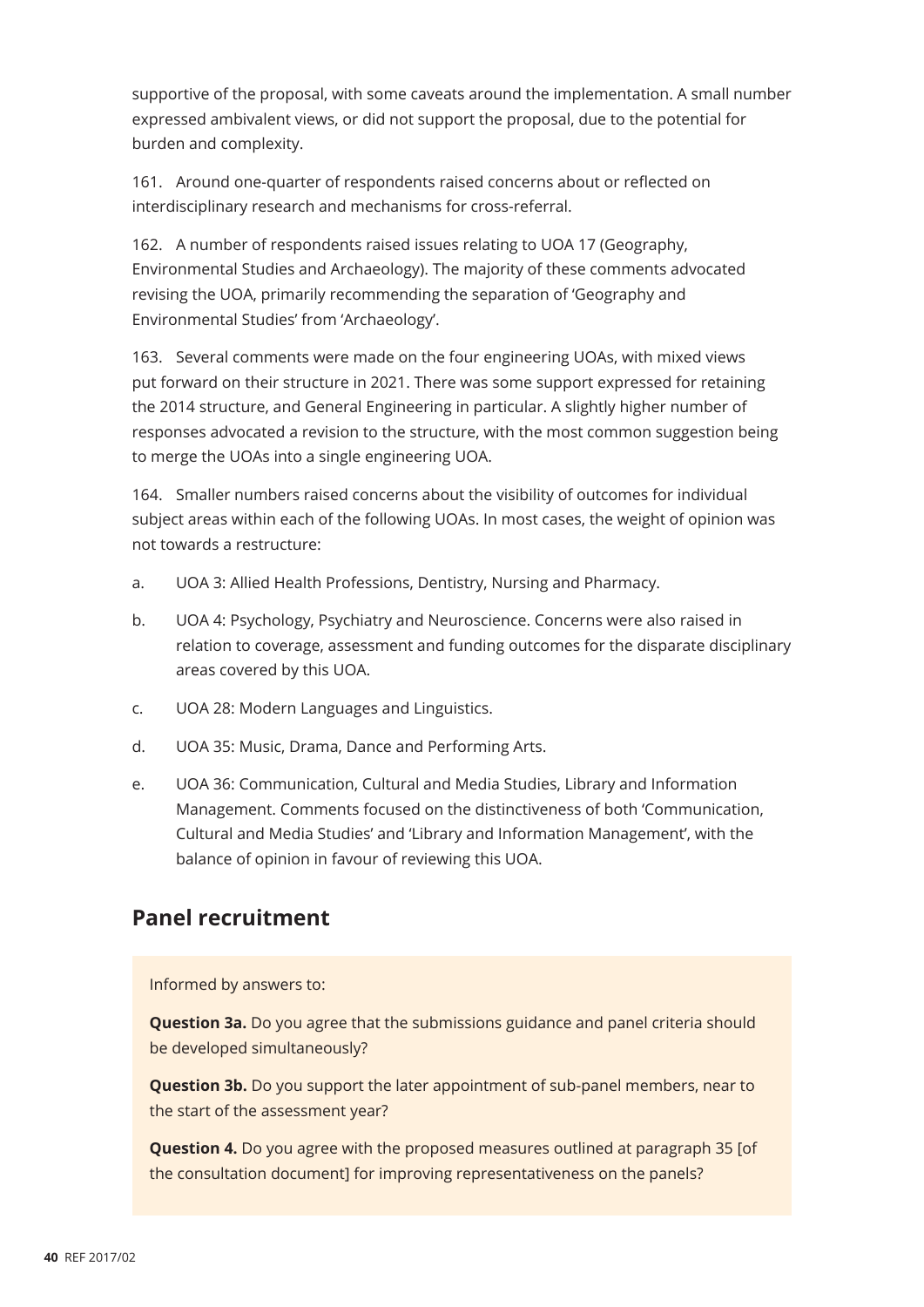**Question 5a.** Based on the options described at paragraphs 36 to 38, what approach do you think should be taken to nominating panel members?

**Question 5b.** Do you agree with the proposal to require nominating bodies to provide equality and diversity information?

**Question 6.** Please comment on any additions or amendments to the list of nominating bodies.

#### **Timing**

165. Just over 60 per cent of respondents to Question 3b. did not support the later appointment of sub-panel members, arguing that they must be in place earlier in order to set the panel criteria. This was deemed essential to ensure adequate subject coverage, tackle areas of disciplinary complexity, and to maintain the credibility of the exercise among subject communities. It was highlighted that, over sequential assessment exercises, the sector has gained confidence in how the main and sub-panels work together to develop, consult on and contribute to criteria and working methods. It was suggested that consultation of subject communities by panel chairs would not be an adequate alternative.

166. Several respondents raised concerns around resourcing, noting that institutions and individuals must be able to plan in advance for their reduced availability during the assessment period. Concerns were also raised that late appointment would result in reduced time for training, including equality and diversity and induction into any new metrics that might be introduced. Some respondents recommended that, if this proposal is adopted, a core representative group from each sub-panel should be recruited at an earlier stage.

167. The comments provided by the 40 per cent of respondents who supported the proposal suggested that it would reduce the cost and burden of the exercise and might lead to greater impartiality of the sub-panel members. They also noted that later appointment could ensure that the expertise available in the panels reflects the submissions received. However, this group also indicated that some of the concerns around securing appropriate disciplinary expertise and providing adequate training, would have to be addressed.

#### **Nominations process**

168. Over half of respondents to Question 5a., predominantly HEIs and subject associations or learned bodies, agreed that the nominations process should follow the approach taken in REF 2014, rather than opening up nominations to all organisations and individuals. The main reasons cited for not opening up the nominations were:

- a. The increased burden of managing the larger number of nominations.
- b. Trust that the existing nominating bodies represent the views of the subject community.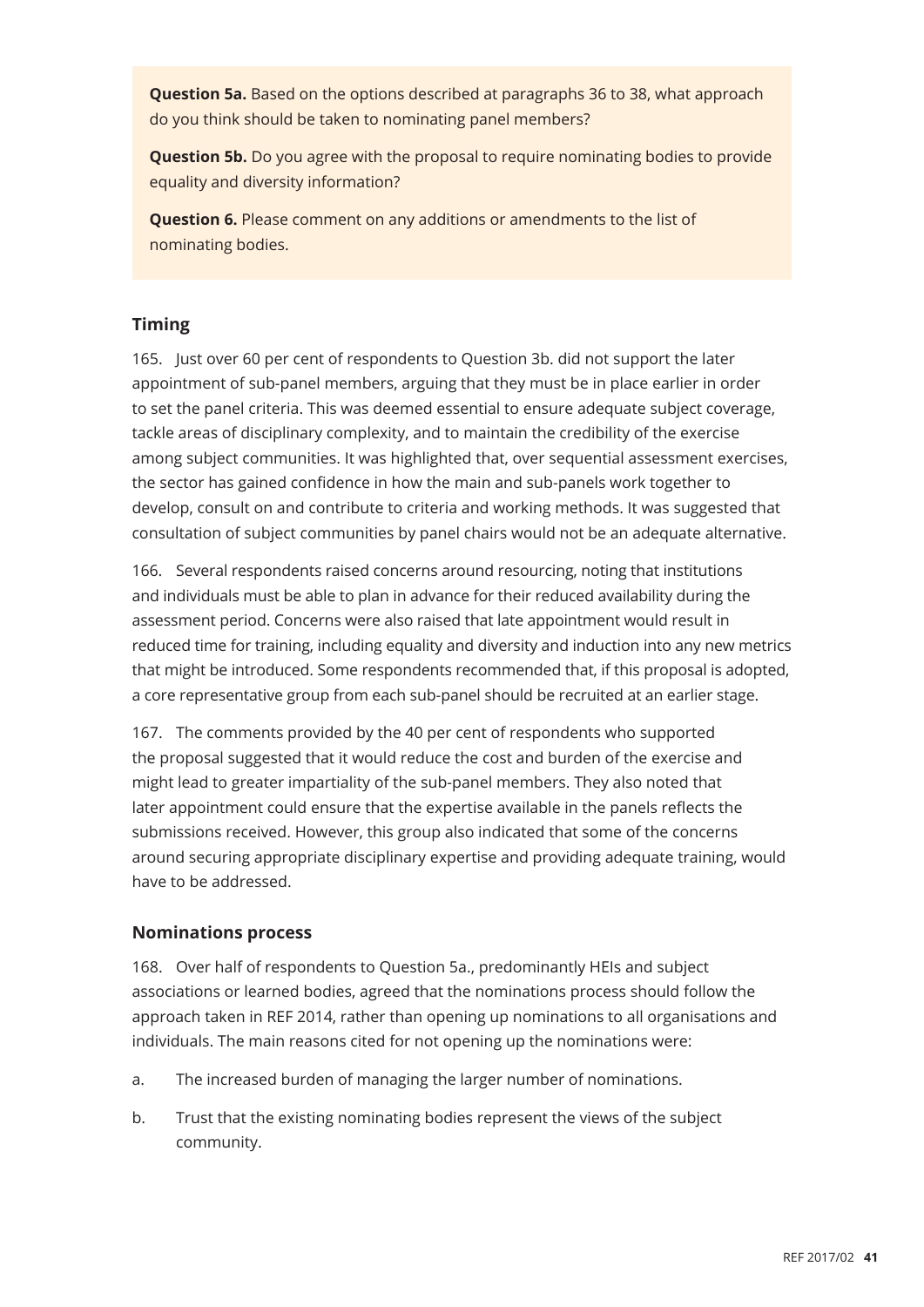- c. The perceived impartiality of academic associations and their independence from HEIs.
- d. The belief that a wider candidate pool will not necessarily lead to increased representativeness.

169. A significant minority believed that the nominations process should be opened up to all organisations and individuals (with a number of caveats). The majority of this group believed that this would lead to a larger, more diverse and potentially more representative pool of candidates. Some respondents acknowledged the increased level of burden but felt that the benefits outweighed their concerns. Many respondents also commented that they did not believe the academic associations to be truly representative of their subject communities; therefore, if the aim is to increase representativeness, they should not be the only bodies permitted to nominate. A number acknowledged that nominations should be accompanied by evidence to indicate support of the subject community beyond the nominating body.

170. While there was some support for allowing HEIs to nominate, a number of caveats and suggestions were provided:

- a. HEIs should be given only a small number of panel member nominations.
- b. HEIs should be able to nominate individuals only where it has been recognised (by the sub-panel chair) that a particular demographic group is underrepresented. It was also suggested that a small number of spaces should be 'reserved' for HEIs specifically for this purpose.
- c. Support for the nomination would need to extend beyond an individual HEI.

171. A small number of respondents commented specifically on self-nominations, a third of whom supported this suggestion. The majority opposed the idea as it could increase burden and lead to the over-representation of certain types of institution and individual on panels.

#### **Improving representativeness on panels**

172. There was overwhelming support among all categories of respondent for the measures proposed in paragraph 35 of the consultation (HEFCE 2016/36) to improve the representativeness of the panels. A few respondents went further, to say that equality and diversity considerations should be embedded throughout the entire process to avoid the risk of becoming a 'tick-box exercise'. The issue of burden was raised by a couple of respondents but was felt to be proportionate to the task of increasing representativeness.

173. While over 200 respondents offered further comments on improving representativeness on panels, relatively few addressed the specific measures proposed in the consultation. Those who did offered the following views:

a. Around 30 respondents commented on the proposal to continue to appoint main and sub-panel chairs via an open application process with appropriate equality and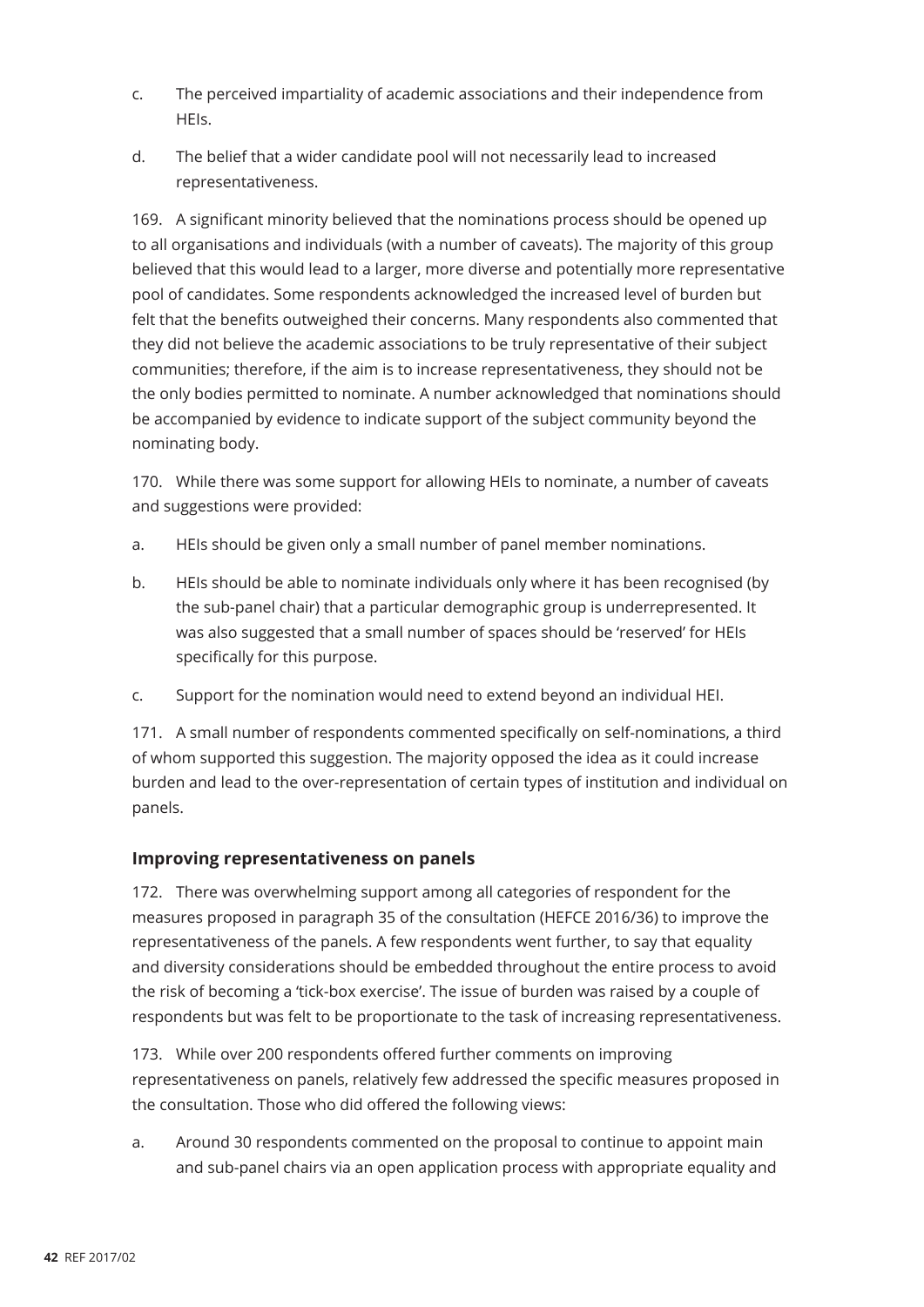diversity training for selection panels. The majority of these respondents supported the proposal.

- b. The majority of respondents who commented on the appointment of panel members and assessors agreed that, given the scale of the appointments, it would be disproportionately burdensome and unworkable to change the process and that it would have little impact on the outcomes. Respondents commented on the need to ensure that selection panels were also representative, and on the importance of transparency in the selection process.
- c. A few respondents commented specifically on the nominations process and the requirement to include mandatory demographic information; the majority of them were generally supportive of the proposal. A small number suggested that demographic information should be used for selection, as well as monitoring, purposes. It was also noted that, while gathering this information is useful, the key issue is to ensure that a range of applicants apply or are nominated.
- d. The majority of those who commented supported the proposal that main and subpanel chairs should receive equality and diversity briefings and unconscious bias training before selecting panel members. There was a suggestion that this training should be extended to panel members. There were only a handful of negative comments, the majority of which argued that training alone will not improve representativeness.

174. Many respondents acknowledged a tension between ensuring panel expertise and providing the widest opportunity to enhance inclusivity. There was a strong feeling that, for the exercise to have credibility, care must be given to ensure the best people are nominated and any perception that panel members are chosen because of their characteristics, rather than their academic record, is to be avoided. Some suggested that if there are a number of candidates of equal merit, this could be the point at which due regard is given to the need to diversify the panel.

175. While gender underrepresentation was recognised as one of the central issues by respondents, there was equal focus on the need to improve representation with reference to age, ethnicity, disability and other protected characteristics. A number of respondents stated that more consideration needs to be given to early career researchers. Over ten respondents, including the Equality Challenge Unit (ECU), suggested that consideration be given to introducing targets to increase the representativeness of panels. Reference was made to RCUK's 'Action Plan for Equality, Diversity and Inclusion' as a guiding framework. ECU also commented that panels should be mindful of not over-allocating responsibility to people from underrepresented groups.

176. A number of respondents commented that the definition of 'representativeness' needs to be clarified, as there are separate issues to consider under this term that may require different approaches. These are:

a. Equality and diversity considerations of individual panel members.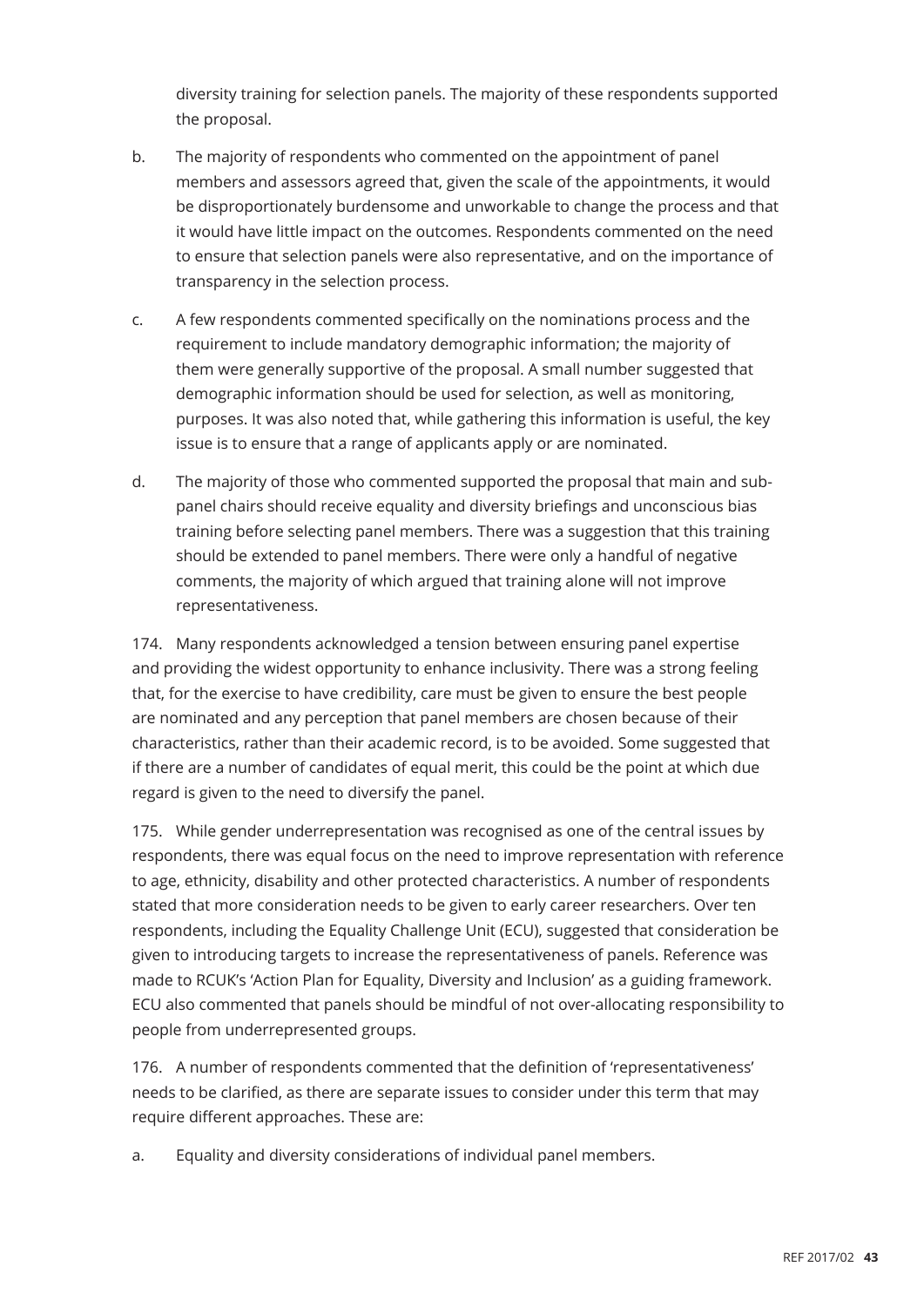b. Representativeness of institution type. A small number of respondents were keen to see greater representation of post-1992 and modern universities.

- c. Representativeness across the entire UK landscape.
- d. Representativeness of the specific subject areas and communities.
- e. Representativeness of the breadth of research disciplines and approaches.
- f. Considerations around newly developing research fields.

177. Several respondents commented that thought needs to be given to the way in which under-represented groups are invited to participate, to ensure the recruitment process is as open and inclusive as possible. It was also suggested that the criteria for appointment should be clear and explicit, and that nominating bodies should be required to demonstrate that they have fairly considered all nominees against those criteria.

## **Further points**

Informed by answers to:

**Question 44.** Are there proposals not referred to above, or captured in your response so far, that you feel should be considered? If so, what are they and what is the rationale for their inclusion?

178. Over half of all respondents suggested further issues and proposals that should be taken into consideration when developing REF 2021. Where possible, they have been incorporated into the relevant sections above. Those summarised below were raised by 10 or more respondents.

179. A small number of respondents drew attention to the Teaching Excellence Framework, which was mentioned in the context of incentivising research-led teaching and minimising burden on HEIs. It was stressed that an aligned approach is necessary to avoid creating a division between teaching and research.

180. A few respondents recommended extending the principle of double-weighting to an acceptance of triple-weighting and quadruple-weighting for exceptionally extensive or complex projects in the REF. Most respondents welcomed double-weighting and the retention of the double-weighting of monographs regardless of changes to the average output numbers. It was suggested that more outputs should be double-weighted in Main Panels C and D, and more detailed guidance should be produced regarding portfolios in Main Panel D.

181. There were several comments relating to the starred levels for reporting outcomes, in particular the extent to which they offer a nuanced, granular assessment. Suggestions included the introduction of a new starred level, and a half-level grading system.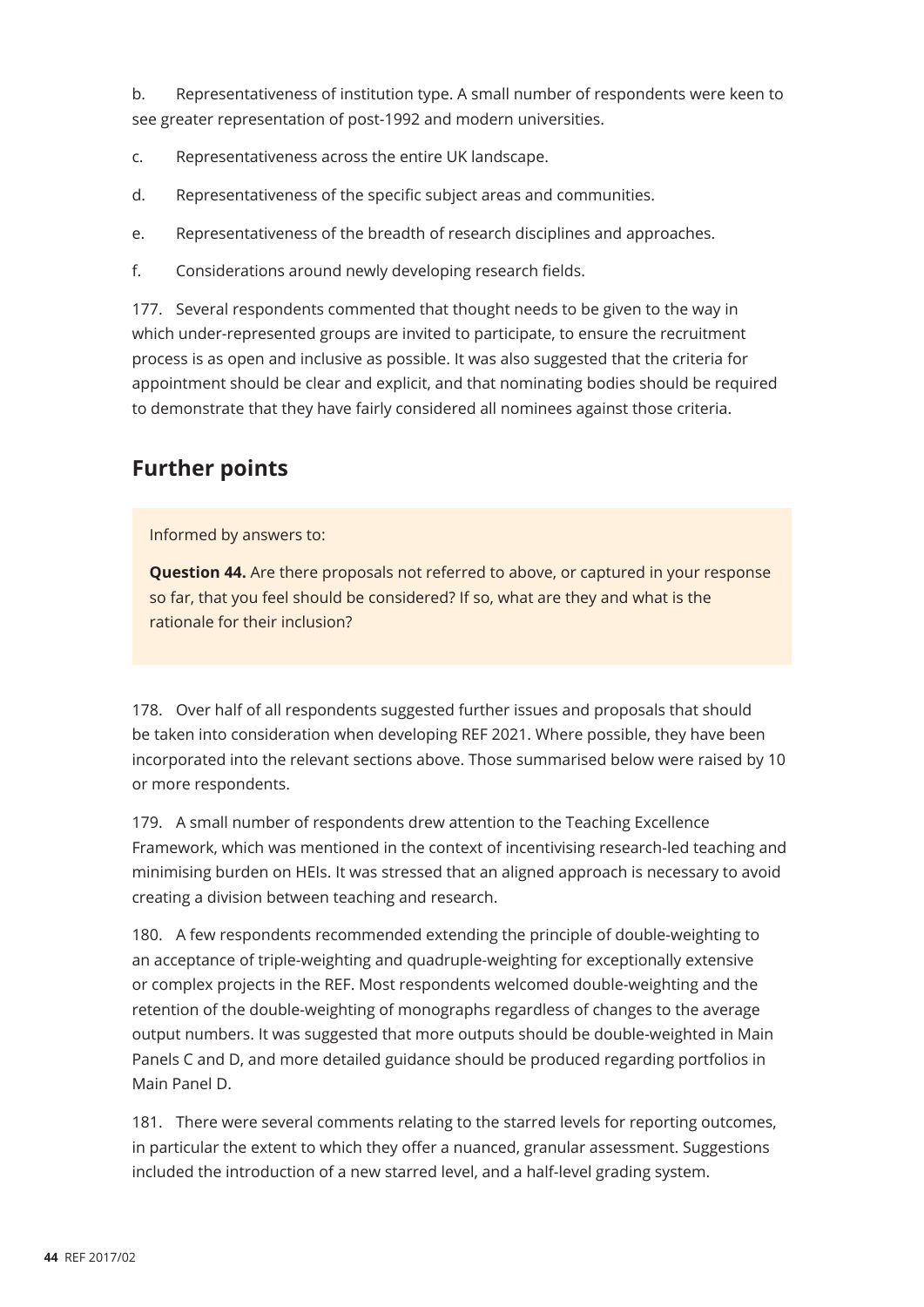# Annex A

## **Breakdown of respondents by question and respondent type**

**Note:** All paragraph references in this annex relate to the consultation document, HEFCE 2016/36.

**Question 1.** Do you have any comments on the proposal to maintain an overall continuity of approach with REF 2014, as outlined in paragraphs 10 and 23?

| <b>Respondent type</b>                 |               |
|----------------------------------------|---------------|
| Individual                             | 33            |
| <b>Business</b>                        | $\mathcal{P}$ |
| Charity                                | 8             |
| Department or research group           | 9             |
| HEI                                    | 144           |
| Other                                  | 11            |
| Public sector organisation             | 6             |
| Representative body                    | 31            |
| Subject association or learned society | 62            |
| <b>Total response</b>                  | 306           |
| No comments                            | 74            |

**Question 2.** What comments do you have about the Unit of Assessment structure in REF 2021?

| <b>Respondent type</b>                 |               |
|----------------------------------------|---------------|
| Individual                             | 33            |
| <b>Business</b>                        | $\mathcal{P}$ |
| Charity                                | 5             |
| Department or research group           | 8             |
| HFI                                    | 144           |
| Other                                  | 7             |
| Public sector organisation             | 3             |
| Representative body                    | 27            |
| Subject association or learned society | 59            |
| <b>Total response</b>                  | 288           |
| No comments                            | 92            |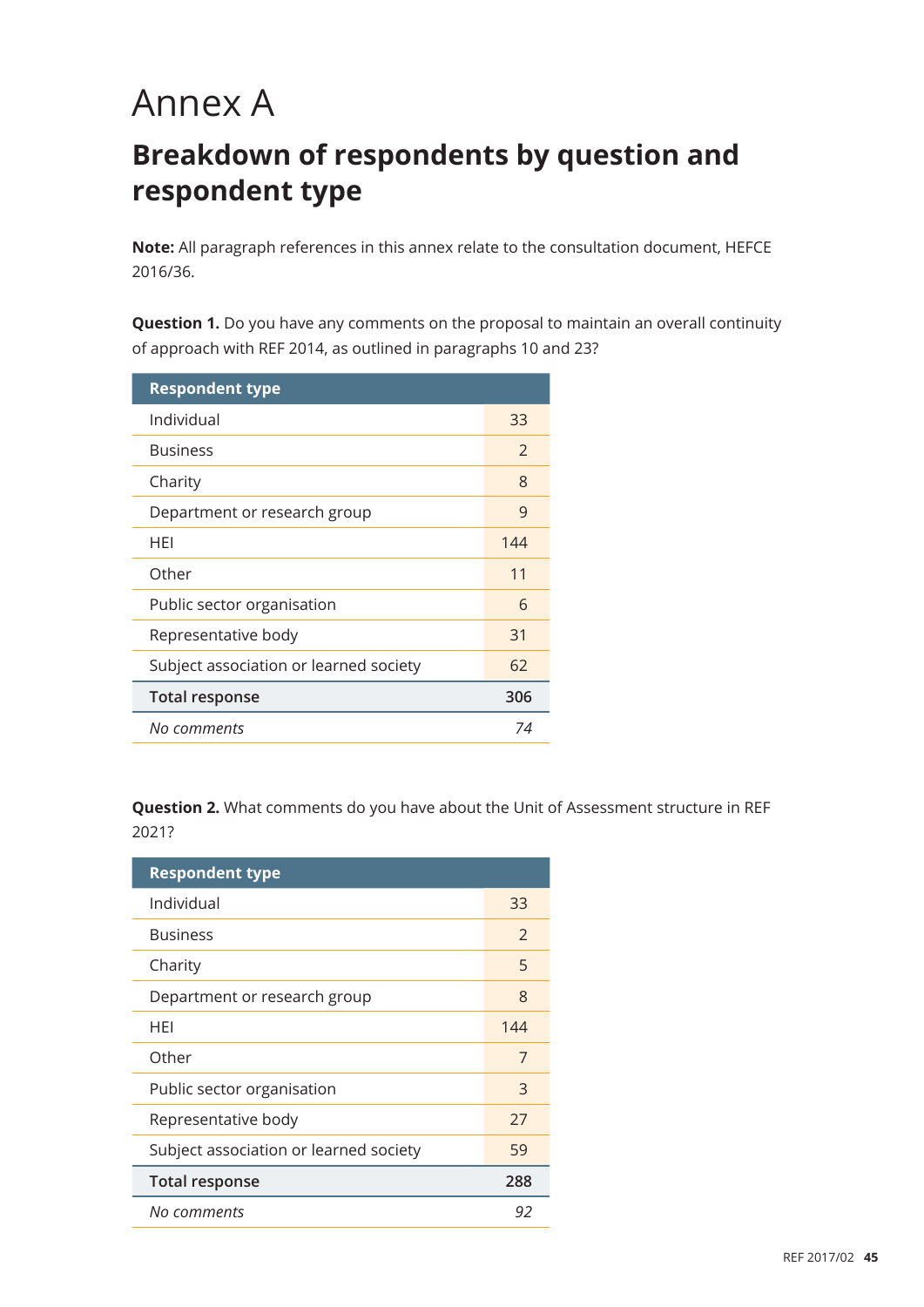| <b>Respondent type</b>                 | <b>Yes</b>     | <b>No</b>     | No response    |
|----------------------------------------|----------------|---------------|----------------|
| Individual                             | 46             | 3             | 23             |
| <b>Business</b>                        | $\overline{2}$ | 0             | $\mathcal{P}$  |
| Charity                                | $\overline{4}$ | 0             | 7              |
| Department or research group           | 7              | $\mathcal{P}$ | $\overline{4}$ |
| <b>HEI</b>                             | 119            | 24            | 4              |
| Other                                  | 5              | $\mathcal{P}$ | 10             |
| Public sector organisation             | $\overline{4}$ | 0             | $\overline{4}$ |
| Representative body                    | 22             | 3             | 14             |
| Subject association or learned society | 44             | 17            | 8              |
| <b>Total response</b>                  | 253            | 51            | 76             |

**Question 3a.** Do you agree that the submissions guidance and panel criteria should be developed simultaneously?

**Question 3b.** Do you support the later appointment of sub-panel members, near to the start of the assessment year?

| <b>Respondent type</b>                 | <b>Yes</b>     | <b>No</b>     | No response    |
|----------------------------------------|----------------|---------------|----------------|
| Individual                             | 34             | 14            | 24             |
| <b>Business</b>                        | 1              | $\Omega$      | 3              |
| Charity                                | 1              | 2             | 8              |
| Department or research group           | 4              | 4             | 5              |
| HEI                                    | 50             | 91            | 6              |
| Other                                  | 3              | 6             | 8              |
| Public sector organisation             | $\mathfrak{D}$ | $\mathcal{P}$ | $\overline{4}$ |
| Representative body                    | 10             | 13            | 16             |
| Subject association or learned society | 13             | 47            | 9              |
| <b>Total response</b>                  | 118            | 179           | 83             |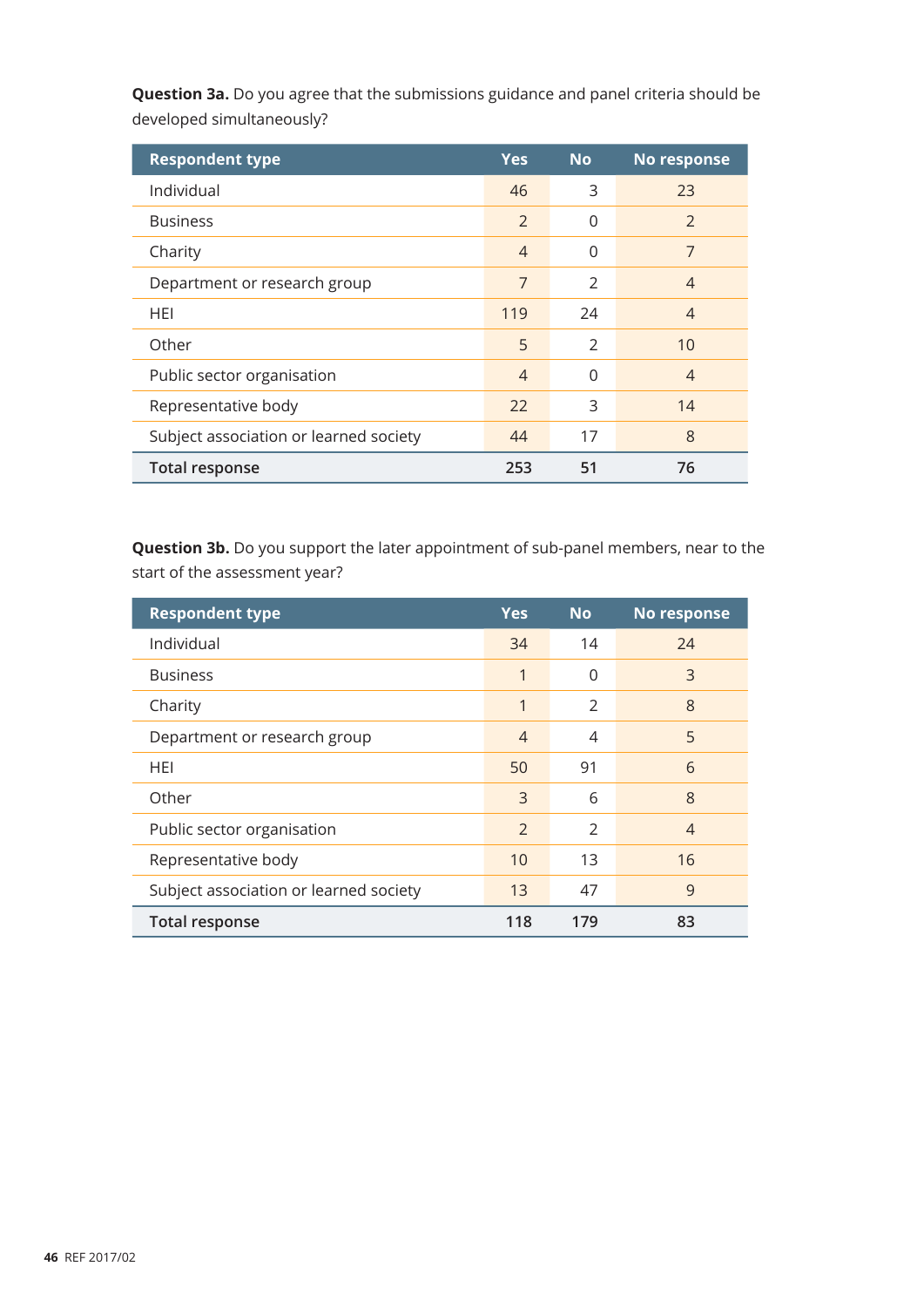| <b>Respondent type</b>                 | <b>Yes</b> | <b>No</b> | No response   |
|----------------------------------------|------------|-----------|---------------|
| Individual                             | 41         | 9         | 22            |
| <b>Business</b>                        | 2          | 0         | $\mathcal{P}$ |
| Charity                                | 5          | 0         | 6             |
| Department or research group           | 8          | 0         | 5             |
| HEI                                    | 135        | 7         | 5             |
| Other                                  | 7          | 1         | 9             |
| Public sector organisation             | 5          | 0         | 3             |
| Representative body                    | 22         | 1         | 16            |
| Subject association or learned society | 60         | 4         | 5             |
| <b>Total response</b>                  | 285        | 22        | 73            |

**Question 4.** Do you agree with the proposed measures outlined at paragraph 35 for improving representativeness on the panels?

**Question 5a.** Based on the options described at paragraphs 36 to 38, what approach do you think should be taken to nominating panel members?

| <b>Respondent type</b>                 |     |
|----------------------------------------|-----|
| Individual                             | 33  |
| <b>Business</b>                        | 1   |
| Charity                                | 6   |
| Department or research group           | 7   |
| HEI                                    | 140 |
| Other                                  | 5   |
| Public sector organisation             | 3   |
| Representative body                    | 24  |
| Subject association or learned society | 58  |
| <b>Total response</b>                  | 277 |
| No comments                            | 103 |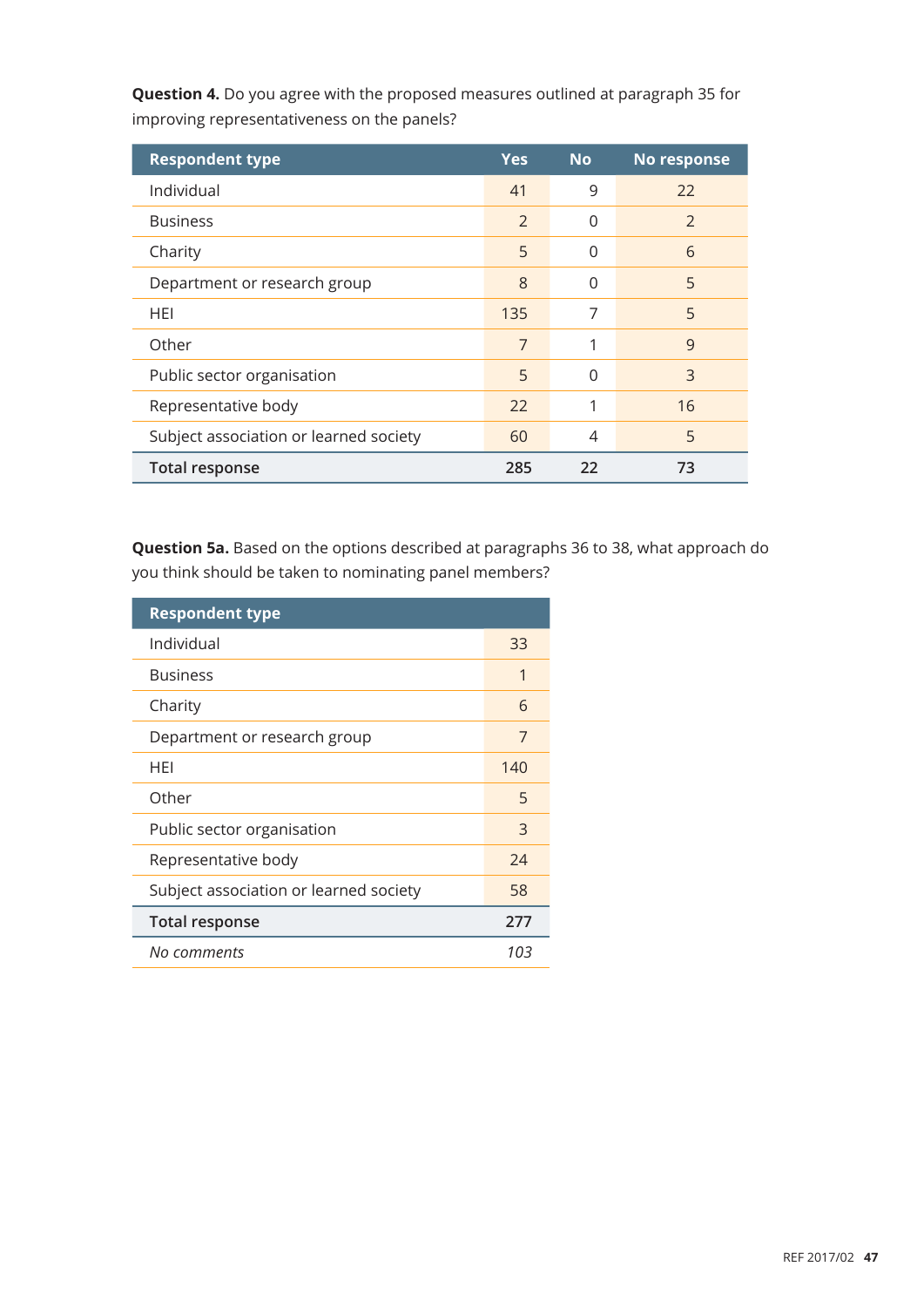| <b>Respondent type</b>                 | <b>Yes</b>     | <b>No</b>     | No response    |
|----------------------------------------|----------------|---------------|----------------|
| Individual                             | 42             | 8             | 22             |
| <b>Business</b>                        | $\mathcal{P}$  | 0             | $\mathcal{P}$  |
| Charity                                | 5              | 0             | 6              |
| Department or research group           | 8              | 1             | $\overline{4}$ |
| HEI                                    | 127            | 15            | 5              |
| Other                                  | 6              | $\Omega$      | 11             |
| Public sector organisation             | $\overline{4}$ | 1             | 3              |
| Representative body                    | 20             | $\mathcal{P}$ | 17             |
| Subject association or learned society | 49             | 11            | 9              |
| <b>Total response</b>                  | 263            | 38            | 79             |

**Question 5b.** Based on the options described at paragraphs 36 to 38, what approach do you think should be taken to nominating panel members?

**Question 6.** Based on the options described at paragraphs 36 to 38, what approach do you think should be taken to nominating panel members?

| <b>Respondent type</b>                 |                |
|----------------------------------------|----------------|
| Individual                             | 5              |
| <b>Business</b>                        | 1              |
| Charity                                | 5              |
| Department or research group           | 3              |
| HFI                                    | 88             |
| Other                                  | $\overline{4}$ |
| Public sector organisation             | 4              |
| Representative body                    | 17             |
| Subject association or learned society | 33             |
| <b>Total response</b>                  | 160            |
| No additions or amendments             | 220            |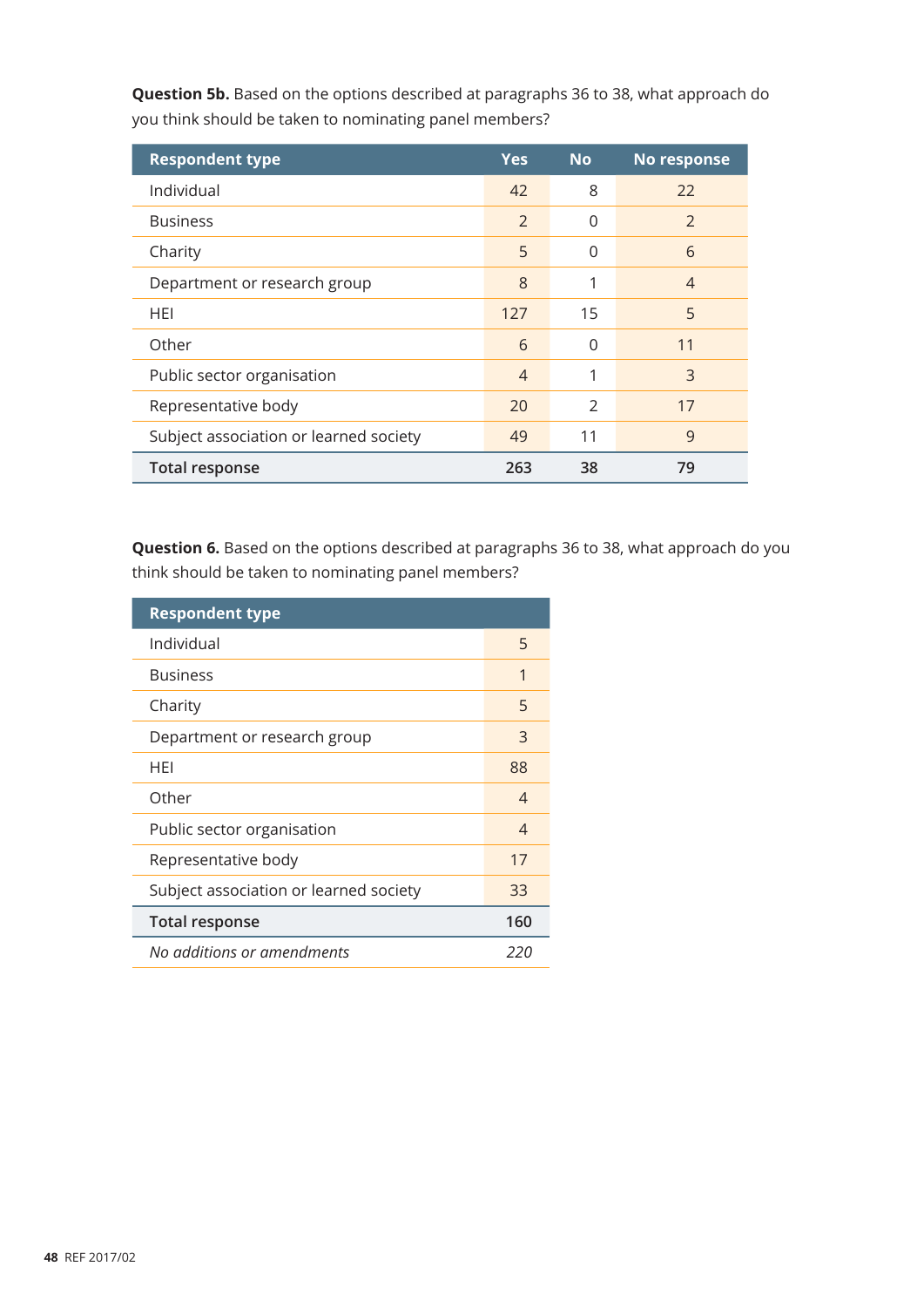**Question 7.** Do you have any comments on the proposal to use HESA cost centres to map research-active staff to UOAs and are there any alternative approaches that should be considered?

| <b>Respondent type</b>                 |               |
|----------------------------------------|---------------|
| Individual                             | 30            |
| <b>Business</b>                        | 1             |
| Charity                                | 6             |
| Department or research group           | 9             |
| HFI                                    | 146           |
| Other                                  | 7             |
| Public sector organisation             | $\mathcal{P}$ |
| Representative body                    | 30            |
| Subject association or learned society | 59            |
| <b>Total response</b>                  | 290           |
| No additions or amendments             | 90            |

**Question 8.** What comments do you have on the proposed definition of 'research-active' staff?

| <b>Respondent type</b>                 |     |
|----------------------------------------|-----|
| Individual                             | 45  |
| <b>Business</b>                        | 0   |
| Charity                                | 6   |
| Department or research group           | 9   |
| HEI                                    | 146 |
| Other                                  | 6   |
| Public sector organisation             | 3   |
| Representative body                    | 30  |
| Subject association or learned society | 55  |
| <b>Total response</b>                  | 300 |
| No comments                            | 80  |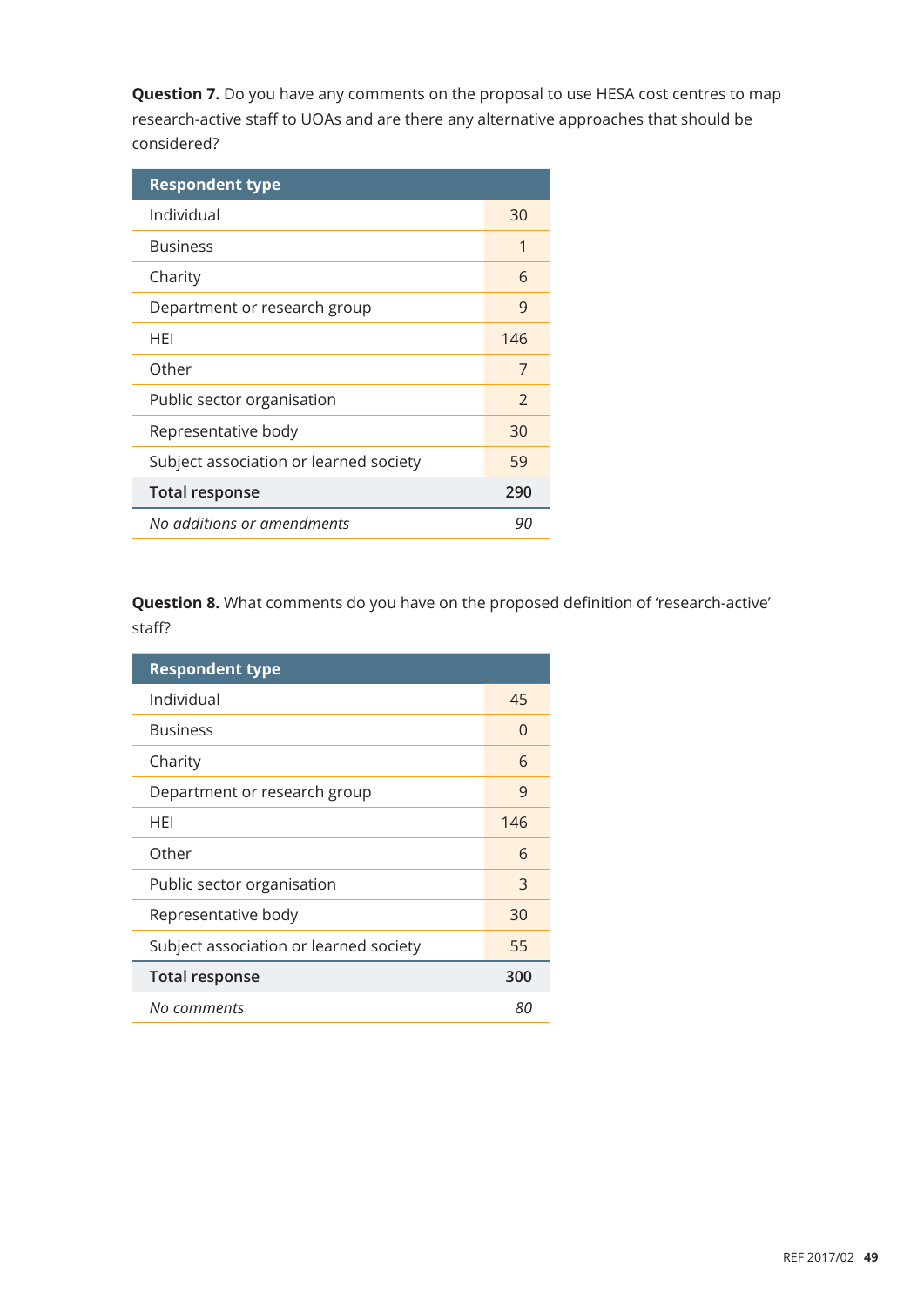**Question 9.** With regard to the issues raised in relation to decoupling staff and outputs, what comments do you have on:

**a.** The proposal to require an average of two outputs per full-time equivalent staff returned?

| <b>Respondent type</b>                 |          |
|----------------------------------------|----------|
| Individual                             | 53       |
| <b>Business</b>                        | $\Omega$ |
| Charity                                | 6        |
| Department or research group           | 9        |
| HEI                                    | 145      |
| Other                                  | 6        |
| Public sector organisation             | 3        |
| Representative body                    | 26       |
| Subject association or learned society | 63       |
| <b>Total response</b>                  | 311      |
| No comments                            | 69       |

**b.** The maximum number of outputs for each staff member?

| <b>Respondent type</b>                 |     |
|----------------------------------------|-----|
| Individual                             | 51  |
| <b>Business</b>                        | O   |
| Charity                                | 5   |
| Department or research group           | 9   |
| HFI                                    | 143 |
| Other                                  | 4   |
| Public sector organisation             | 3   |
| Representative body                    | 25  |
| Subject association or learned society | 54  |
| <b>Total response</b>                  | 294 |
| No comments                            | 86  |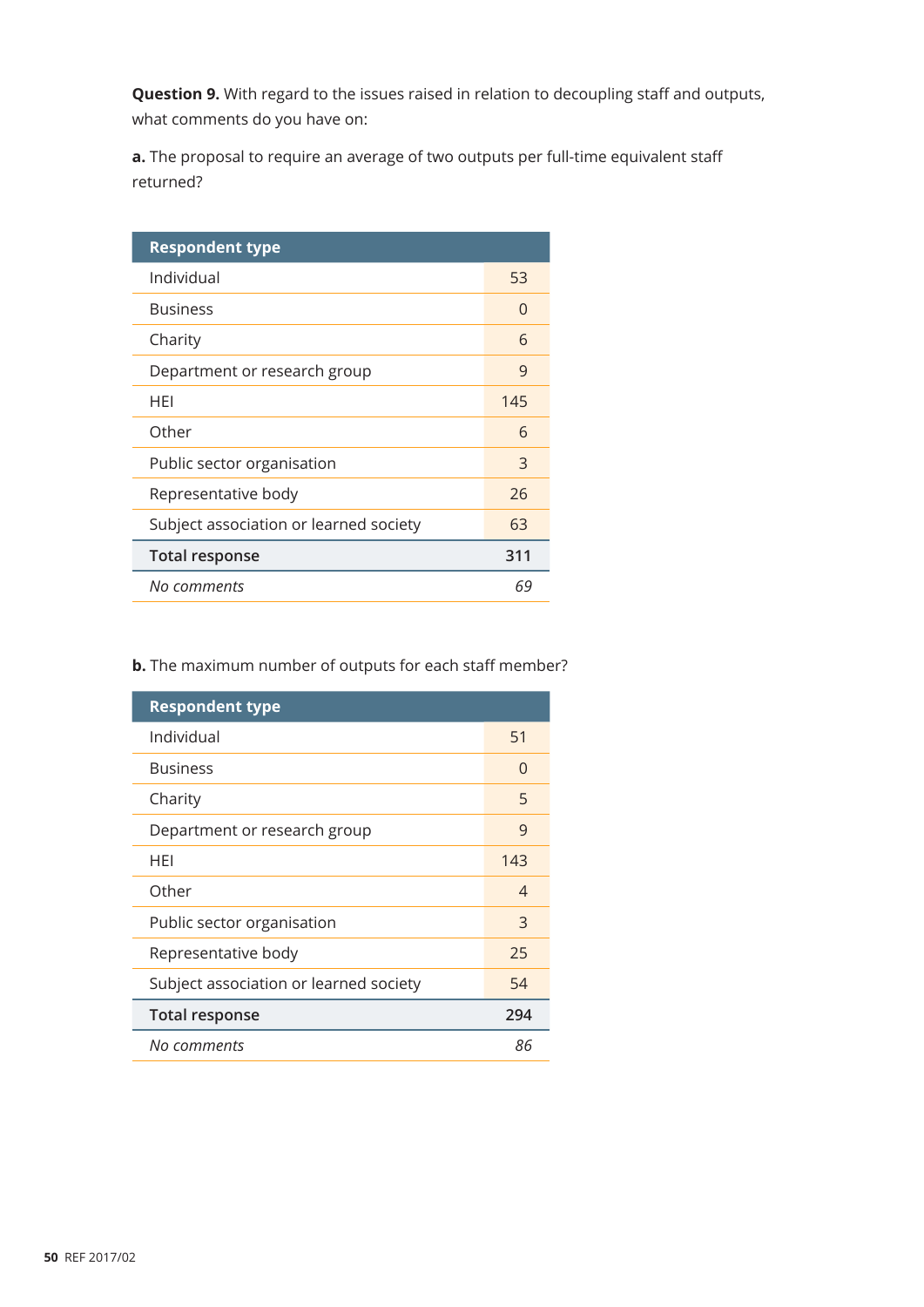**c.** Setting a minimum requirement of one for each staff member?

| <b>Respondent type</b>                 |     |
|----------------------------------------|-----|
| Individual                             | 48  |
| <b>Business</b>                        | O   |
| Charity                                | 5   |
| Department or research group           | 8   |
| HFI                                    | 146 |
| Other                                  | 6   |
| Public sector organisation             | 4   |
| Representative body                    | 28  |
| Subject association or learned society | 57  |
| <b>Total response</b>                  | 302 |
| No comments                            | 78  |

**Question 10.** What are your comments on the issues described in relation to portability of outputs, specifically:

**a.** Is acceptance for publication a suitable marker to identify outputs that an institution can submit and how would this apply across different output types?

| <b>Respondent type</b>                 |               |
|----------------------------------------|---------------|
| Individual                             | 52            |
| <b>Business</b>                        | $\mathcal{P}$ |
| Charity                                | 7             |
| Department or research group           | 7             |
| <b>HFI</b>                             | 147           |
| Other                                  | 7             |
| Public sector organisation             | $\mathcal{P}$ |
| Representative body                    | 26            |
| Subject association or learned society | 52            |
| <b>Total response</b>                  | 302           |
| No comments                            | 78            |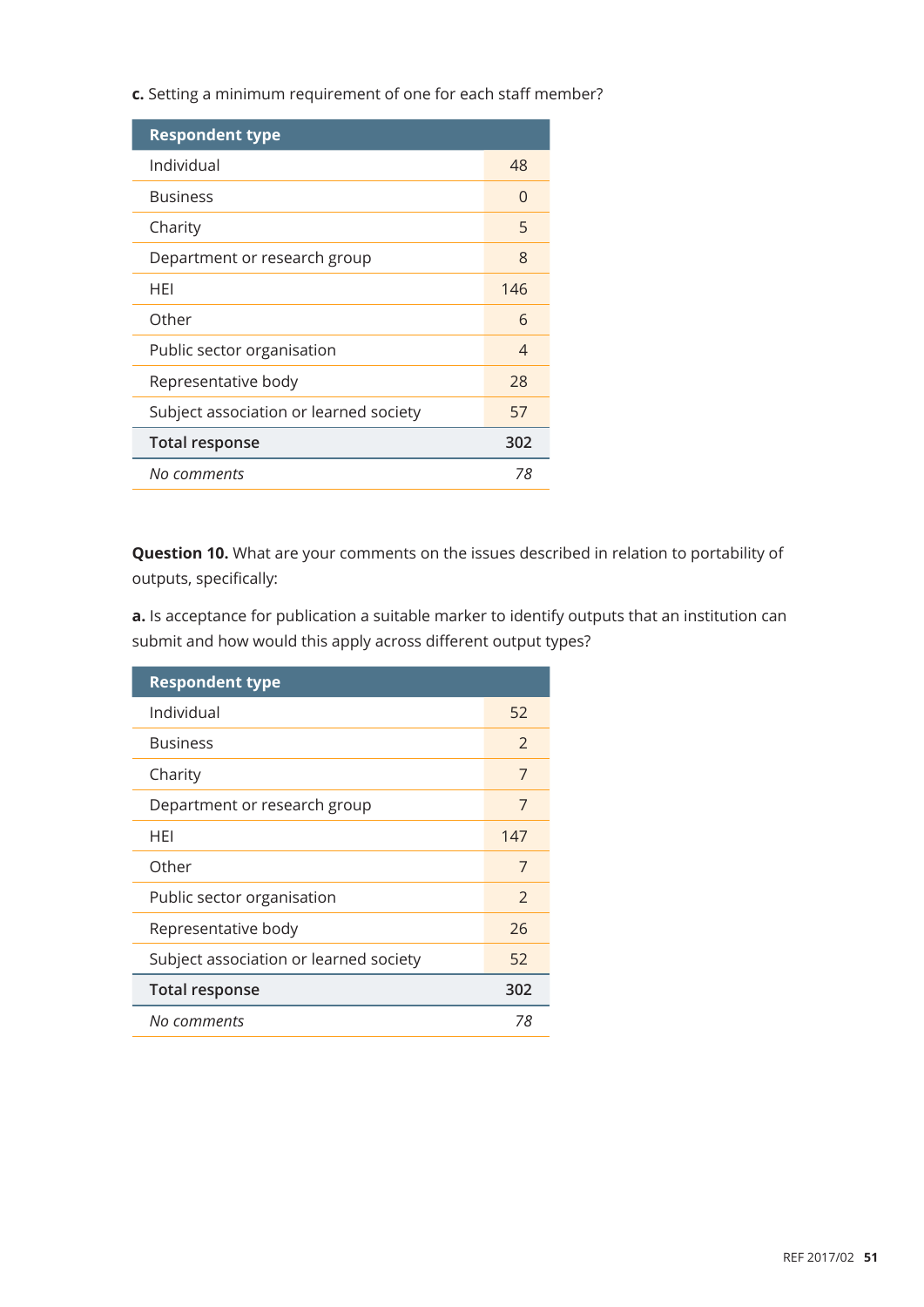**b.** What challenges would your institution face in verifying the eligibility of outputs?

| <b>Respondent type</b>                 |     |
|----------------------------------------|-----|
| Individual                             | 31  |
| <b>Business</b>                        | 2   |
| Charity                                | 1   |
| Department or research group           | 7   |
| HFI                                    | 143 |
| Other                                  | 4   |
| Public sector organisation             | 1   |
| Representative body                    | 24  |
| Subject association or learned society | 30  |
| <b>Total response</b>                  | 243 |
| No comments                            | 137 |

**c.** Would non-portability have a negative impact on certain groups and how might this be mitigated?

| <b>Respondent type</b>                 |     |
|----------------------------------------|-----|
| Individual                             | 59  |
| <b>Business</b>                        | 1   |
| Charity                                | 6   |
| Department or research group           | 9   |
| HEI                                    | 143 |
| Other                                  | 6   |
| Public sector organisation             | 4   |
| Representative body                    | 28  |
| Subject association or learned society | 60  |
| <b>Total response</b>                  | 316 |
| No comments                            | 64  |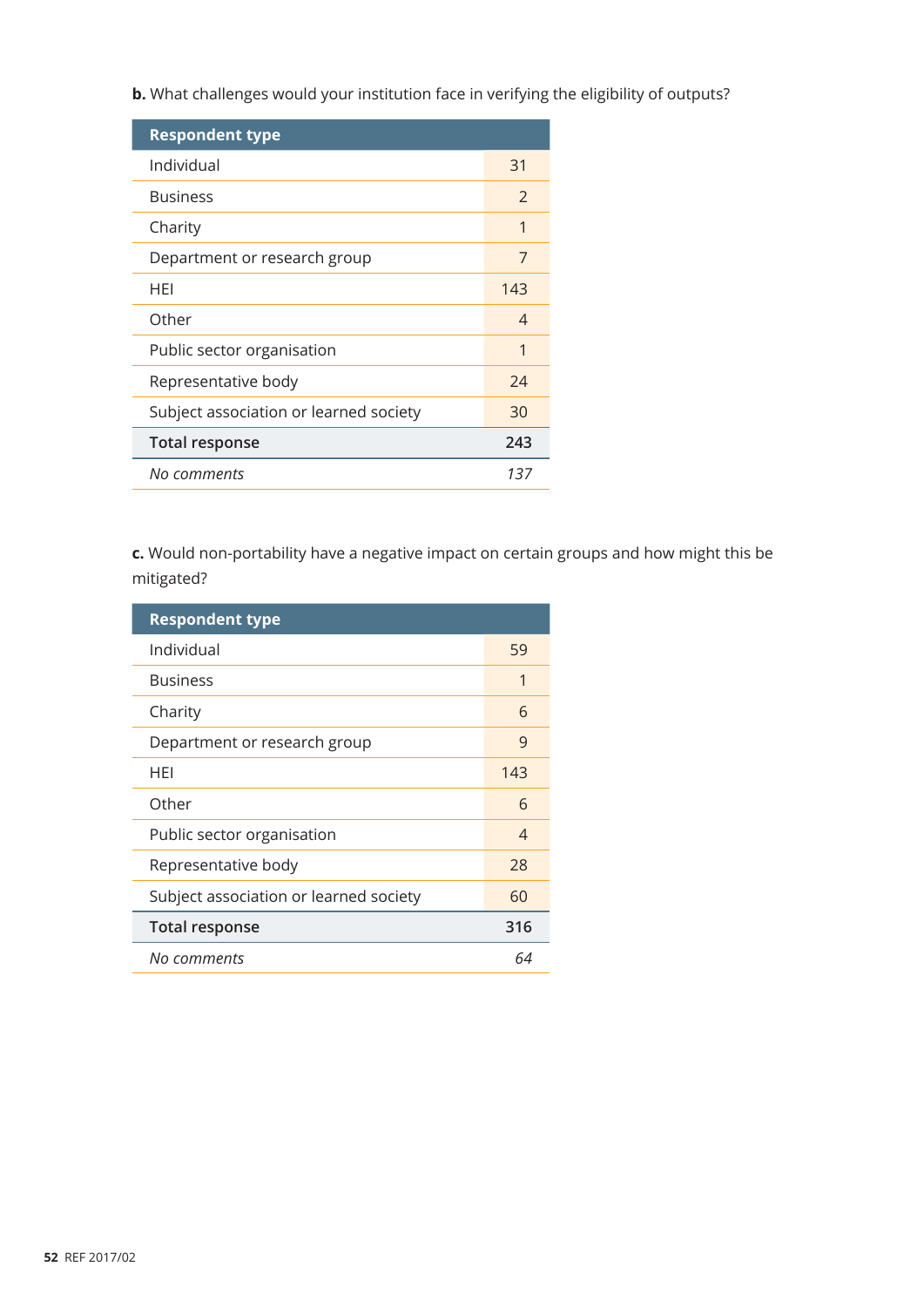**d.** What comments do you have on sharing outputs proportionally across institutions?

| <b>Respondent type</b>                 |                          |
|----------------------------------------|--------------------------|
| Individual                             | 50                       |
| <b>Business</b>                        | O                        |
| Charity                                | 4                        |
| Department or research group           | 9                        |
| HFI                                    | 141                      |
| Other                                  | $\overline{\mathcal{A}}$ |
| Public sector organisation             | 1                        |
| Representative body                    | 25                       |
| Subject association or learned society | 54                       |
| <b>Total response</b>                  | 288                      |
| No comments                            | 92                       |

**Question 11.** Do you support the introduction of a mandatory requirement for the Open Researcher and Contributor ID to be used as the staff identifier, in the event that information about individual staff members continues to be collected in REF 2021?

| <b>Respondent type</b>                 | <b>Yes</b>     | <b>No</b>      | No response    |
|----------------------------------------|----------------|----------------|----------------|
| Individual                             | 24             | 17             | 31             |
| <b>Business</b>                        | $\overline{4}$ | 0              | 0              |
| Charity                                | 6              | 0              | 5              |
| Department or research group           | 3              | 2              | 8              |
| HEI                                    | 104            | 34             | 9              |
| Other                                  | 7              | $\overline{0}$ | 10             |
| Public sector organisation             | 3              | 1              | $\overline{4}$ |
| Representative body                    | 18             | 5              | 16             |
| Subject association or learned society | 34             | 16             | 19             |
| <b>Total response</b>                  | 203            | 75             | 102            |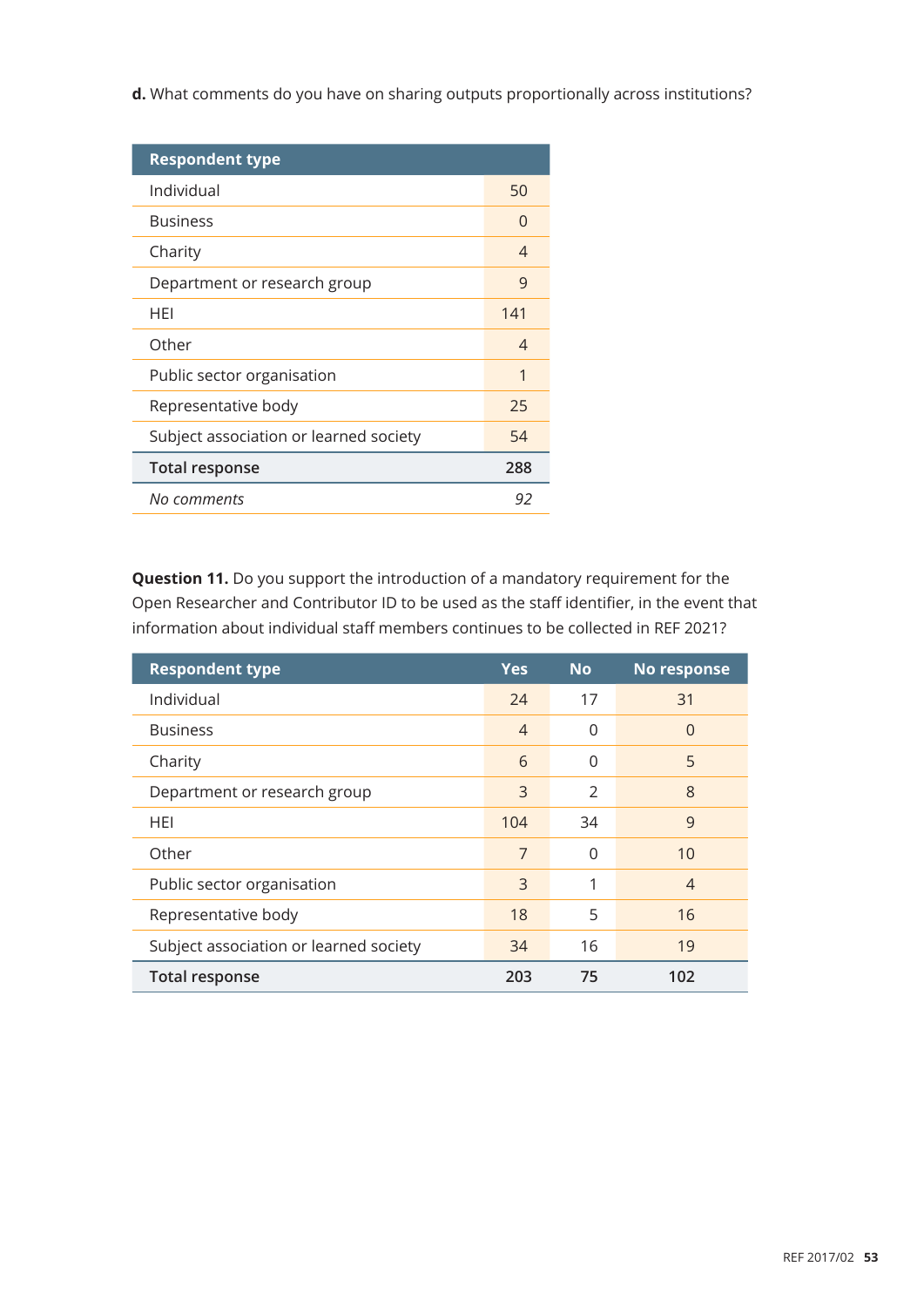**Question 12.** What comments do you have on the proposal to remove Category C as a category of eligible staff?

| <b>Respondent type</b>                 |               |
|----------------------------------------|---------------|
| Individual                             | 19            |
| <b>Business</b>                        | O             |
| Charity                                | $\mathcal{P}$ |
| Department or research group           | 5             |
| HEI                                    | 126           |
| Other                                  | 3             |
| Public sector organisation             | $\mathcal{P}$ |
| Representative body                    | 25            |
| Subject association or learned society | 32            |
| <b>Total response</b>                  | 214           |
| No comments                            | 166           |

**Question 13.** What comments do you have on the definition of research assistants?

| <b>Respondent type</b>                 |     |
|----------------------------------------|-----|
| Individual                             | 19  |
| <b>Business</b>                        | O   |
| Charity                                | 3   |
| Department or research group           | 6   |
| <b>HFI</b>                             | 130 |
| Other                                  | 5   |
| Public sector organisation             | 1   |
| Representative body                    | 21  |
| Subject association or learned society | 42  |
| <b>Total response</b>                  | 227 |
| No comments                            | 153 |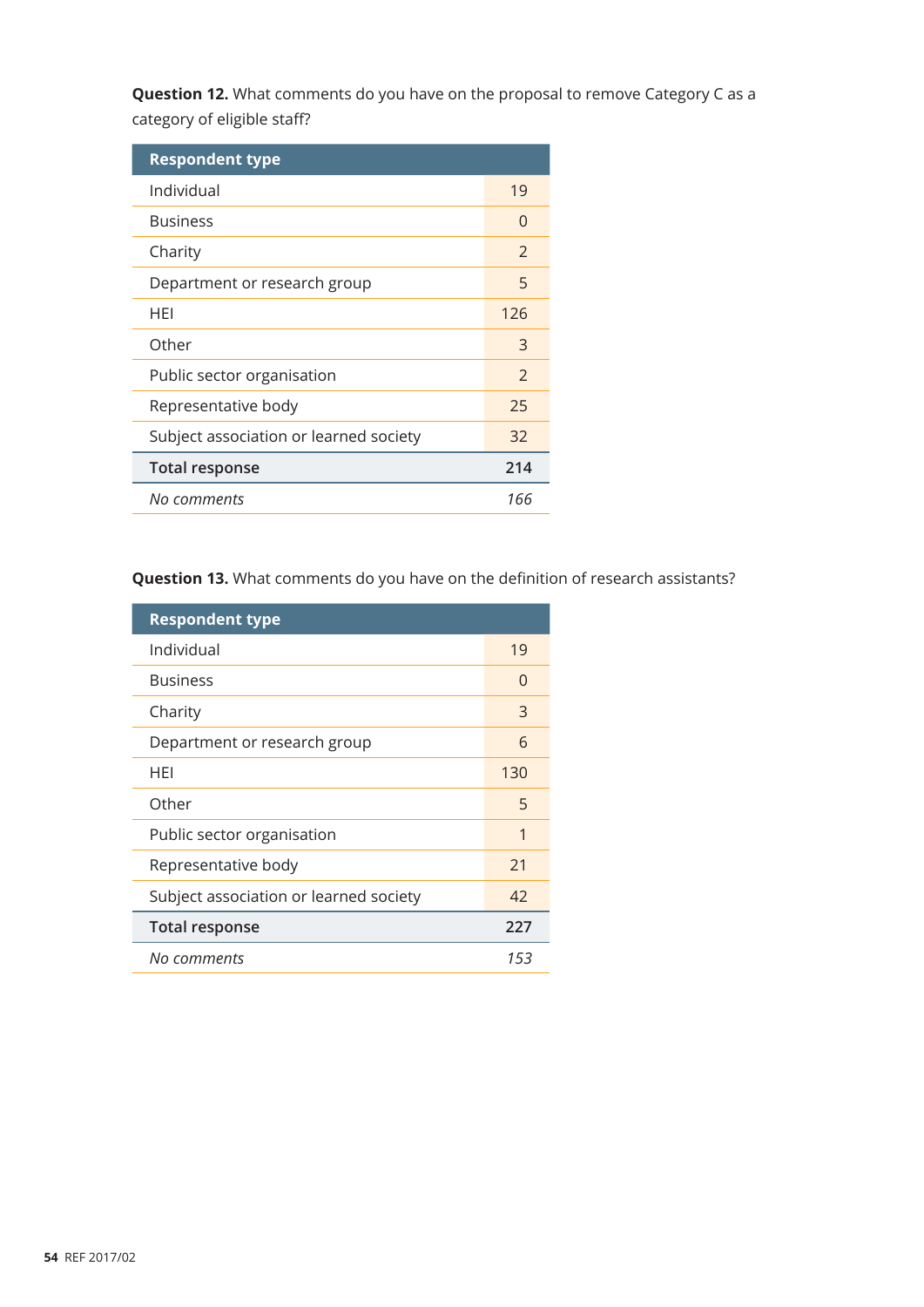**Question 14.** What comments do you have on the proposal for staff on fractional contracts and is a minimum of 0.2 FTE appropriate?

| <b>Respondent type</b>                 |     |
|----------------------------------------|-----|
| Individual                             | 39  |
| <b>Business</b>                        | O   |
| Charity                                | 5   |
| Department or research group           | 7   |
| HEI                                    | 145 |
| Other                                  | 6   |
| Public sector organisation             | 4   |
| Representative body                    | 25  |
| Subject association or learned society | 48  |
| <b>Total response</b>                  | 279 |
| No comments                            | 101 |

**Question 15.** What are your comments on better supporting collaboration between academia and organisations beyond higher education in REF 2021?

| <b>Respondent type</b>                 |               |
|----------------------------------------|---------------|
| Individual                             | 25            |
| <b>Business</b>                        | $\mathcal{P}$ |
| Charity                                | 6             |
| Department or research group           | 6             |
| HEI                                    | 138           |
| Other                                  | 8             |
| Public sector organisation             | 7             |
| Representative body                    | 28            |
| Subject association or learned society | 48            |
| <b>Total response</b>                  | 268           |
| No comments                            | 112           |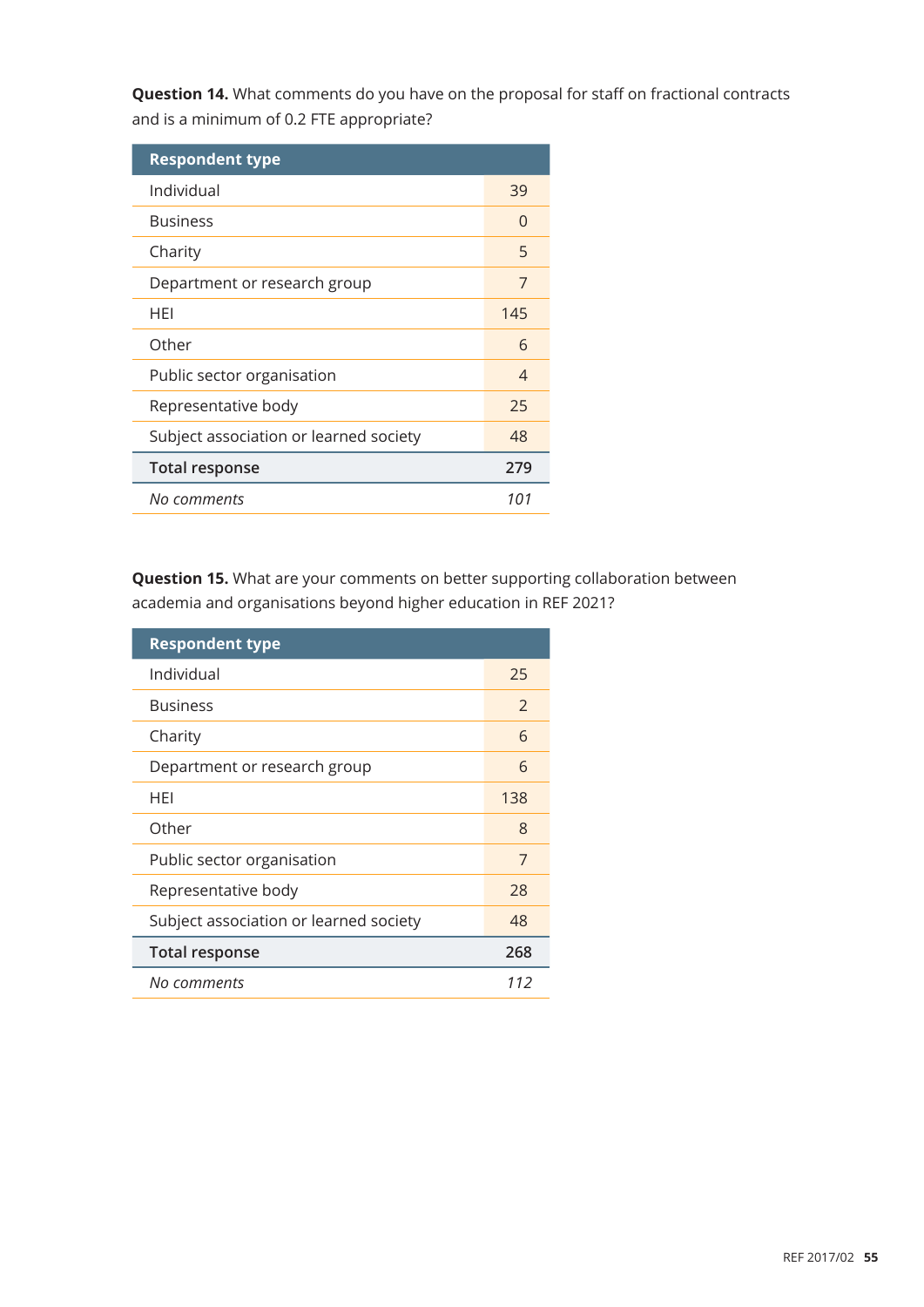**Question 16.** Do you agree with the proposal to allow the submission of a reserve output in cases where the publication of the preferred output will postdate the submission deadline?

| <b>Respondent type</b>                 | <b>Yes</b>     | <b>No</b>     | No response    |
|----------------------------------------|----------------|---------------|----------------|
| Individual                             | 37             | 9             | 26             |
| <b>Business</b>                        | $\overline{2}$ | 0             | $\mathcal{P}$  |
| Charity                                |                | 1             | 9              |
| Department or research group           | 6              | 3             | $\overline{4}$ |
| <b>HEI</b>                             | 135            | 9             | 3              |
| Other                                  | 7              | $\Omega$      | 10             |
| Public sector organisation             | $\mathcal{P}$  | 1             | 5              |
| Representative body                    | 18             | 3             | 18             |
| Subject association or learned society | 52             | $\mathcal{P}$ | 15             |
| <b>Total response</b>                  | 260            | 28            | 92             |

**Question 17.** What are your comments on the assessment of interdisciplinary research in REF 2021?

| <b>Respondent type</b>                 |     |
|----------------------------------------|-----|
| Individual                             | 31  |
| <b>Business</b>                        | 3   |
| Charity                                | 5   |
| Department or research group           | 9   |
| HEI                                    | 142 |
| Other                                  | 8   |
| Public sector organisation             | 6   |
| Representative body                    | 26  |
| Subject association or learned society | 62  |
| <b>Total response</b>                  | 292 |
| No comments                            | 88  |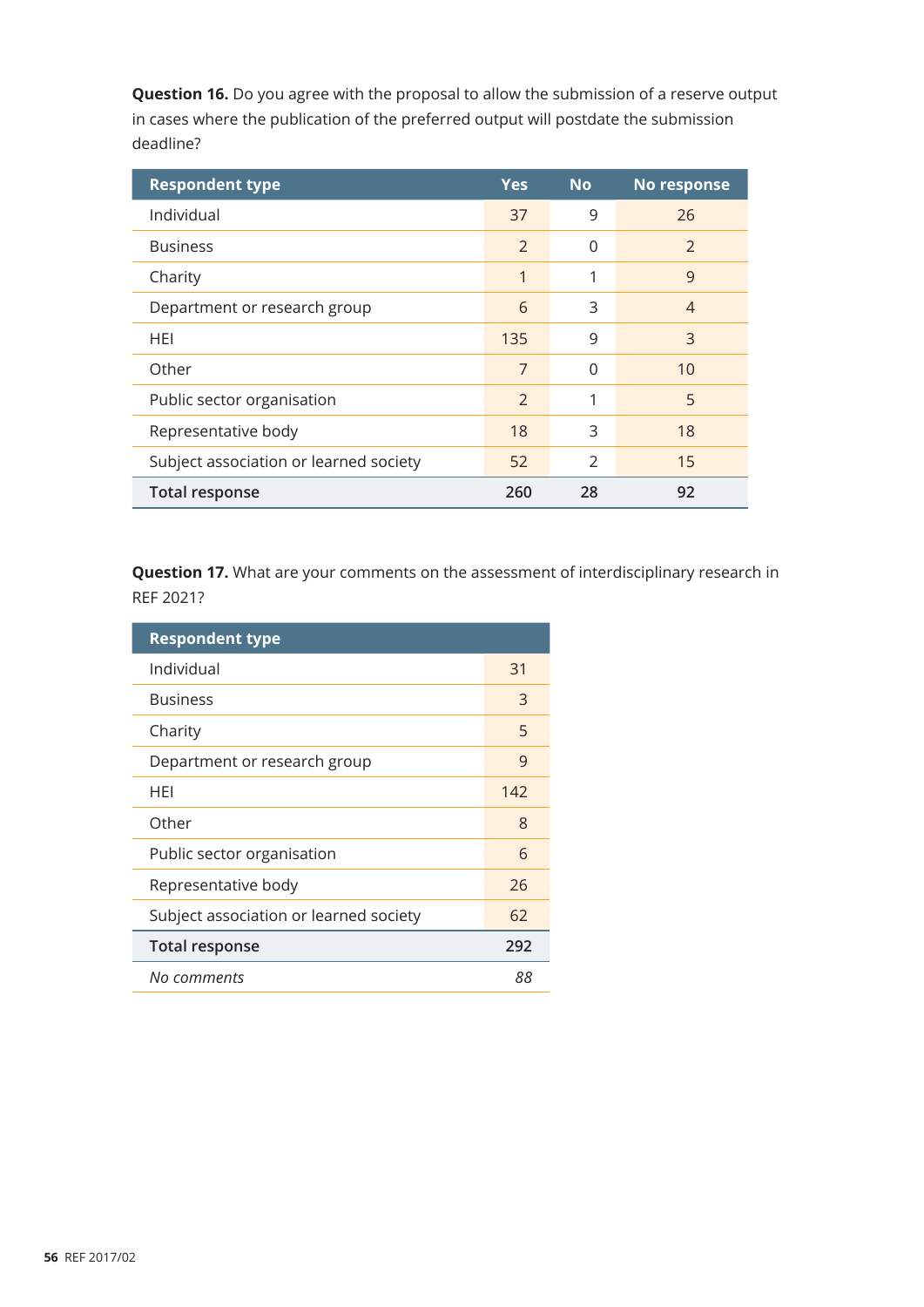**Question 18.** Do you agree with the proposal for using quantitative data to inform the assessment of outputs, where considered appropriate for the discipline? If you agree, have you any suggestions for data that could be provided to the panels at output and aggregate level?

| <b>Respondent type</b>                 | <b>Yes</b>     | <b>No</b>     | No response    |
|----------------------------------------|----------------|---------------|----------------|
| Individual                             | 24             | 23            | 25             |
| <b>Business</b>                        | $\overline{2}$ | 0             | $\mathcal{P}$  |
| Charity                                | 5              | 1             | 5              |
| Department or research group           | 1              | 6             | 6              |
| HEI                                    | 111            | 26            | 10             |
| Other                                  | 6              | $\mathcal{P}$ | 9              |
| Public sector organisation             | 3              | 1             | $\overline{4}$ |
| Representative body                    | 12             | 9             | 18             |
| Subject association or learned society | 28             | 24            | 17             |
| <b>Total response</b>                  | 192            | 92            | 96             |

**Question 19.** Do you agree with the proposal to maintain consistency where possible with the REF 2014 impact assessment process?

| <b>Respondent type</b>                 | <b>Yes</b>    | <b>No</b>     | No response    |
|----------------------------------------|---------------|---------------|----------------|
| Individual                             | 33            | 10            | 29             |
| <b>Business</b>                        | $\mathcal{P}$ | 0             | $\mathcal{P}$  |
| Charity                                | 5             | 0             | 6              |
| Department or research group           | 9             | $\Omega$      | $\overline{4}$ |
| HEI                                    | 141           | 0             | 6              |
| Other                                  | 10            | 0             | 7              |
| Public sector organisation             | 6             | 1             | 1              |
| Representative body                    | 26            | $\Omega$      | 13             |
| Subject association or learned society | 56            | $\mathcal{P}$ | 11             |
| <b>Total response</b>                  | 288           | 13            | 79             |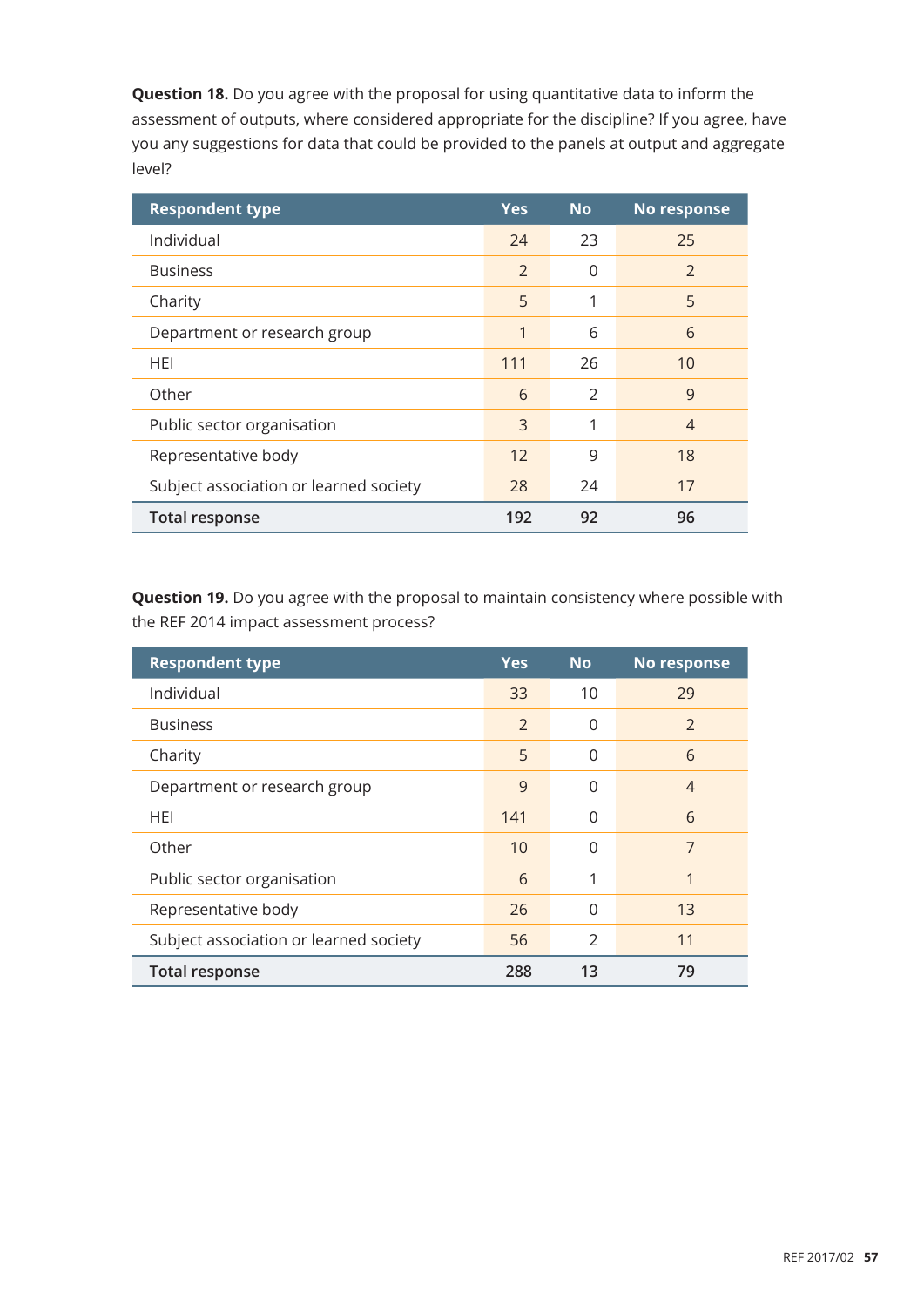**Question 20.** What comments do you have on the recommendation to broaden and deepen the definition of impact?

| <b>Respondent type</b>                 |     |
|----------------------------------------|-----|
| Individual                             | 39  |
| <b>Business</b>                        | 2   |
| Charity                                | 7   |
| Department or research group           | 8   |
| HFI                                    | 146 |
| Other                                  | 13  |
| Public sector organisation             | 8   |
| Representative body                    | 29  |
| Subject association or learned society | 56  |
| <b>Total response</b>                  | 308 |
| No comments                            | 72  |

**Question 21.** Do you agree with the proposal for the funding bodies and Research Councils UK to align their definitions of academic and wider impact? If yes, what comments do you have on the proposed definitions?

| <b>Respondent type</b>                 | <b>Yes</b> | <b>No</b> | No response    |
|----------------------------------------|------------|-----------|----------------|
| Individual                             | 30         | 13        | 29             |
| <b>Business</b>                        | 3          | $\Omega$  |                |
| Charity                                | 6          | $\Omega$  | 5              |
| Department or research group           | 7          | $\Omega$  | 6              |
| <b>HEI</b>                             | 138        | 5         | $\overline{4}$ |
| Other                                  | 12         | $\Omega$  | 5              |
| Public sector organisation             | 6          | 1         | 1              |
| Representative body                    | 28         | $\Omega$  | 11             |
| Subject association or learned society | 51         | 2         | 16             |
| <b>Total response</b>                  | 281        | 21        | 78             |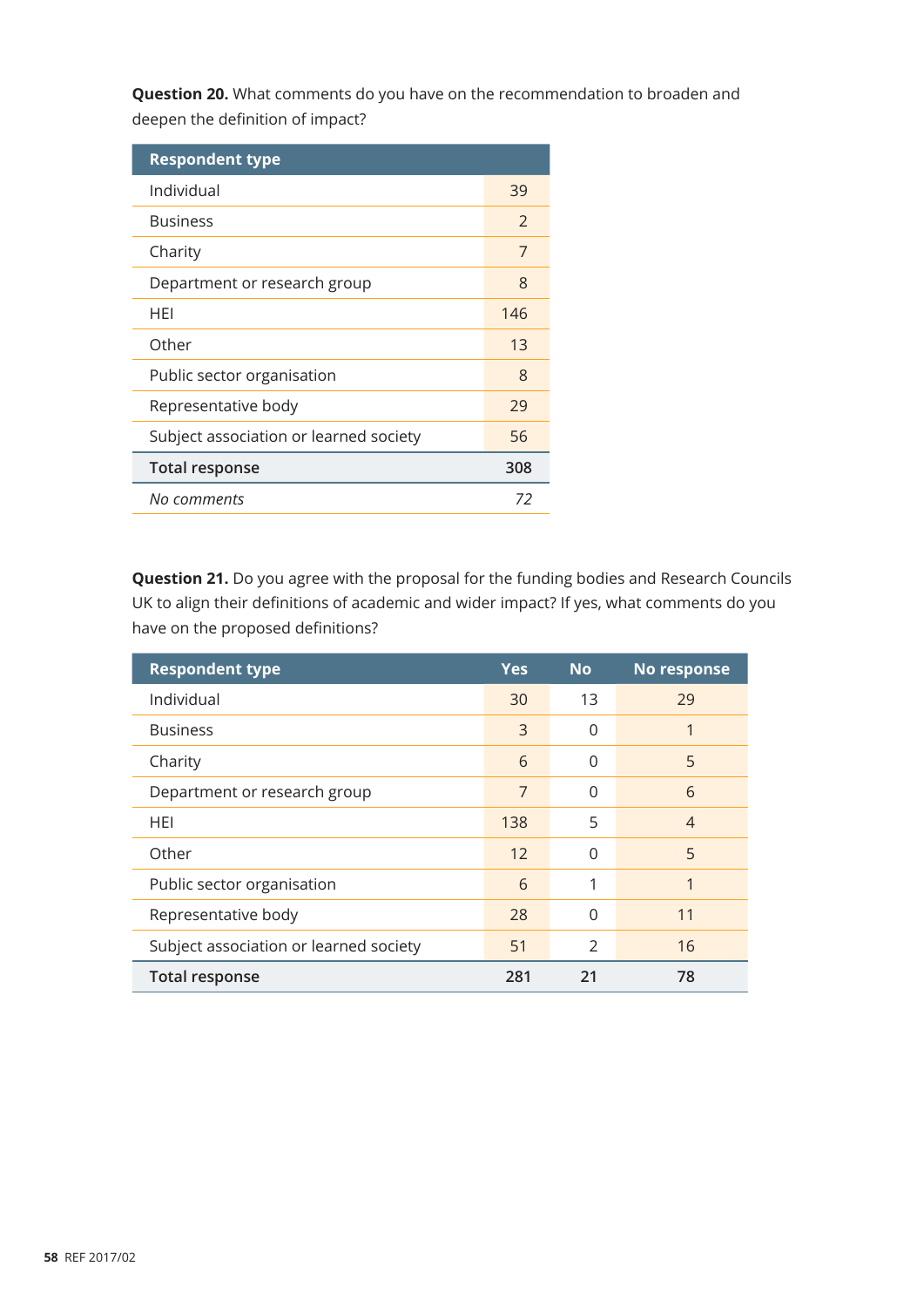**Question 22.** What comments do you have on the criteria of reach and significance?

| <b>Respondent type</b>                 |     |
|----------------------------------------|-----|
| Individual                             | 21  |
| <b>Business</b>                        | 1   |
| Charity                                | 5   |
| Department or research group           | 6   |
| HFI                                    | 136 |
| Other                                  | 11  |
| Public sector organisation             | 4   |
| Representative body                    | 23  |
| Subject association or learned society | 43  |
| <b>Total response</b>                  | 250 |
| No comments                            | 130 |

**Question 23.** What do you think about having further guidance for public engagement impacts and what do you think would be helpful?

| <b>Respondent type</b>                 |     |
|----------------------------------------|-----|
| Individual                             | 74  |
| <b>Business</b>                        | 1   |
| Charity                                | 7   |
| Department or research group           | 7   |
| HEI                                    | 143 |
| Other                                  | 11  |
| Public sector organisation             | 6   |
| Representative body                    | 26  |
| Subject association or learned society | 53  |
| <b>Total response</b>                  | 278 |
| No comments                            | 102 |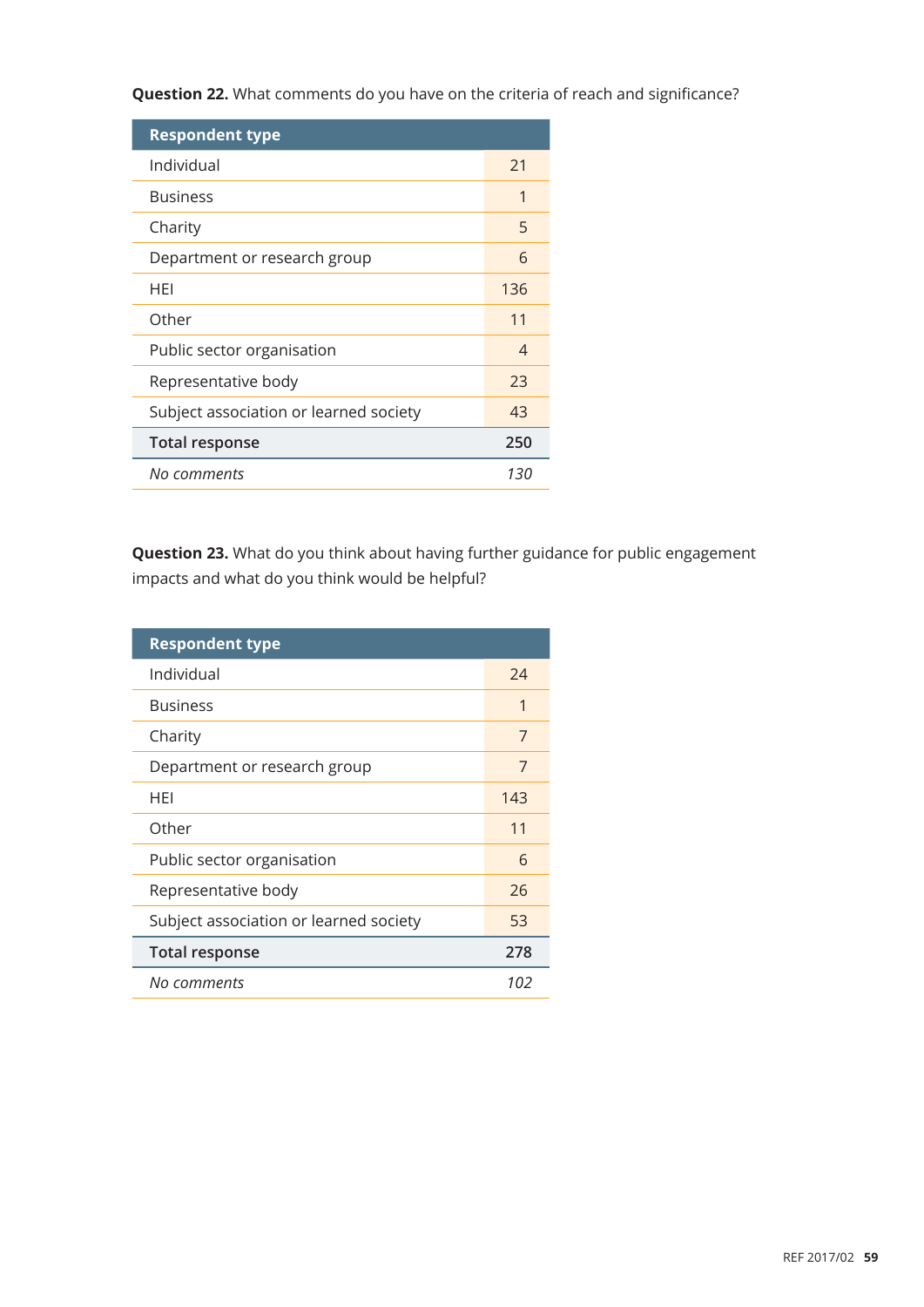**Question 24.** Do you agree with the proposal that impacts should remain eligible for submission by the institution or institutions in which the associated research has been conducted?

| <b>Respondent type</b>                 | <b>Yes</b>     | <b>No</b>     | No response   |
|----------------------------------------|----------------|---------------|---------------|
| Individual                             | 24             | 19            | 29            |
| <b>Business</b>                        | $\overline{2}$ | 0             | $\mathcal{P}$ |
| Charity                                | $\overline{4}$ | 0             | 7             |
| Department or research group           | 8              | $\mathcal{P}$ | 3             |
| <b>HEI</b>                             | 127            | 13            | 7             |
| Other                                  | 8              | 0             | 9             |
| Public sector organisation             | 3              | 1             | 4             |
| Representative body                    | 19             | $\mathcal{P}$ | 18            |
| Subject association or learned society | 37             | 16            | 16            |
| <b>Total response</b>                  | 232            | 53            | 95            |

**Question 25.** Do you agree that the approach to supporting and enabling impact should be captured as an explicit section of the environment element of the assessment?

| <b>Respondent type</b>                 | <b>Yes</b>     | <b>No</b>     | No response    |
|----------------------------------------|----------------|---------------|----------------|
| Individual                             | 25             | 11            | 36             |
| <b>Business</b>                        | 2              | 0             | 2              |
| Charity                                | $\overline{4}$ | 0             | 7              |
| Department or research group           | 7              | $\mathcal{P}$ | $\overline{4}$ |
| HEI                                    | 135            | 6             | 6              |
| Other                                  | 9              | 1             | 7              |
| Public sector organisation             | 5              | $\Omega$      | 3              |
| Representative body                    | 20             | 3             | 16             |
| Subject association or learned society | 49             | 3             | 17             |
| <b>Total response</b>                  | 256            | 26            | 98             |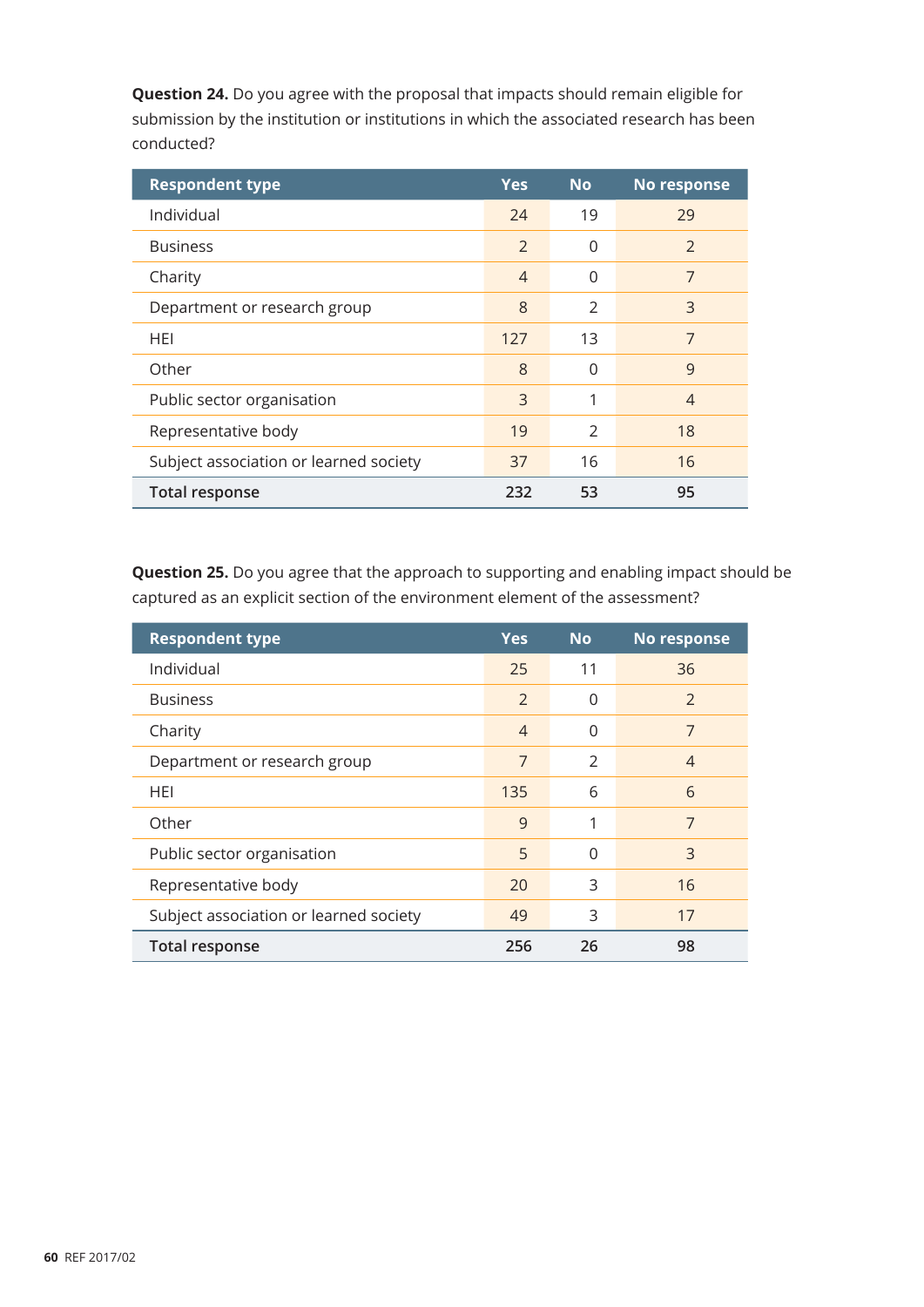**Question 26.** What comments do you have on the suggested approaches to determining the required number of case studies? Are there alternative approaches that merit consideration?

| <b>Respondent type</b>                 |               |
|----------------------------------------|---------------|
| Individual                             | 21            |
| <b>Business</b>                        | O             |
| Charity                                | 4             |
| Department or research group           | 7             |
| HEI                                    | 142           |
| Other                                  | 6             |
| Public sector organisation             | $\mathcal{P}$ |
| Representative body                    | 22            |
| Subject association or learned society | 46            |
| <b>Total response</b>                  | 250           |
| No comments                            | 130           |

**Question 27.** Do you agree with the proposal to include mandatory fields (paragraph 96) in the impact case study template to support the assessment and audit process better?

| <b>Respondent type</b>                 | <b>Yes</b>     | <b>No</b>     | No response |
|----------------------------------------|----------------|---------------|-------------|
| Individual                             | 25             | 10            | 37          |
| <b>Business</b>                        | 3              | 0             |             |
| Charity                                | 5              | 0             | 6           |
| Department or research group           | 5              | 2             | 6           |
| HEI                                    | 135            | 8             | 4           |
| Other                                  | $\overline{7}$ | 1             | 9           |
| Public sector organisation             | 5              | $\Omega$      | 3           |
| Representative body                    | 24             | 0             | 15          |
| Subject association or learned society | 46             | $\mathcal{P}$ | 21          |
| <b>Total response</b>                  | 255            | 23            | 102         |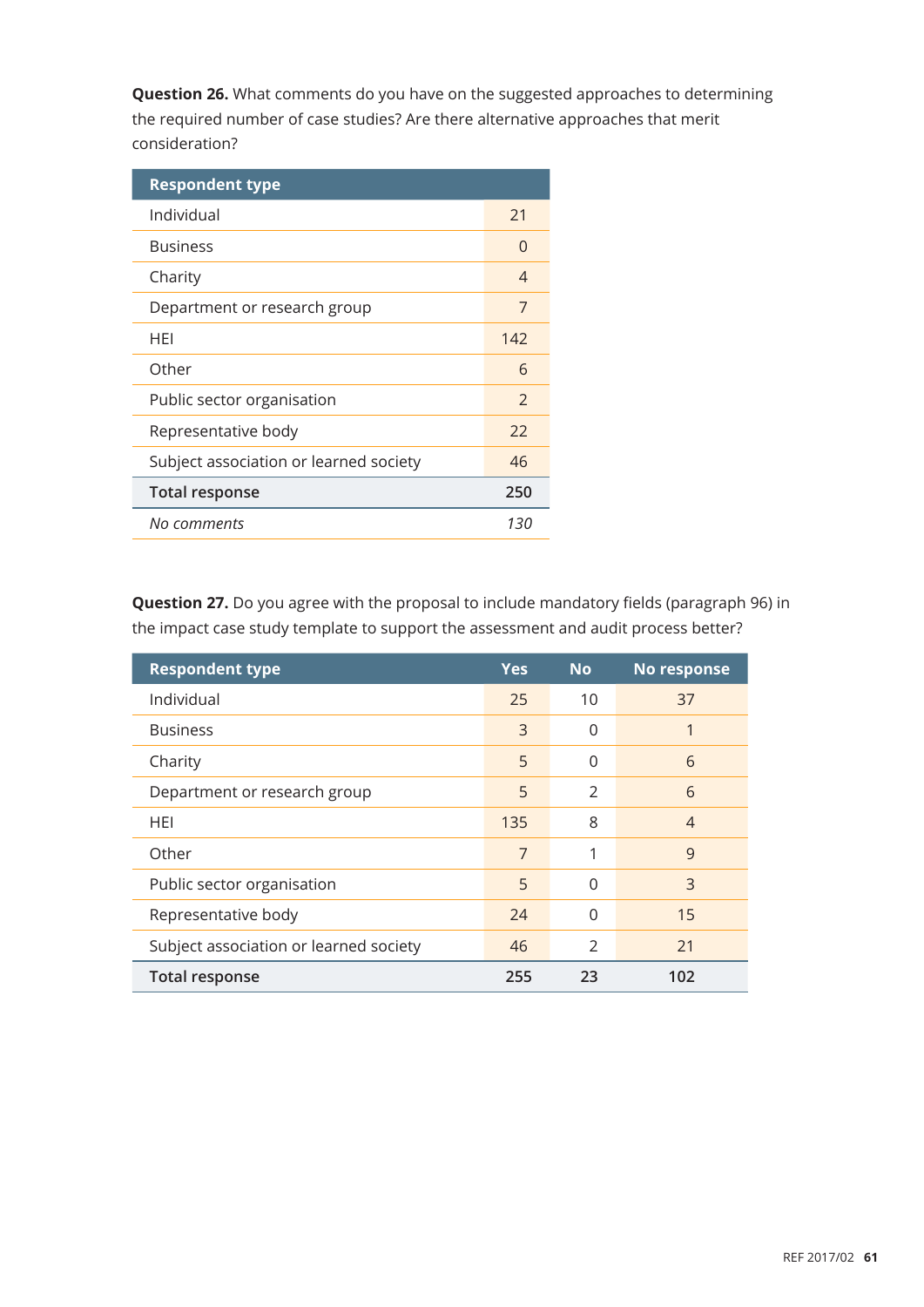**Question 28.** What comments do you have on the inclusion of further optional fields in the impact case study template (paragraph 97)?

| <b>Respondent type</b>                 |     |
|----------------------------------------|-----|
| Individual                             | 10  |
| <b>Business</b>                        | 1   |
| Charity                                | 4   |
| Department or research group           | 7   |
| HFI                                    | 134 |
| Other                                  | 5   |
| Public sector organisation             | 4   |
| Representative body                    | 20  |
| Subject association or learned society | 32  |
| <b>Total response</b>                  | 217 |
| No comments                            | 163 |

**Question 29.** What comments do you have on the inclusion of examples of impact arising from research activity and bodies of work as well as from specific research outputs?

| <b>Respondent type</b>                 |     |
|----------------------------------------|-----|
| Individual                             | 22  |
| <b>Business</b>                        | 1   |
| Charity                                | 5   |
| Department or research group           | 9   |
| <b>HFI</b>                             | 142 |
| Other                                  | 11  |
| Public sector organisation             | 5   |
| Representative body                    | 25  |
| Subject association or learned society | 54  |
| <b>Total response</b>                  | 274 |
| No comments                            | 106 |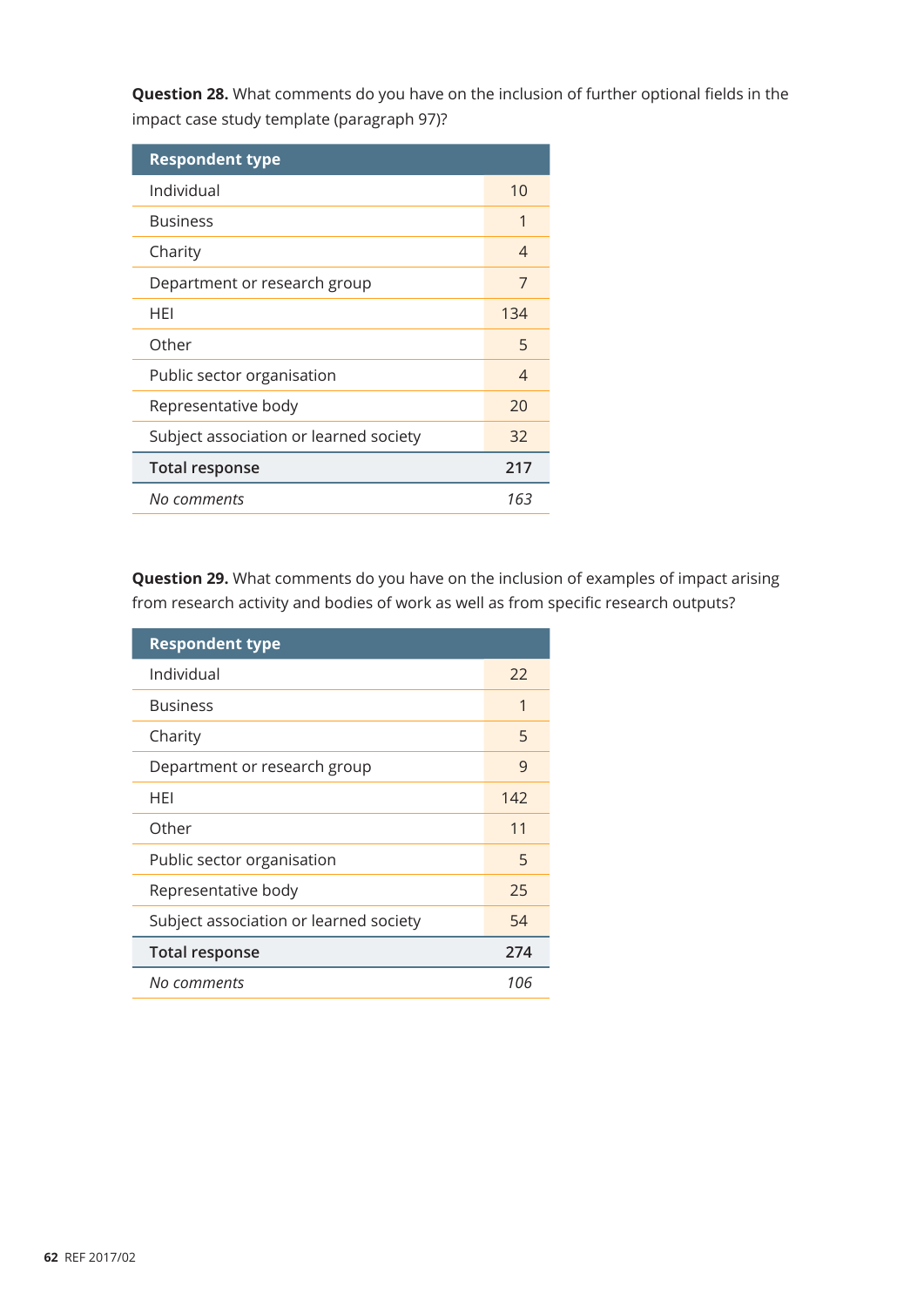| <b>Respondent type</b>                 | <b>Yes</b>     | <b>No</b> | No response    |
|----------------------------------------|----------------|-----------|----------------|
| Individual                             | 27             | 10        | 35             |
| <b>Business</b>                        | 1              | 0         | 3              |
| Charity                                | $\overline{4}$ | 0         | 7              |
| Department or research group           | 9              | 0         | $\overline{4}$ |
| HEI                                    | 130            | 13        | $\overline{4}$ |
| Other                                  | 6              | $\Omega$  | 11             |
| Public sector organisation             | 3              | 1         | $\overline{4}$ |
| Representative body                    | 18             | 3         | 18             |
| Subject association or learned society | 37             | 13        | 19             |
| <b>Total response</b>                  | 235            | 40        | 105            |

**Question 30.** Do you agree with the proposed timeframe for the underpinning research activity (1 January 2000 to 31 December 2020)?

**Question 31.** What are your views on the suggestion that the threshold criterion for underpinning research, research activity or a body of work should be based on standards of rigour? Do you have suggestions for how rigour could be assessed?

| <b>Respondent type</b>                 |          |
|----------------------------------------|----------|
| Individual                             | 27       |
| <b>Business</b>                        | $\Omega$ |
| Charity                                | 5        |
| Department or research group           | 7        |
| HEI                                    | 138      |
| Other                                  | 8        |
| Public sector organisation             | 3        |
| Representative body                    | 21       |
| Subject association or learned society | 49       |
| <b>Total response</b>                  | 258      |
| No comments                            | 122      |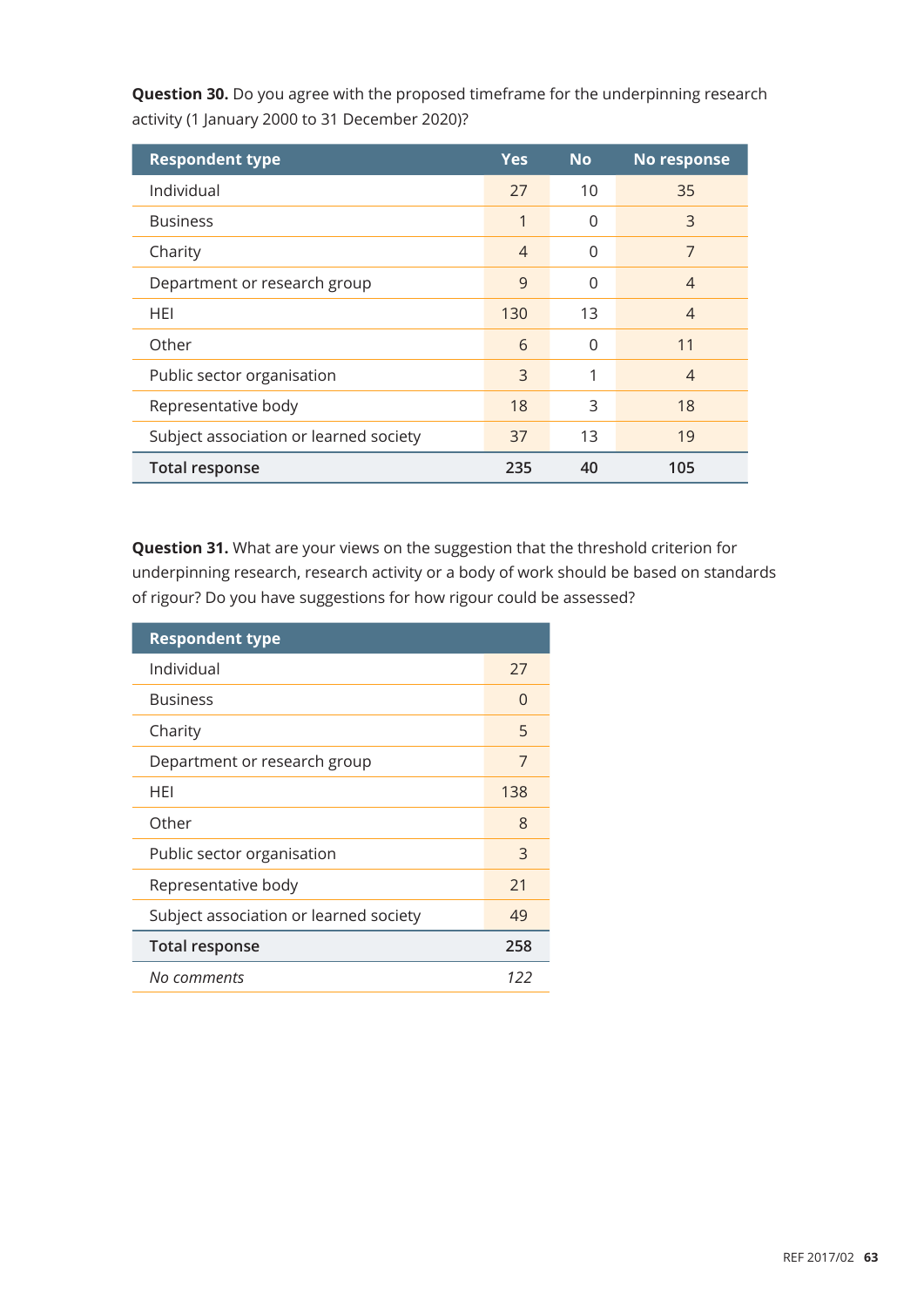**Question 32.** Evaluation of REF 2014 found that provision of impact evidence was challenging for HEIs and panels. Do you have any comments on the following:

**a.** The suggestion to provide audit evidence to the panels?

| <b>Respondent type</b>                 |          |
|----------------------------------------|----------|
| Individual                             | 16       |
| <b>Business</b>                        | 1        |
| Charity                                | 4        |
| Department or research group           | 8        |
| HEI                                    | 138      |
| Other                                  | 6        |
| Public sector organisation             | $\Delta$ |
| Representative body                    | 21       |
| Subject association or learned society | 45       |
| <b>Total response</b>                  | 243      |
| No comments                            | 137      |

**b.** The development of guidelines for the use and standard of quantitative data as evidence for impact?

| <b>Respondent type</b>                 |               |
|----------------------------------------|---------------|
| Individual                             | 19            |
| <b>Business</b>                        | 3             |
| Charity                                | 4             |
| Department or research group           | 8             |
| HEI                                    | 140           |
| Other                                  | 8             |
| Public sector organisation             | $\mathcal{P}$ |
| Representative body                    | 24            |
| Subject association or learned society | 47            |
| <b>Total response</b>                  | 255           |
| No comments                            | 125           |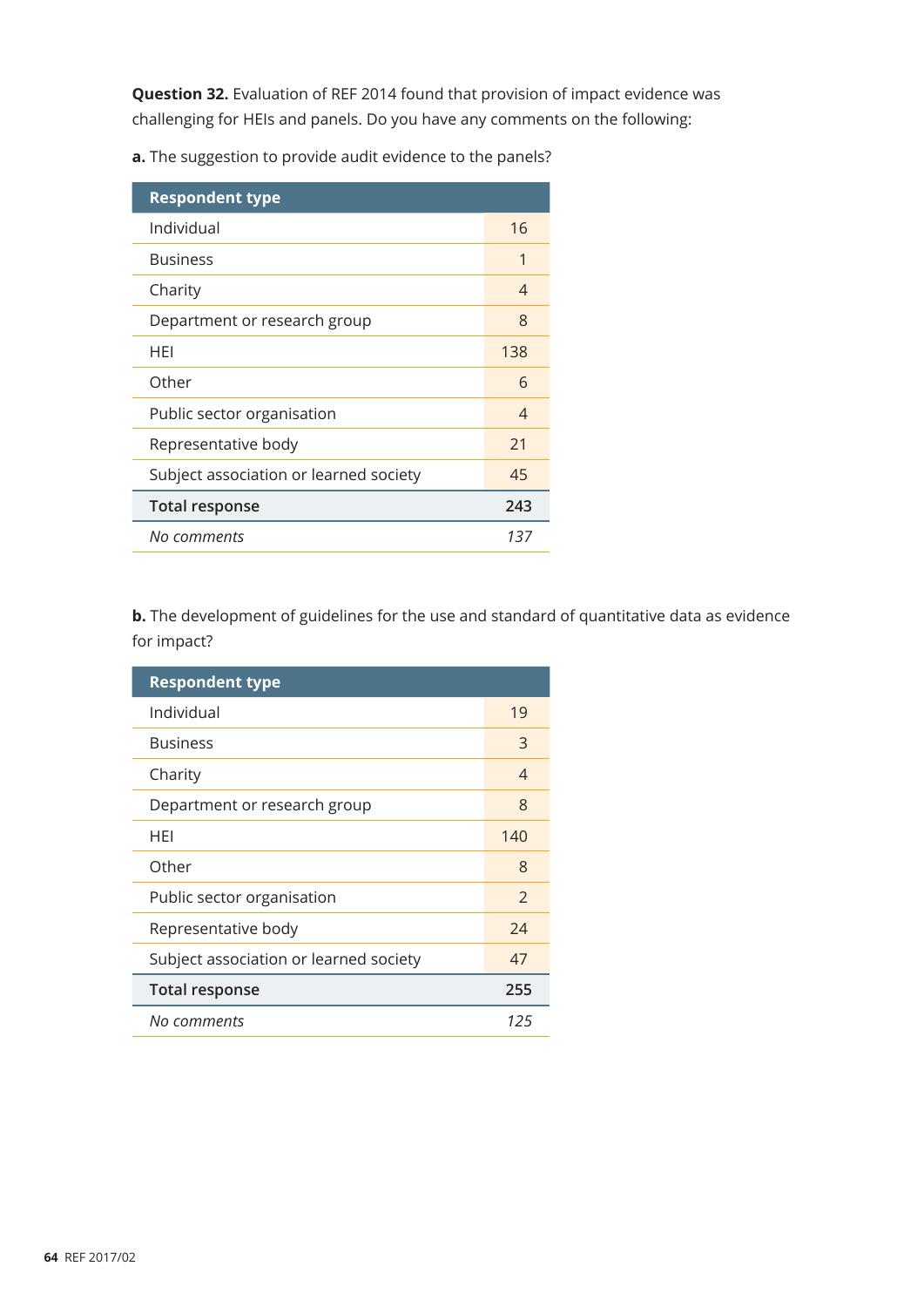**c.** Do you have any other comments on evidencing impacts in REF 2021?

| <b>Respondent type</b>                 |     |
|----------------------------------------|-----|
| Individual                             | 13  |
| <b>Business</b>                        | 1   |
| Charity                                | 3   |
| Department or research group           | 5   |
| HEI                                    | 91  |
| Other                                  | 7   |
| Public sector organisation             | 4   |
| Representative body                    | 14  |
| Subject association or learned society | 22  |
| <b>Total response</b>                  | 160 |
| No comments                            | 220 |

**Question 33.** What are your views on the issues and rules around submitting examples of impact in REF 2021 that were returned in REF 2014?

| <b>Respondent type</b>                 |     |
|----------------------------------------|-----|
| Individual                             | 19  |
| <b>Business</b>                        | 1   |
| Charity                                | 5   |
| Department or research group           | 10  |
| HFI                                    | 140 |
| Other                                  | 9   |
| Public sector organisation             | 3   |
| Representative body                    | 24  |
| Subject association or learned society | 50  |
| <b>Total response</b>                  | 261 |
| No comments                            | 119 |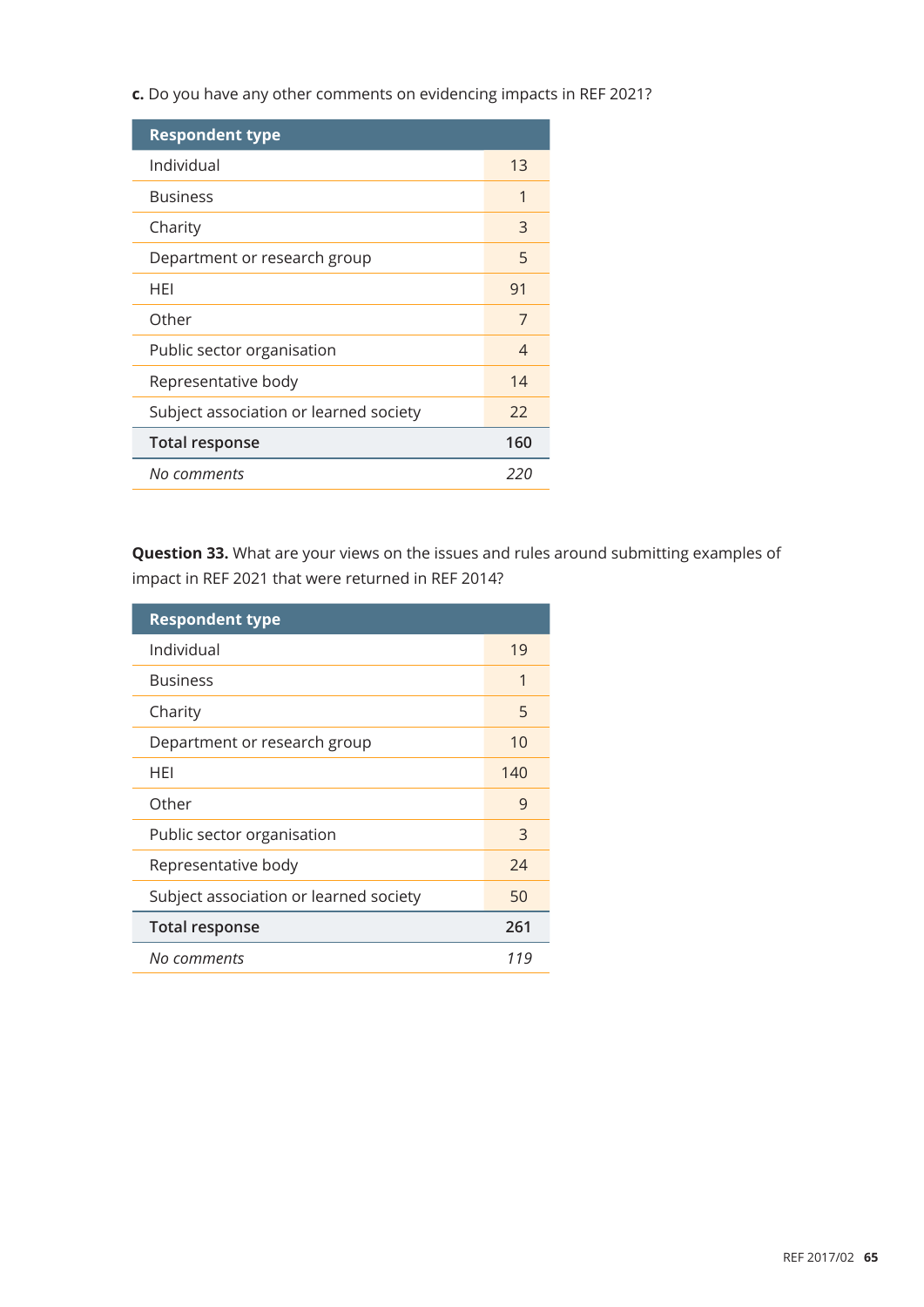**Question 34a.** Do you agree with the proposal to improve the structure of the environment template and introduce more quantitative data into this aspect of the assessment?

| <b>Respondent type</b>                 | <b>Yes</b>     | <b>No</b> | No response |
|----------------------------------------|----------------|-----------|-------------|
| Individual                             | 18             | 18        | 36          |
| <b>Business</b>                        | 1              | 0         | 3           |
| Charity                                | $\overline{4}$ | 0         | 7           |
| Department or research group           | 3              | 3         | 7           |
| <b>HEI</b>                             | 114            | 25        | 8           |
| Other                                  | $\overline{4}$ | 3         | 10          |
| Public sector organisation             | 2              | $\Omega$  | 6           |
| Representative body                    | 16             | 4         | 19          |
| Subject association or learned society | 34             | 14        | 21          |
| <b>Total</b>                           | 196            | 67        | 117         |

**Question 34b.** Do you have suggestions of data already held by institutions that would provide panels with a valuable insight into the research environment?

| <b>Respondent type</b>                 |               |  |
|----------------------------------------|---------------|--|
| Individual                             | 10            |  |
| <b>Business</b>                        | 0             |  |
| Charity                                | 4             |  |
| Department or research group           | 3             |  |
| HFI                                    | 111           |  |
| Other                                  | 3             |  |
| Public sector organisation             | $\mathcal{P}$ |  |
| Representative body                    | 21            |  |
| Subject association or learned society | 28            |  |
| <b>Total response</b>                  | 182           |  |
| No suggestions                         | 198           |  |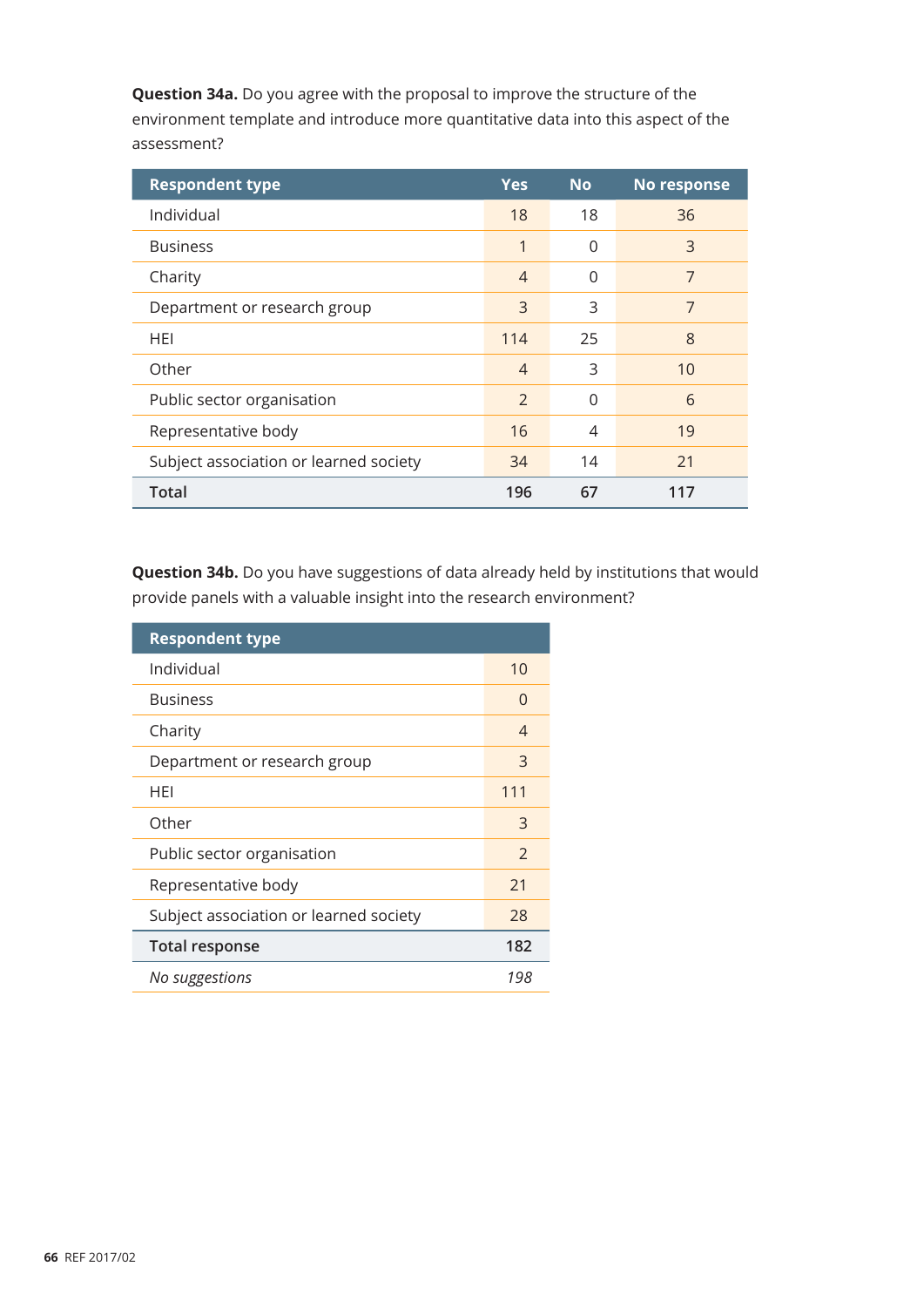**Question 35.** Do you have any comment on the ways in which the environment element can give more recognition to universities' collaboration beyond higher education?

| <b>Respondent type</b>                 |     |
|----------------------------------------|-----|
| Individual                             | 11  |
| <b>Business</b>                        | 1   |
| Charity                                | 6   |
| Department or research group           | 4   |
| HEI                                    | 127 |
| Other                                  | 5   |
| Public sector organisation             | 4   |
| Representative body                    | 21  |
| Subject association or learned society | 33  |
| <b>Total response</b>                  | 212 |
| No comments                            | 168 |

**Question 36.** Do you agree with the proposals for awarding additional credit to units for open access?

| <b>Respondent type</b>                 | <b>Yes</b>     | <b>No</b> | No response    |
|----------------------------------------|----------------|-----------|----------------|
| Individual                             | 13             | 25        | 34             |
| <b>Business</b>                        | 1              | 1         | $\mathcal{P}$  |
| Charity                                | $\overline{4}$ | 2         | 5              |
| Department or research group           | 5              | 3         | 5              |
| HEI                                    | 54             | 82        | 11             |
| Other                                  | 3              | 5         | 9              |
| Public sector organisation             | 3              | 1         | $\overline{4}$ |
| Representative body                    | 7              | 17        | 15             |
| Subject association or learned society | 8              | 39        | 22             |
| <b>Total</b>                           | 98             | 175       | 107            |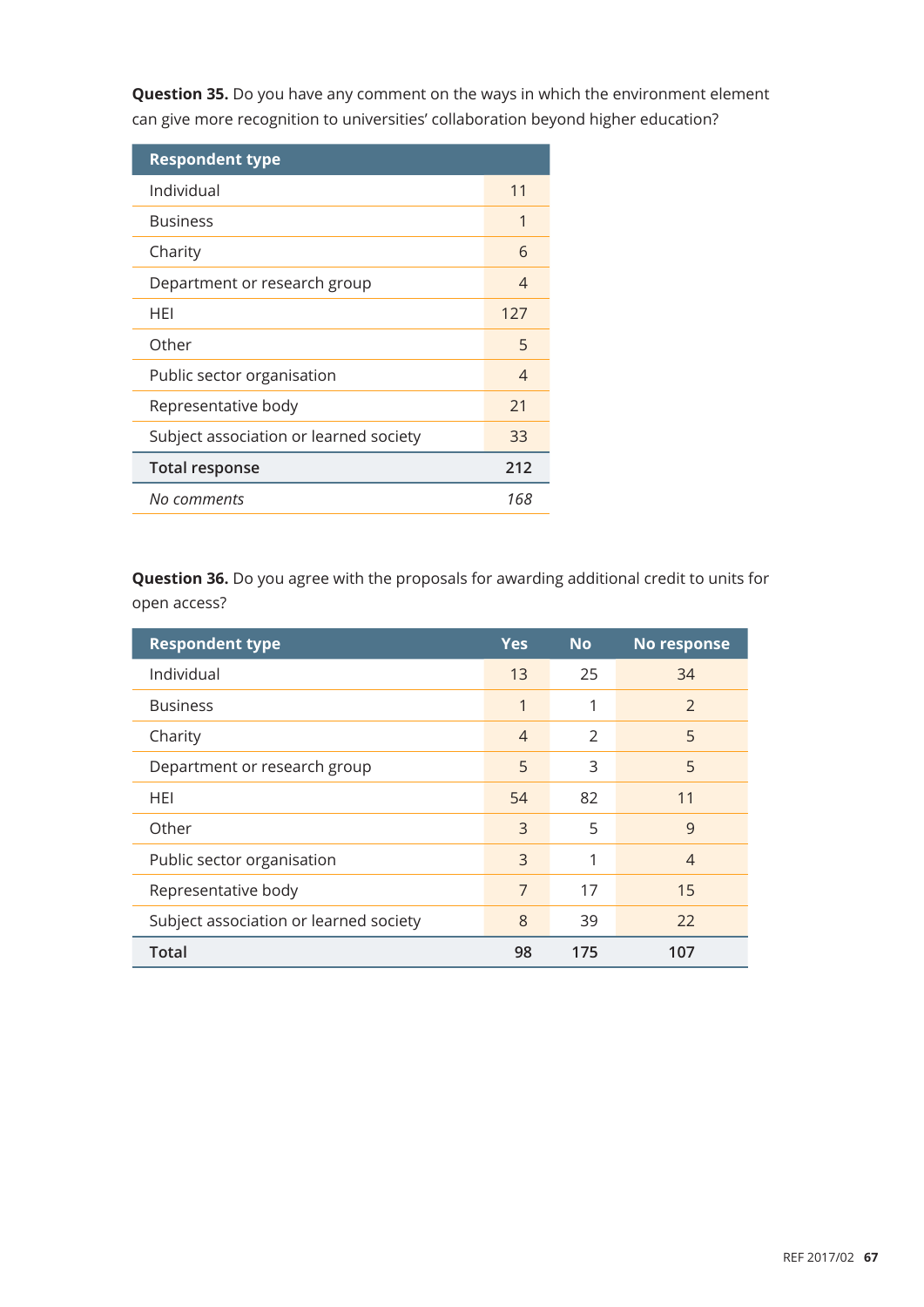**Question 37.** What comments do you have on ways to incentivise units to share and manage their research data more effectively?

| <b>Respondent type</b>                 |     |
|----------------------------------------|-----|
| Individual                             | 12  |
| <b>Business</b>                        | 1   |
| Charity                                | 5   |
| Department or research group           | 1   |
| HFI                                    | 121 |
| Other                                  | 6   |
| Public sector organisation             | 3   |
| Representative body                    | 23  |
| Subject association or learned society | 31  |
| <b>Total response</b>                  | 203 |
| No comments                            | 17. |

**Question 38.** What are your views on the introduction of institutional-level assessment of impact and environment?

| <b>Respondent type</b>                 |     |
|----------------------------------------|-----|
| Individual                             | 25  |
| <b>Business</b>                        | 1   |
| Charity                                | 9   |
| Department or research group           | 10  |
| HFI                                    | 143 |
| Other                                  | 11  |
| Public sector organisation             | 5   |
| Representative body                    | 27  |
| Subject association or learned society | 48  |
| <b>Total response</b>                  | 279 |
| No comments                            | 101 |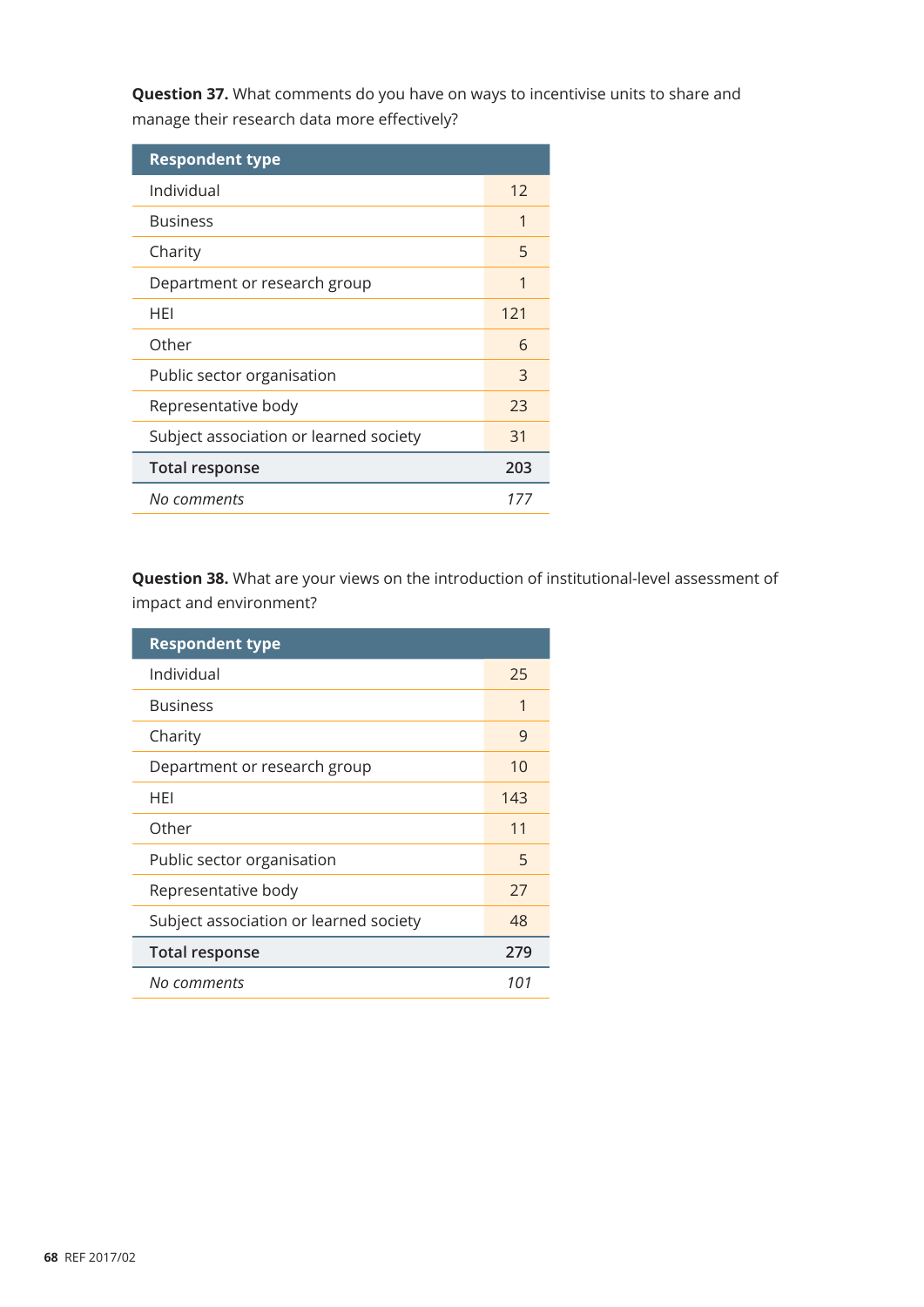**Question 39.** Do you have any comments on the factors that should be considered when piloting an institutional-level assessment?

| <b>Respondent type</b>                 |               |
|----------------------------------------|---------------|
| Individual                             | 16            |
| <b>Business</b>                        | $\mathcal{P}$ |
| Charity                                | 6             |
| Department or research group           | 4             |
| HEI                                    | 125           |
| Other                                  | 3             |
| Public sector organisation             | 4             |
| Representative body                    | 18            |
| Subject association or learned society | 31            |
| <b>Total response</b>                  | 209           |
| No comments                            | 171           |

**Question 40.** What comments do you have on the proposed approach to creating the overall quality profile for each submission?

| <b>Respondent type</b>                 |     |
|----------------------------------------|-----|
| Individual                             | 11  |
| <b>Business</b>                        | 0   |
| Charity                                | 4   |
| Department or research group           | 4   |
| HEI                                    | 132 |
| Other                                  | 3   |
| Public sector organisation             | 3   |
| Representative body                    | 18  |
| Subject association or learned society | 37  |
| <b>Total response</b>                  | 212 |
| No comments                            | 168 |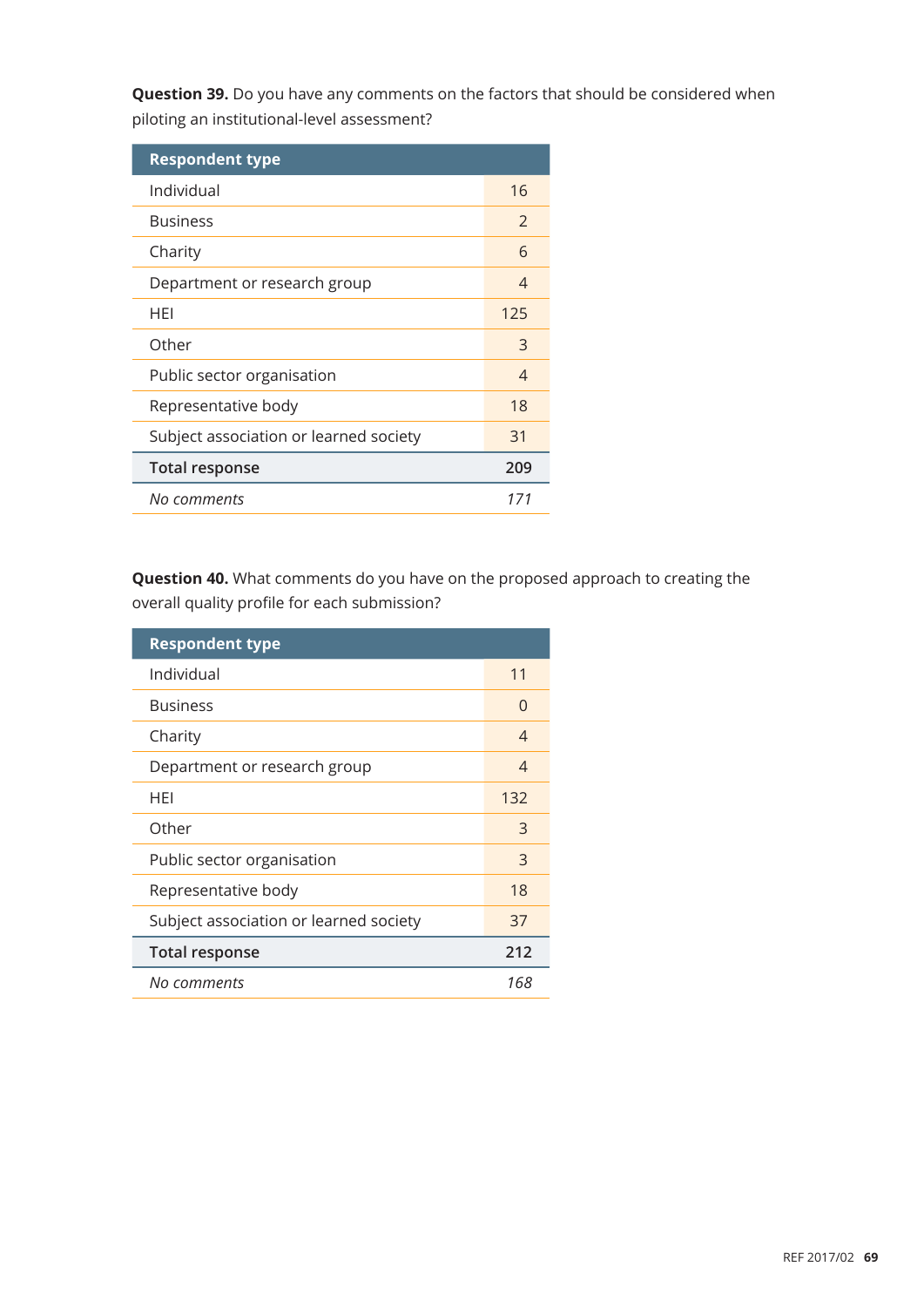| <b>Respondent type</b>                 | <b>Yes</b>     | <b>No</b>     | No response    |
|----------------------------------------|----------------|---------------|----------------|
| Individual                             | 21             | 17            | 34             |
| <b>Business</b>                        | $\Omega$       | 0             | $\overline{4}$ |
| Charity                                | 2              | 1             | 8              |
| Department or research group           | 8              | $\mathcal{P}$ | 3              |
| HEI                                    | 126            | 15            | 6              |
| Other                                  | 6              | 3             | 8              |
| Public sector organisation             | $\overline{4}$ | 1             | 3              |
| Representative body                    | 17             | 3             | 19             |
| Subject association or learned society | 46             | 5             | 18             |
| <b>Total</b>                           | 230            | 47            | 103            |

**Question 41.** Given the proposal that the weighting for outputs remain at 65 per cent, do you agree that the overall weighting for impact should remain at 20 per cent?

**Question 42.** Do you agree with the proposed split of the weightings between the institutional and submission-level elements of impact and environment?

| <b>Respondent type</b>                 | <b>Yes</b> | <b>No</b>     | No response    |
|----------------------------------------|------------|---------------|----------------|
| Individual                             | 15         | 18            | 39             |
| <b>Business</b>                        | $\Omega$   | $\Omega$      | $\overline{4}$ |
| Charity                                | 1          | 2             | 8              |
| Department or research group           | 3          | 4             | 6              |
| HEI                                    | 42         | 97            | 8              |
| Other                                  | 1          | 2             | 14             |
| Public sector organisation             | 1          | $\mathcal{P}$ | 5              |
| Representative body                    | 6          | 11            | 22             |
| Subject association or learned society | 11         | 28            | 30             |
| <b>Total</b>                           | 80         | 164           | 136            |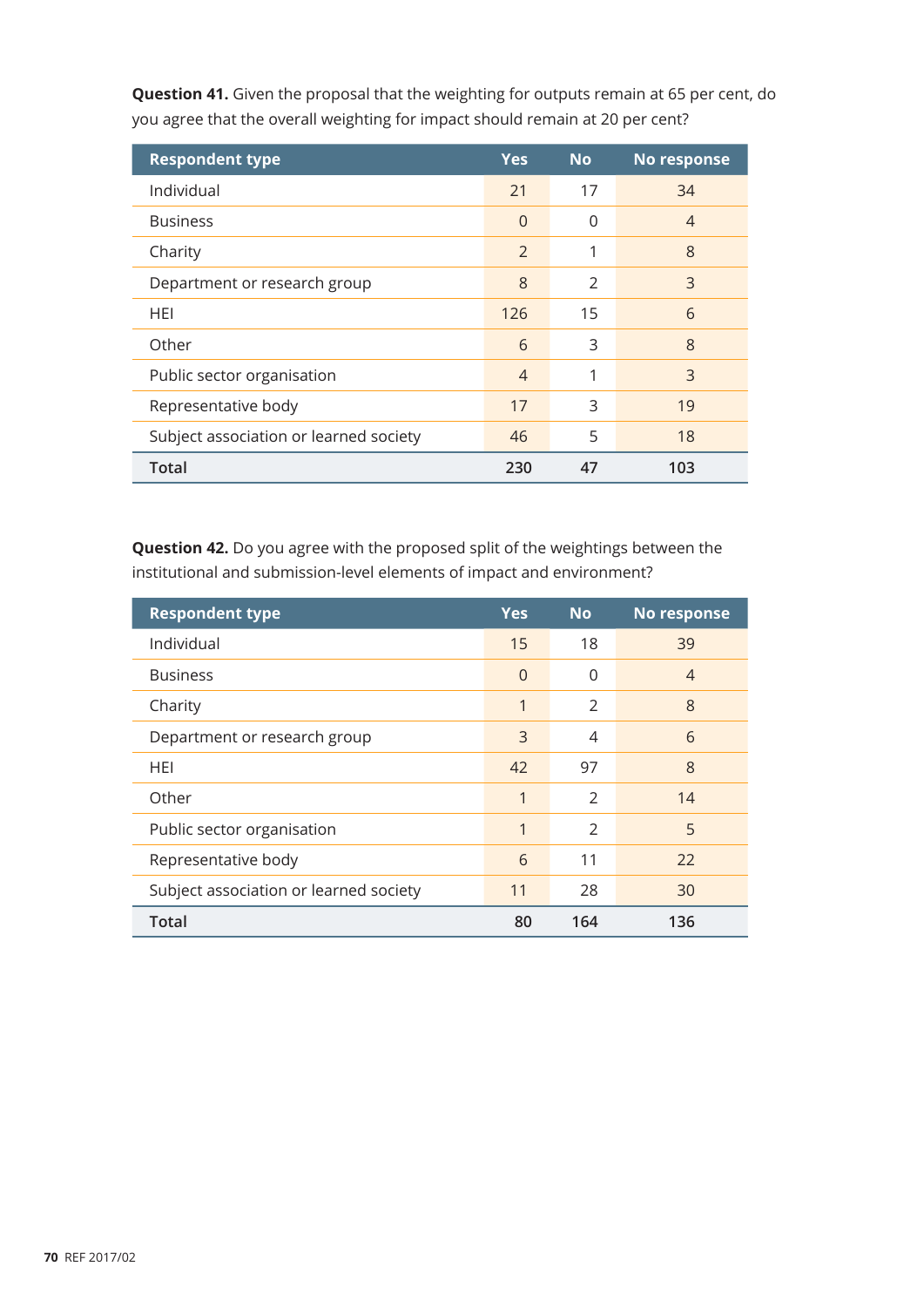**Question 43.** What comments do you have on the proposed timetable for REF 2021?

| <b>Respondent type</b>                 |     |
|----------------------------------------|-----|
| Individual                             | 24  |
| <b>Business</b>                        | 1   |
| Charity                                | 4   |
| Department or research group           | 6   |
| HFI                                    | 133 |
| Other                                  | 5   |
| Public sector organisation             | 1   |
| Representative body                    | 19  |
| Subject association or learned society | 38  |
| <b>Total response</b>                  | 231 |
| No comments                            | 149 |

**Question 44.** Are there proposals not referred to above, or captured in your response so far, that you feel should be considered? If so, what are they and what is the rationale for their inclusion?

| <b>Respondent type</b>                 |     |
|----------------------------------------|-----|
| Individual                             | 23  |
| <b>Business</b>                        | 1   |
| Charity                                | 7   |
| Department or research group           | 4   |
| HEI                                    | 96  |
| Other                                  | 5   |
| Public sector organisation             | 4   |
| Representative body                    | 21  |
| Subject association or learned society | 28  |
| <b>Total response</b>                  | 189 |
| No comments                            | 191 |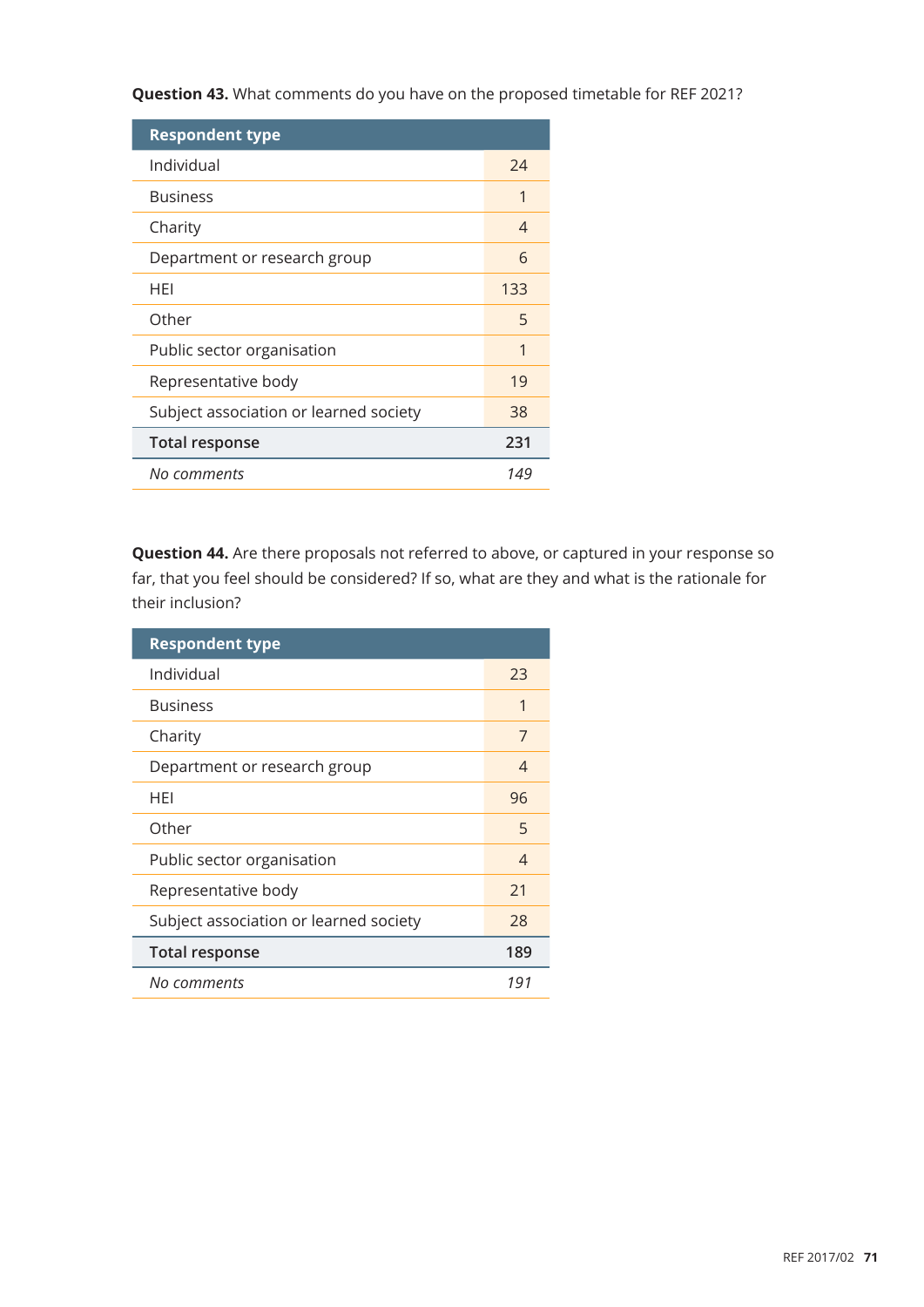## **List of abbreviations**

| <b>AUDE</b>   | Association of University Directors of Estates        |
|---------------|-------------------------------------------------------|
| <b>CROS</b>   | Careers in Research Online Survey                     |
| <b>DOI</b>    | Digital object identifier                             |
| <b>ECU</b>    | <b>Equality Challenge Unit</b>                        |
| <b>FTE</b>    | Full-time equivalent                                  |
| <b>HE-BCI</b> | Higher Education - Business and Community Interaction |
| <b>HEFCE</b>  | Higher Education Funding Council for England          |
| HEI           | Higher education institution                          |
| <b>HESA</b>   | <b>Higher Education Statistics Agency</b>             |
| <b>ORCID</b>  | Open researcher and contributor identification        |
| <b>PIRLS</b>  | Principal Investigators and Research Leaders Survey   |
| <b>PRES</b>   | Postgraduate Research Experience Survey               |
| QR            | Quality related (research funding)                    |
| <b>RCUK</b>   | Research Councils UK                                  |
| <b>REF</b>    | Research Excellence Framework                         |
| TEF           | Teaching Excellence Framework                         |
| <b>UOA</b>    | Unit of assessment                                    |